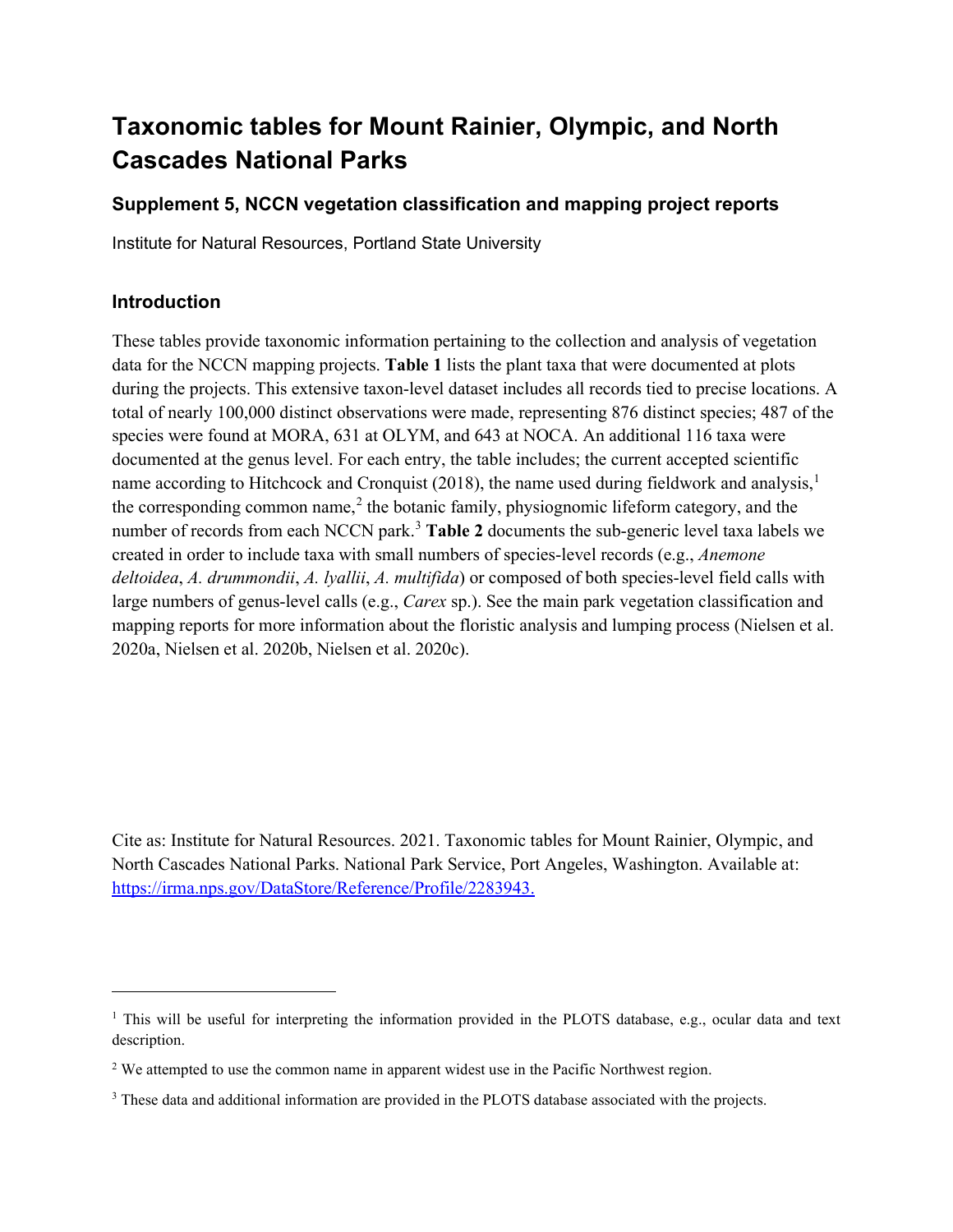**Table 1.** Project taxa list for floristic analysis. **FPNW2 name** follows the taxonomy of the second edition of *Flora of the Pacific Northwest* (Hitchcock and Cronquist 2018). Where that reference split older taxonomic concepts into multiple taxa, the new names are in parentheses. **Field name** was that used in project plot data and field notes. The number of occurrences per park are indicated in the final three columns (blanks indicate the taxon was not found). Presence of a species in this list does not imply formal documentation of species presence, as field misidentifications and taxonomic concept changes may have occurred.

| FPNW2 name                                  | <b>Field name</b>       | <b>Common name</b>        | Family        | Lifeform   | <b>MORA</b>    | <b>OLYM</b>    | <b>NOCA</b> |
|---------------------------------------------|-------------------------|---------------------------|---------------|------------|----------------|----------------|-------------|
| Abies sp.                                   | Abies sp.               | true fir                  | Pinaceae      | conifer    |                |                |             |
| Abies amabilis                              | Abies amabilis          | silver fir                | Pinaceae      | conifer    | 968            | 550            | 735         |
| Abies grandis                               | Abies grandis           | grand fir                 | Pinaceae      | conifer    | 21             | 76             | 96          |
| Abies lasiocarpa                            | Abies lasiocarpa        | subalpine fir             | Pinaceae      | conifer    | 614            | 485            | 730         |
| Abies procera                               | Abies procera           | noble fir                 | Pinaceae      | conifer    | 161            |                |             |
| Acer circinatum                             | Acer circinatum         | vine maple                | Aceraceae     | tall shrub | 252            | 272            | 575         |
| Acer glabrum                                | Acer glabrum            | Rocky Mountain maple      | Aceraceae     | tall shrub | 22             | 54             | 306         |
| Acer macrophyllum                           | Acer macrophyllum       | bigleaf maple             | Aceraceae     | broadleaf  | 18             | 213            | 244         |
| Achillea millefolium                        | Achillea millefolium    | varrow                    | Asteraceae    | forb       | 56             | 201            | 236         |
| Achlys triphylla                            | Achlys triphylla        | vanillaleaf               | Berberidaceae | forb       | 336            | 341            |             |
| Achnatherum sp.                             | Achnatherum sp.         | needlegrass               | Poaceae       | grass      |                |                | 6           |
| Achnatherum nelsonii                        | Achnatherum nelsonii    | Columbia needlegrass      | Poaceae       | grass      |                |                | 3           |
| Achnatherum occidentale                     | Achnatherum occidentale | western needlegrass       | Poaceae       | grass      |                |                | 14          |
| Aconitum columbianum                        | Aconitum columbianum    | monkshood                 | Ranunculaceae | forb       |                | $\overline{a}$ | 19          |
| Aconogonon davisiae                         | Polygonum davisiae      | Davis' knotweed           | Polygonaceae  | forb       | 40             |                |             |
| Actaea rubra                                | Actaea rubra            | baneberry                 | Ranunculaceae | forb       | 15             | 33             | 63          |
| Adenocaulon bicolor                         | Adenocaulon bicolor     | pathfinder                | Asteraceae    | forb       | 38             | 72             | 83          |
| Adiantum aleuticum                          | Adiantum aleuticum      | maidenhair fern           | Pteridaceae   | fern       | 10             | 33             | 27          |
| Agoseris sp.                                | Agoseris sp.            | mountain dandelion        | Asteraceae    | forb       | 22             | 48             | 24          |
| Agoseris aurantiaca                         | Agoseris aurantiaca     | orange mountain dandelion | Asteraceae    | forb       | Δ              |                | 19          |
| Agoseris glauca                             | Agoseris glauca         | pale mountain dandelion   | Asteraceae    | forb       | 10             |                | 31          |
| (Agropyron, Elymus,<br>Pseudoroegneria) sp. | Agropyron sp.           | wheatgrass                | Poaceae       | grass      |                |                |             |
| Agrostis sp.                                | Agrostis sp.            | bentgrass                 | Poaceae       | grass      | $\overline{7}$ | 50             | 27          |
| Agrostis scabra                             | Agrostis scabra         | rough bentgrass           | Poaceae       | grass      |                |                | 13          |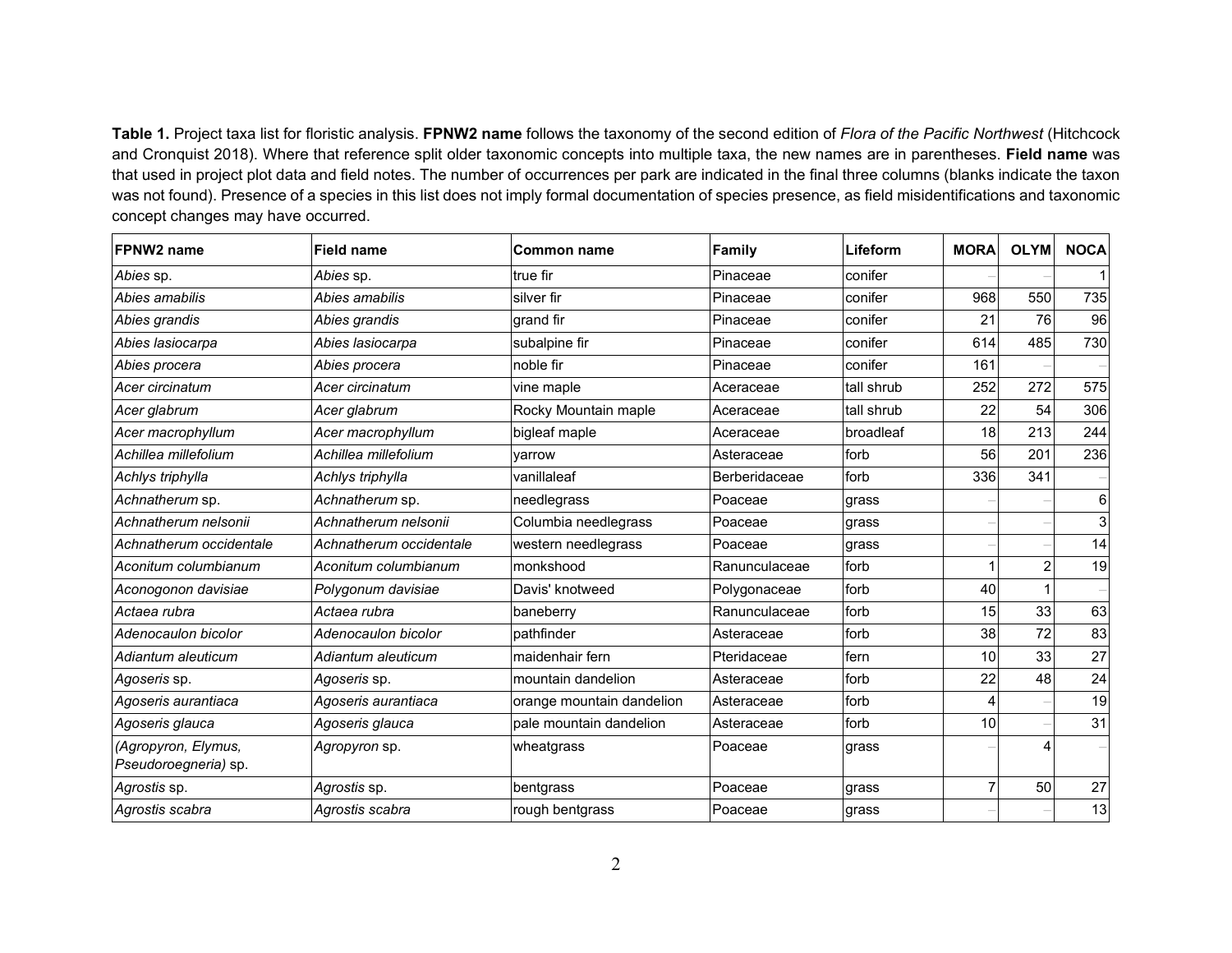| FPNW2 name                                      | <b>Field name</b>       | <b>Common name</b>       | Family            | Lifeform   | <b>MORA</b>    | <b>OLYM</b>    | <b>NOCA</b>             |
|-------------------------------------------------|-------------------------|--------------------------|-------------------|------------|----------------|----------------|-------------------------|
| Agrostis variabilis                             | Agrostis variabilis     | mountain bentgrass       | Poaceae           | grass      |                |                | 5                       |
| Aira caryophyllea                               | Aira caryophyllea       | silver hairgrass         | Poaceae           | grass      | $\overline{2}$ |                | 5                       |
| Alectoria sarmentosa                            | Alectoria sarmentosa    | witch's hair lichen      | Parmeliaceae      | lichen     |                | 5              | 16                      |
| Alisma sp.                                      | Alisma sp.              | water-plantain           | Alismataceae      | forb       |                |                | $\mathbf 1$             |
| Allium sp.                                      | Allium sp.              | wild onion               | Liliaceae         | forb       |                | 28             | 8                       |
| Allium acuminatum                               | Allium acuminatum       | tapertip onion           | Liliaceae         | forb       |                |                | $\overline{\mathbf{c}}$ |
| Allotropa virgata                               | Allotropa virgata       | sugarstick               | Monotropaceae     | forb       |                | 8 <sup>1</sup> | $\overline{7}$          |
| Alnus incana                                    | Alnus incana            | gray alder               | <b>Betulaceae</b> | tall shrub |                |                | $\mathsf 3$             |
| Alnus rubra                                     | Alnus rubra             | red alder                | <b>Betulaceae</b> | broadleaf  | 84             | 279            | 132                     |
| Alnus viridis                                   | Alnus viridis           | Sitka alder              | <b>Betulaceae</b> | tall shrub | 79             | 111            | 220                     |
| Amelanchier alnifolia                           | Amelanchier alnifolia   | western serviceberry     | Rosaceae          | tall shrub | 20             | 53             | 436                     |
| (Amsinckia menziesii, A.<br><i>intermedia</i> ) | Amsinckia menziesii     | fiddleneck               | Boraginaceae      | forb       |                |                |                         |
| Anaphalis margaritacea                          | Anaphalis margaritacea  | pearly everlasting       | Asteraceae        | forb       | 32             | 67             | 94                      |
| Anemone sp.                                     | Anemone sp.             | windflower               | Ranunculaceae     | forb       |                | 5              | $\mathbf{1}$            |
| Anemone deltoidea                               | Anemone deltoidea       | three leaf windflower    | Ranunculaceae     | forb       | 14             |                |                         |
| Anemone drummondii                              | Anemone drummondii      | Drummond's windflower    | Ranunculaceae     | forb       |                | 4              |                         |
| Anemone Iyallii                                 | Anemone Iyallii         | Lyall's windflower       | Ranunculaceae     | forb       |                | 12             |                         |
| Anemone multifida                               | Anemone multifida       | Pacific windflower       | Ranunculaceae     | forb       |                | 3              |                         |
| Anemone occidentalis                            | Anemone occidentalis    | western pasqueflower     | Ranunculaceae     | forb       | 87             | 36             | 62                      |
| Angelica sp.                                    | Angelica sp.            | angelica                 | Apiaceae          | forb       |                |                | $\overline{c}$          |
| Angelica arguta                                 | Angelica arguta         | Lyall's angelica         | Apiaceae          | forb       | 6              | $\,6$          | 31                      |
| Angelica genuflexa                              | Angelica genuflexa      | kneeling angelica        | Apiaceae          | forb       | $\overline{2}$ | $\overline{c}$ | $\overline{2}$          |
| Angelica lucida                                 | Angelica lucida         | seawatch angelica        | Apiaceae          | forb       |                | 5              |                         |
| Antennaria sp.                                  | Antennaria sp.          | pussytoes                | Asteraceae        | forb       | 1              |                | 13                      |
| (Antennaria alpina, A. media)                   | Antennaria alpina       | alpine pussytoes         | Asteraceae        | forb       |                | 18             | 18                      |
| Antennaria anaphaloides                         | Antennaria anaphaloides | pearly pussytoes         | Asteraceae        | forb       |                |                | 17                      |
| Antennaria howellii                             | Antennaria neglecta     | field pussytoes          | Asteraceae        | forb       |                | 1              | 5                       |
| Antennaria lanata                               | Antennaria lanata       | woolly pussytoes         | Asteraceae        | forb       | 112            | 46             | 122                     |
| Antennaria media                                | Antennaria media        | Rocky Mountain pussytoes | Asteraceae        | forb       | 3              |                |                         |
| Antennaria microphylla                          | Antennaria microphylla  | littleleaf pussytoes     | Asteraceae        | forb       |                | 4              | 10                      |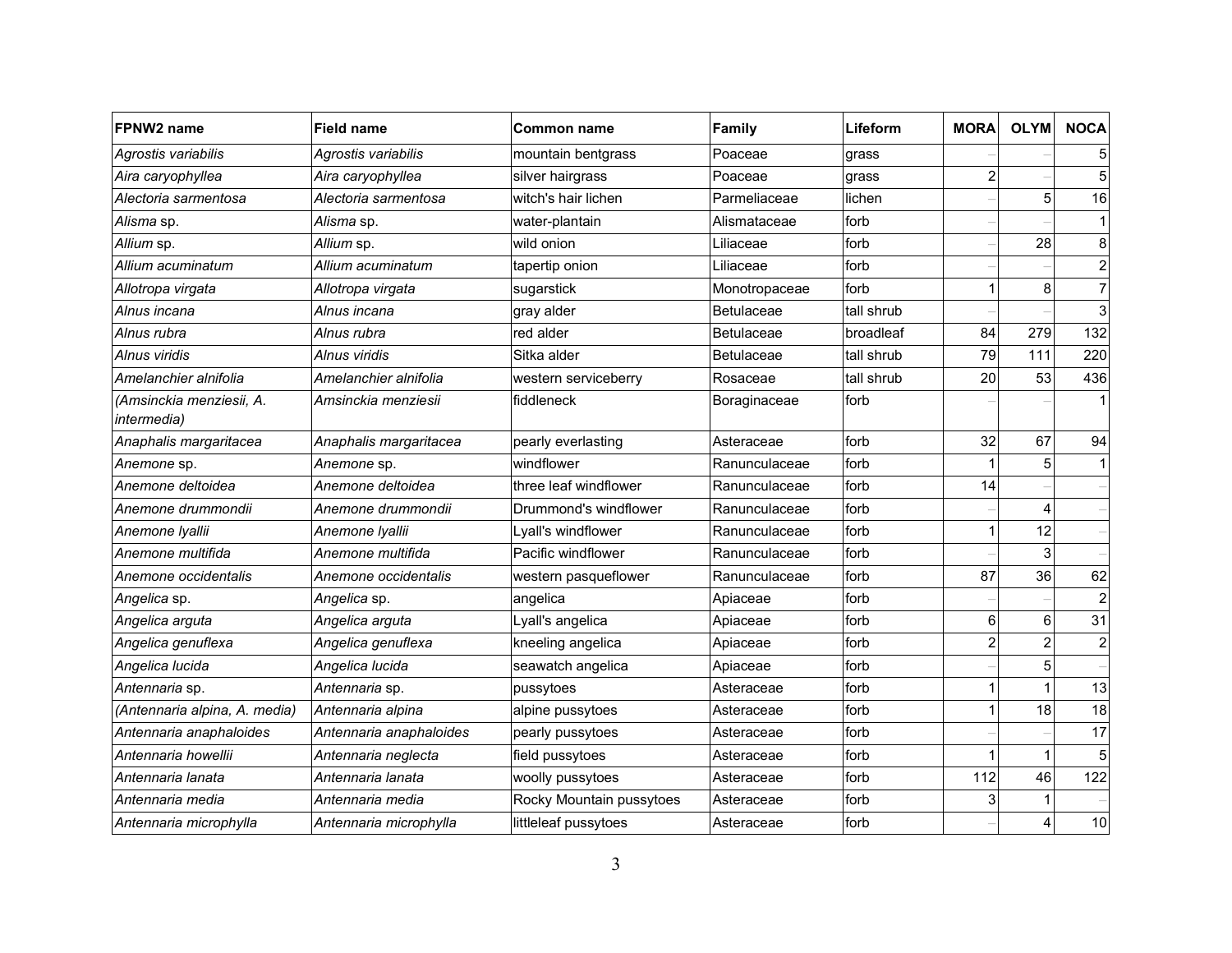| FPNW2 name                     | <b>Field name</b>         | <b>Common name</b>   | Family               | Lifeform    | <b>MORA</b>    | <b>OLYM</b>    | <b>NOCA</b>    |
|--------------------------------|---------------------------|----------------------|----------------------|-------------|----------------|----------------|----------------|
| Antennaria microphylla         | Antennaria rosea          | littleleaf pussytoes | Asteraceae           | forb        | Δ              | 2              | 36             |
| Antennaria racemosa            | Antennaria racemosa       | raceme pussytoes     | Asteraceae           | forb        |                | 1              | 39             |
| Antennaria umbrinella          | Antennaria umbrinella     | umber pussytoes      | Asteraceae           | forb        |                |                | 6              |
| Anthoxanthum odoratum          | Anthoxanthum odoratum     | sweet vernalgrass    | <b>Poaceae</b>       | grass       |                | 1              |                |
| (Anticlea, Toxicoscordion) sp. | Zigadenus sp.             | death camas          | Liliaceae            | forb        |                |                | 3              |
| Anticlea elegans               | Zigadenus elegans         | mountain death camas | Liliaceae            | forb        |                |                | $\mathbf{1}$   |
| Anticlea occidentalis          | Stenanthium occidentale   | bronze bells         | Liliaceae            | forb        | $\overline{2}$ | 5              | 3              |
| Antitrichia curtipendula       | Antitrichia curtipendula  | hanging wing moss    | Leucodontaceae       | bryophyte   |                | 1              |                |
| Aphyllon fasciculatum          | Orobanche fasciculata     | clustered broomrape  | Orobanchaceae        | forb        |                |                | $\mathbf 1$    |
| Aphyllon purpureum             | Orobanche uniflora        | purple broomrape     | Orobanchaceae        | forb        |                |                | $\overline{c}$ |
| Apocynum androsaemifolium      | Apocynum androsaemifolium | spreading dogbane    | Apocynaceae          | forb        |                |                | 65             |
| Aquilegia formosa              | Aquilegia formosa         | western columbine    | IRanunculaceae       | forb        | 13             | 38             | 64             |
| Arabis sp.                     | Arabis sp.                | rockcress            | Brassicaceae         | forb        |                |                | 12             |
| Arabis eschscholtziana         | Arabis hirsuta            | mountain rockcress   | <b>IBrassicaceae</b> | forb        |                | $\overline{2}$ | $\mathbf{1}$   |
| Arbutus menziesii              | Arbutus menziesii         | Pacific madrone      | Ericaceae            | broadleaf   |                | 20             |                |
| Arctium minus                  | Arctium minus             | common burdock       | Asteraceae           | forb        |                |                |                |
| Arctostaphylos columbiana      | Arctostaphylos columbiana | hairy manzanita      | IEricaceae           | shrub       |                | 17             | 1              |
| Arctostaphylos nevadensis      | Arctostaphylos nevadensis | pinemat manzanita    | Ericaceae            | dwarf shrub | 10             |                | 140            |
| Arctostaphylos uva-ursi        | Arctostaphylos uva-ursi   | kinnikinnick         | Ericaceae            | dwarf shrub | 27             | 37             | 127            |
| Arnica sp.                     | Arnica sp.                | arnica               | Asteraceae           | forb        | 5              | 4              | 14             |
| Arnica chamissonis             | Arnica chamissonis        | leafy arnica         | Asteraceae           | forb        |                |                | $\mathbf 1$    |
| Arnica cordifolia              | Arnica cordifolia         | heartleaf arnica     | Asteraceae           | forb        | 16             | 18             | 112            |
| Arnica gracilis                | Arnica gracilis           | smallhead arnica     | Asteraceae           | forb        |                |                |                |
| Arnica lanceolata              | Arnica amplexicaulis      | clasping arnica      | Asteraceae           | forb        |                | 1              | $\overline{2}$ |
| Arnica latifolia               | Arnica latifolia          | broad-leaved arnica  | Asteraceae           | forb        | 129            | 80             | 304            |
| Arnica longifolia              | Arnica longifolia         | longleaf arnica      | Asteraceae           | forb        |                |                | 3              |
| Arnica mollis                  | Arnica mollis             | hairy arnica         | Asteraceae           | forb        | $\overline{c}$ | 8              | 34             |
| Arnica parryi                  | Arnica alpina             | alpine arnica        | Asteraceae           | forb        | 8              | 5              | 33             |
| Arnica parryi                  | Arnica parryi             | alpine arnica        | Asteraceae           | forb        |                |                | 6              |
| Artemisia sp.                  | Artemisia sp.             | sage                 | Asteraceae           | forb        |                | $\overline{c}$ | 6              |
| Artemisia campestris           | Artemisia campestris      | field sagewort       | lAsteraceae          | forb        |                | 10             |                |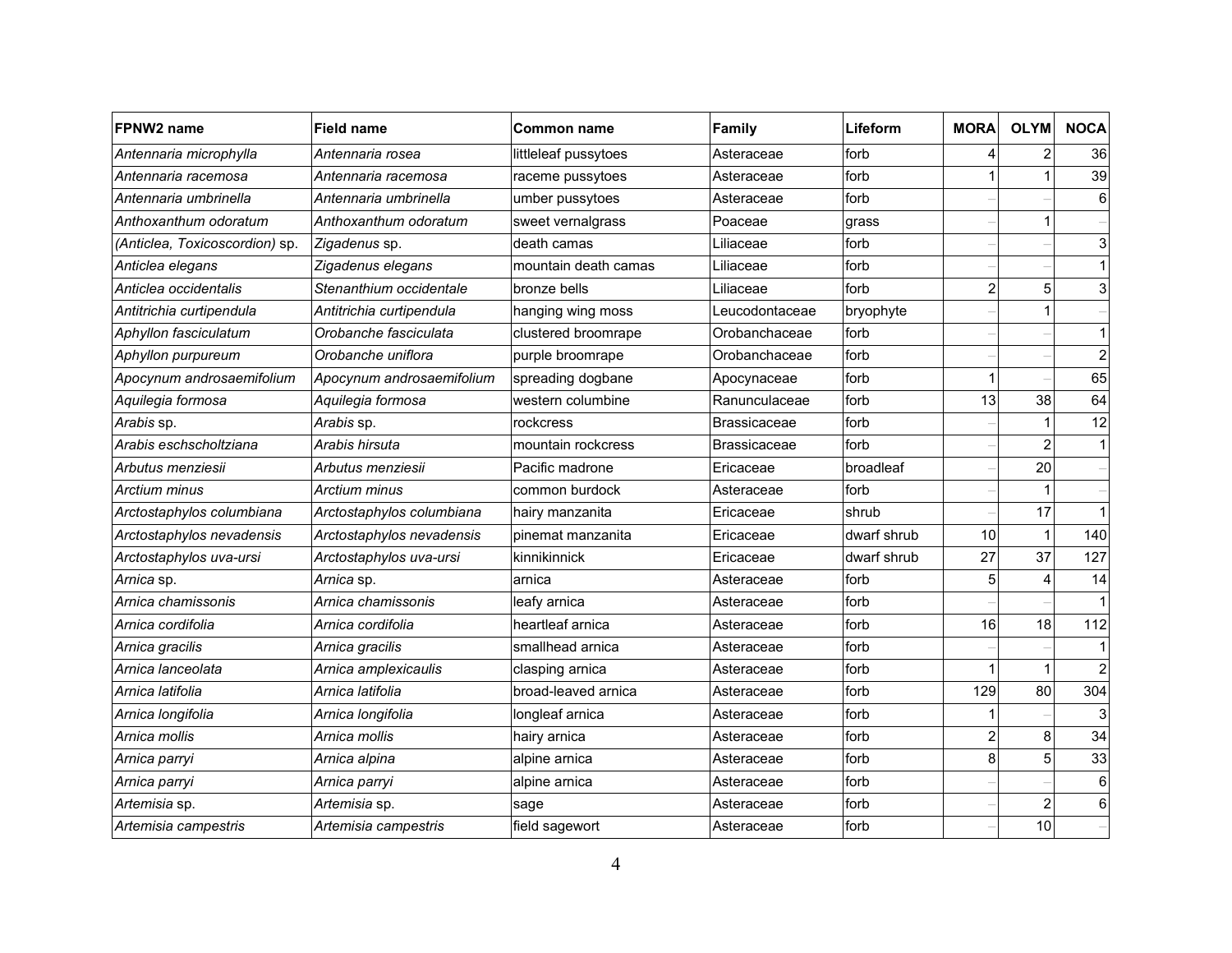| FPNW2 name                                 | <b>Field name</b>      | <b>Common name</b>     | Family              | Lifeform    | <b>MORA</b>    | <b>OLYM</b>    | <b>NOCA</b>               |
|--------------------------------------------|------------------------|------------------------|---------------------|-------------|----------------|----------------|---------------------------|
| Artemisia frigida                          | Artemisia frigida      | prairie sagebrush      | Asteraceae          | forb        |                |                | 4                         |
| Artemisia furcata                          | Artemisia furcata      | three-fork wormwood    | Asteraceae          | forb        | 11             |                |                           |
| Artemisia Iudoviciana                      | Artemisia Iudoviciana  | white sagebrush        | Asteraceae          | forb        |                | 55             | 23                        |
| Artemisia norvegica                        | Artemisia arctica      | Norway sagewort        | Asteraceae          | forb        |                |                |                           |
| Aruncus dioicus                            | Aruncus dioicus        | goatsbeard             | Rosaceae            | forb        | 18             | 10             | 73                        |
| Asarum caudatum                            | Asarum caudatum        | wild ginger            | Aristolochiaceae    | forb        | 36             | 21             | 77                        |
| Aspidotis densa                            | Aspidotis densa        | serpentine fern        | Pteridaceae         | fern        |                |                | 25                        |
| Asplenium trichomanes                      | Asplenium trichomanes  | maidenhair spleenwort  | Aspleniaceae        | fern        | 4              | 1              | 9                         |
| Athyrium distentifolium                    | Athyrium americanum    | alpine lady fern       | Dryopteridaceae     | fern        | $\overline{2}$ | 12             | 96                        |
| Athyrium filix-femina                      | Athyrium filix-femina  | lady fern              | Dryopteridaceae     | fern        | 163            | 292            | 313                       |
| Atrichum selwynii                          | Atrichum selwynii      | Selwyn's atrichum moss | Polytrichaceae      | bryophyte   | $\overline{2}$ | $\overline{c}$ |                           |
| Aulacomnium androgynum                     | Aulacomnium androgynum | drumstick moss         | Aulacomniaceae      | bryophyte   |                | 2              | $\overline{4}$            |
| Balsamorhiza sagittata                     | Balsamorhiza sagittata | arrowleaf balsamroot   | Asteraceae          | forb        |                |                | 31                        |
| Bazzania denudata                          | Bazzania denudata      | Bazzania liverwort     | Lepidoziaceae       | bryophyte   |                | $\overline{3}$ | $\mathbf{1}$              |
| Berberis aquifolium                        | Mahonia aquifolium     | tall Oregon-grape      | Berberidaceae       | shrub       |                | 17             | 109                       |
| Berberis nervosa                           | Mahonia nervosa        | dwarf Oregon-grape     | Berberidaceae       | dwarf shrub | 326            | 313            | 393                       |
| Betula papyrifera                          | Betula papyrifera      | paper birch            | Betulaceae          | broadleaf   |                |                | 72                        |
| Bistorta bistortoides                      | Polygonum bistortoides | American bistort       | Polygonaceae        | forb        | 208            | 244            | 72                        |
| Boechera Iyallii                           | Arabis Iyallii         | Lyall's rockcress      | Brassicaceae        | forb        |                |                | $\ensuremath{\mathsf{3}}$ |
| (Boechera pendulocarpa, B.<br>retrofracta) | Arabis holboellii      | Holboell's rockcress   | <b>Brassicaceae</b> | forb        |                |                | 5                         |
| Boechera sparsiflora                       | Arabis sparsiflora     | fewleaf rockcress      | <b>Brassicaceae</b> | forb        |                |                | 1                         |
| Boechera stricta                           | Arabis drummondii      | Canadian rockcress     | Brassicaceae        | forb        |                |                | 4                         |
| Botrychium lanceolatum                     | Botrychium lanceolatum | lanceleaf grapefern    | Ophioglossaceae     | fern        |                | 1              |                           |
| (Botrychium minganense, B.<br>neolunaria)  | Botrychium lunaria     | common moonwort        | Ophioglossaceae     | fern        |                |                | 1                         |
| Botrypus virginianus                       | Botrychium virginianum | rattlesnake grapefern  | Ophioglossaceae     | fern        |                |                | 1                         |
| Boykinia sp.                               | Boykinia sp.           | brookfoam              | Saxifragaceae       | forb        |                | 1              |                           |
| Boykinia occidentalis                      | Boykinia occidentalis  | coastal brookfoam      | Saxifragaceae       | forb        |                | 18             | 1                         |
| Brassica sp.                               | Brassica sp.           | mustard                | Brassicaceae        | forb        |                |                | 7                         |
| Brodiaea sp.                               | Brodiaea sp.           | brodiaea               | Liliaceae           | forb        |                |                | 1                         |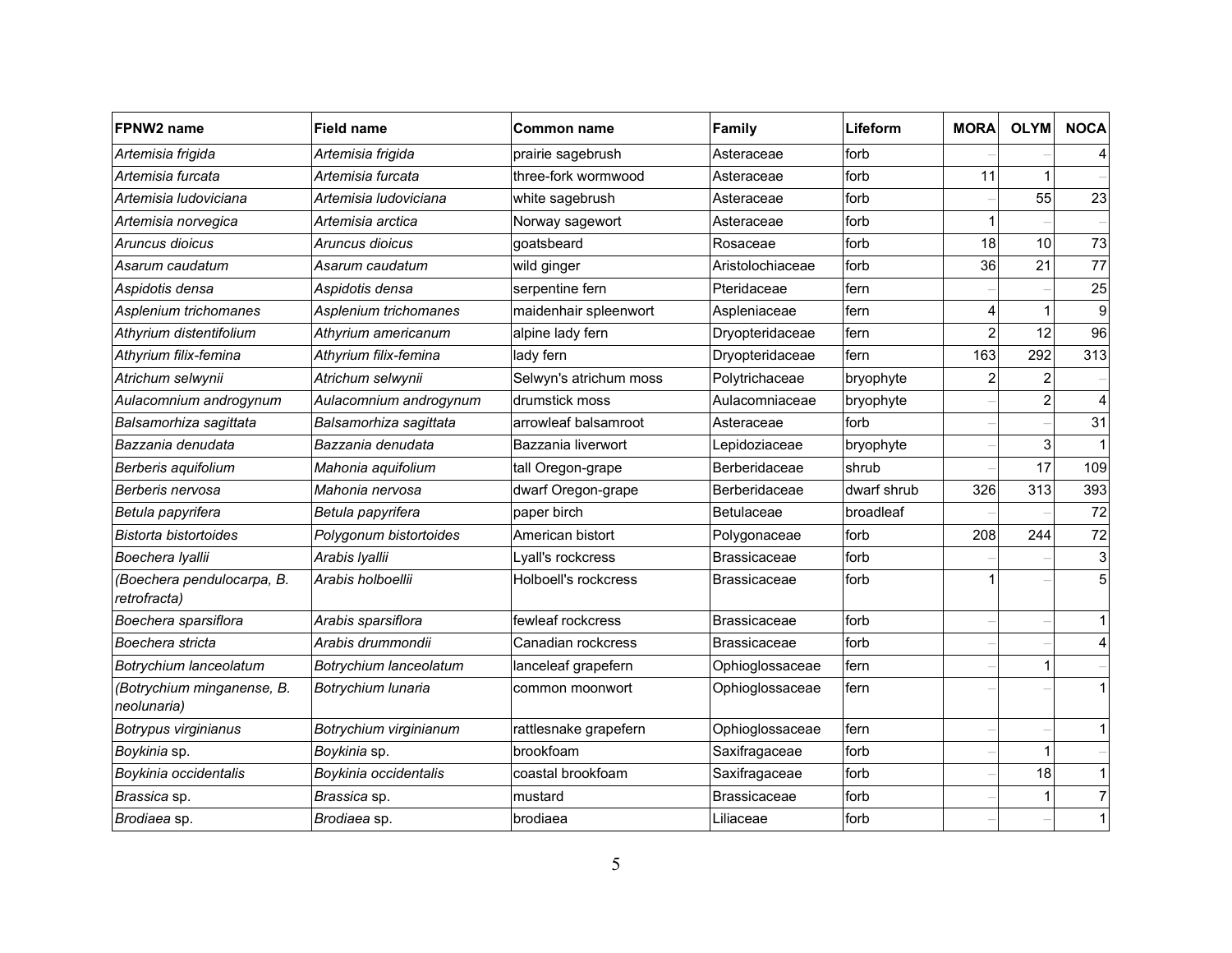| FPNW2 name                                             | <b>Field name</b>          | <b>Common name</b>   | Family                 | Lifeform  | <b>MORA</b>    | <b>OLYM</b>    | <b>NOCA</b>    |
|--------------------------------------------------------|----------------------------|----------------------|------------------------|-----------|----------------|----------------|----------------|
| Bromus sp.                                             | Bromus sp.                 | brome                | <b>Poaceae</b>         | grass     | 6              | 17             | 26             |
| Bromus hordeaceus                                      | <b>Bromus hordeaceus</b>   | soft brome           | Poaceae                | grass     |                |                | $\mathbf{1}$   |
| Bromus inermis                                         | <i>Bromus inermis</i>      | smooth brome         | Poaceae                | grass     |                |                | $\overline{c}$ |
| <b>Bromus pacificus</b>                                | <b>Bromus pacificus</b>    | Pacific brome        | Poaceae                | grass     |                | 4              |                |
| <b>Bromus sitchensis</b>                               | <b>Bromus sitchensis</b>   | Sitka brome          | Poaceae                | grass     | 9              | 62             | 17             |
| Bromus sitchensis var.<br>aleutensis                   | <b>Bromus aleutensis</b>   | Aleutian brome       | Poaceae                | grass     |                |                |                |
| (Bromus sitchensis var.<br>carinatus, var. marginatus) | <b>Bromus carinatus</b>    | California brome     | Poaceae                | grass     | 14             | 2              | 14             |
| Bromus sitchensis var.<br>marginatus                   | <b>Bromus marginatus</b>   | mountain brome       | Poaceae                | grass     |                |                | 1              |
| Bromus tectorum                                        | Bromus tectorum            | cheat grass          | Poaceae                | grass     |                |                | 26             |
| <b>Bromus vulgaris</b>                                 | <b>Bromus vulgaris</b>     | Columbia brome       | Poaceae                | grass     | 10             | 62             | 57             |
| Cacaliopsis nardosmia                                  | Luina nardosmia            | silvercrown          | Asteraceae             | forb      |                |                | 38             |
| Calamagrostis sp.                                      | Calamagrostis sp.          | reedgrass            | Poaceae                | grass     |                | 3              |                |
| Calamagrostis canadensis                               | Calamagrostis canadensis   | bluejoint reedgrass  | Poaceae                | grass     | $6 \mid$       | 15             | 70             |
| Calamagrostis purpurascens                             | Calamagrostis purpurascens | purple reedgrass     | <b>Poaceae</b>         | grass     |                |                |                |
| Calamagrostis rubescens                                | Calamagrostis rubescens    | pinegrass            | Poaceae                | grass     |                | $\overline{c}$ | 312            |
| Calamagrostis tacomensis                               | Calamagrostis sesquiflora  | Tacoma reedgrass     | Poaceae                | grass     | $\overline{a}$ |                |                |
| Callitriche sp.                                        | Callitriche sp.            | water starwort       | <b>Callitrichaceae</b> | forb      |                |                | 1              |
| Callitropsis nootkatensis                              | Cupressus nootkatensis     | Alaska-cedar         | Cupressaceae           | conifer   | 506            | 408            | 329            |
| (Caltha biflora, C. leptosepala)                       | Caltha leptosepala         | white marsh-marigold | Ranunculaceae          | forb      | 26             | 70             | 22             |
| Calypogeia muelleriana                                 | Calypogeia muelleriana     | Mueller's pouchwort  | Calypogeiaceae         | bryophyte |                | 4              |                |
| Calypso bulbosa                                        | Calypso bulbosa            | fairy slipper        | Orchidaceae            | forb      | 6              | 8              | 33             |
| Calyptridium umbellatum                                | Cistanthe umbellata        | pussypaws            | Portulacaceae          | forb      | 4              |                |                |
| Campanula sp.                                          | <i>Campanula</i> sp.       | bellflower           | Campanulaceae          | forb      |                | 3              | $\mathbf 1$    |
| Campanula piperi                                       | Campanula piperi           | Piper's bellflower   | Campanulaceae          | forb      |                | 7              |                |
| Campanula rotundifolia                                 | Campanula rotundifolia     | bluebell             | Campanulaceae          | forb      | 19             | 34             | 8              |
| Campanula scouleri                                     | Campanula scouleri         | Scouler's bellflower | Campanulaceae          | forb      | 10             | 50             |                |
| Canadanthus modestus                                   | Canadanthus modestus       | great northern aster | Asteraceae             | forb      |                | 9              | 36             |
| Cardamine sp.                                          | Cardamine sp.              | bittercress          | IBrassicaceae          | forb      |                |                | $\overline{c}$ |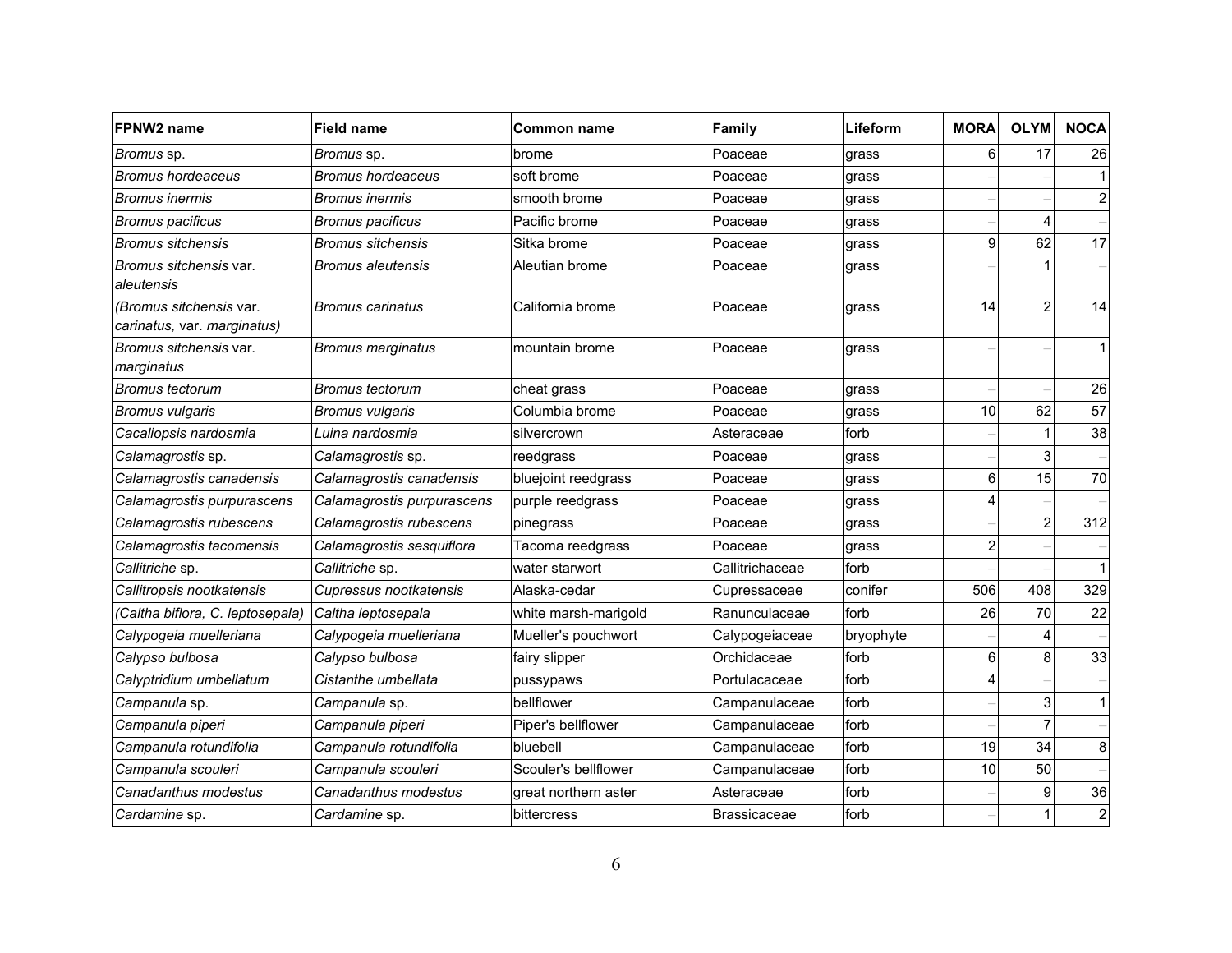| FPNW2 name             | <b>Field name</b>      | <b>Common name</b>         | Family              | Lifeform | <b>MORA</b>    | <b>OLYM</b>    | <b>NOCA</b>             |
|------------------------|------------------------|----------------------------|---------------------|----------|----------------|----------------|-------------------------|
| Cardamine angulata     | Cardamine angulata     | seaside bittercress        | <b>Brassicaceae</b> | forb     |                |                |                         |
| Cardamine occidentalis | Cardamine occidentalis | big western bittercress    | <b>Brassicaceae</b> | forb     |                |                |                         |
| Cardamine oligosperma  | Cardamine oligosperma  | little western bittercress | <b>Brassicaceae</b> | forb     |                | 6              | 3                       |
| Carex sp.              | Carex sp.              | sedge                      | Cyperaceae          | sedge    | 152            | 103            | 88                      |
| Carex aperta           | Carex aperta           | Columbian sedge            | Cyperaceae          | sedge    |                |                |                         |
| Carex aquatilis        | Carex aquatilis        | water sedge                | Cyperaceae          | sedge    | $\overline{2}$ | 29             | 15                      |
| Carex aurea            | Carex aurea            | golden sedge               | Cyperaceae          | sedge    |                |                |                         |
| Carex bebbii           | Carex bebbii           | Bebb sedge                 | Cyperaceae          | sedge    |                |                | 4                       |
| Carex breweri          | Carex breweri          | Brewer's sedge             | Cyperaceae          | sedge    |                |                |                         |
| Carex brunnescens      | Carex brunnescens      | brownish sedge             | Cyperaceae          | sedge    |                |                | 1                       |
| Carex canescens        | Carex canescens        | silver sedge               | Cyperaceae          | sedge    |                |                | $\mathbf 1$             |
| Carex concinnoides     | Carex concinnoides     | northwestern sedge         | Cyperaceae          | sedge    |                |                | $\mathbf{1}$            |
| Carex cusickii         | Carex cusickii         | Cusick's sedge             | Cyperaceae          | sedge    |                | $\overline{c}$ |                         |
| Carex deweyana         | Carex deweyana         | Dewey sedge                | Cyperaceae          | sedge    | 5 <sup>1</sup> | 36             | $\mathbf 5$             |
| Carex disperma         | Carex disperma         | softleaf sedge             | Cyperaceae          | sedge    |                |                | $\mathbf{1}$            |
| Carex echinata         | Carex echinata         | prickly sedge              | Cyperaceae          | sedge    | 3              | 3              |                         |
| Carex engelmannii      | Carex engelmannii      | Engelmann sedge            | Cyperaceae          | sedge    |                |                |                         |
| Carex exsiccata        | Carex exsiccata        | beaked sedge               | Cyperaceae          | sedge    |                |                | 8                       |
| Carex fracta           | Carex fracta           | fragile sheath sedge       | Cyperaceae          | sedge    |                |                |                         |
| Carex geyeri           | Carex geyeri           | elk sedge                  | Cyperaceae          | sedge    | $\overline{2}$ |                | 22                      |
| Carex hendersonii      | Carex hendersonii      | Henderson's sedge          | Cyperaceae          | sedge    |                | 5              |                         |
| Carex hoodii           | Carex hoodii           | hood sedge                 | Cyperaceae          | sedge    | $\overline{7}$ | 5              | 20                      |
| Carex illota           | Carex illota           | sheep sedge                | Cyperaceae          | sedge    |                | 9              | 5                       |
| Carex interior         | Carex interior         | inland sedge               | Cyperaceae          | sedge    |                |                | $\mathbf{1}$            |
| Carex kelloggii        | Carex lenticularis     | lakeshore sedge            | Cyperaceae          | sedge    | 11             | 6              | 15                      |
| Carex laeviculmis      | Carex laeviculmis      | smoothstem sedge           | Cyperaceae          | sedge    | 5              |                |                         |
| Carex lasiocarpa       | Carex lasiocarpa       | woolly-fruited sedge       | Cyperaceae          | sedge    |                |                | $\boldsymbol{2}$        |
| Carex leptopoda        | Carex leptopoda        | slender-footed sedge       | Cyperaceae          | sedge    |                |                | $\mathbf{1}$            |
| Carex livida           | Carex livida           | livid sedge                | Cyperaceae          | sedge    |                | 1              |                         |
| Carex Iuzulina         | Carex Iuzulina         | woodrush sedge             | Cyperaceae          | sedge    | 3              |                | $\overline{\mathbf{c}}$ |
| Carex macrochaeta      | Carex macrochaeta      | longawn sedge              | Cyperaceae          | sedge    |                |                | $\mathbf{1}$            |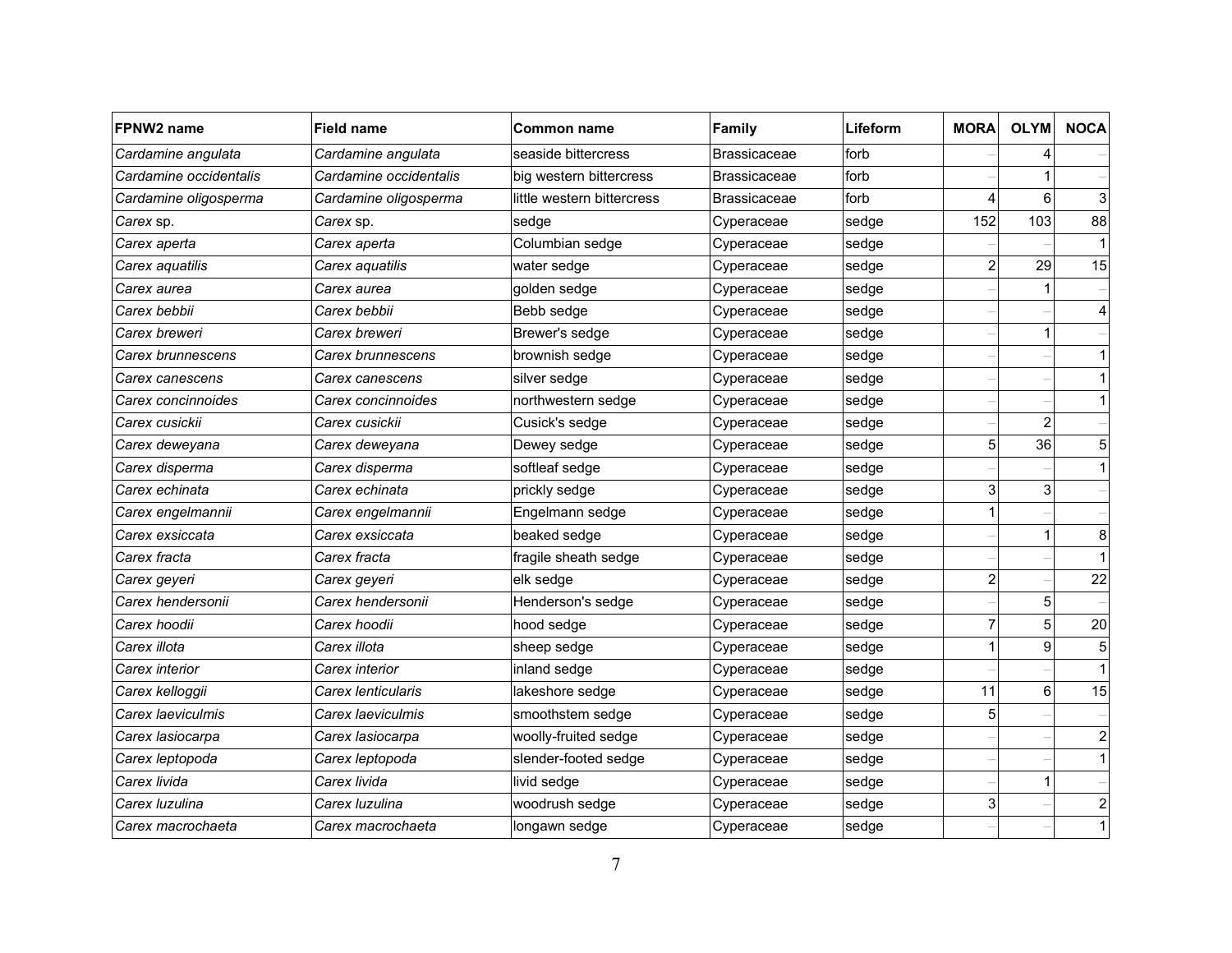| FPNW2 name            | <b>Field name</b>     | <b>Common name</b>          | Family           | Lifeform    | <b>MORA</b>    | <b>OLYM</b>    | <b>NOCA</b>    |
|-----------------------|-----------------------|-----------------------------|------------------|-------------|----------------|----------------|----------------|
| Carex mertensii       | Carex mertensii       | Mertens' sedge              | Cyperaceae       | sedge       | 3              |                | 2              |
| Carex micropoda       | Carex micropoda       | smallwing sedge             | Cyperaceae       | sedge       | 3              | 2              |                |
| Carex micropoda       | Carex pyrenaica       | smallwing sedge             | Cyperaceae       | sedge       |                |                | 9              |
| Carex microptera      | Carex microptera      | ovalhead sedge              | Cyperaceae       | sedge       |                |                | 5              |
| Carex nardina         | Carex nardina         | spike sedge                 | Cyperaceae       | sedge       | $\overline{3}$ | 4              |                |
| Carex neurophora      | Carex neurophora      | alpine nerve sedge          | Cyperaceae       | sedge       |                |                |                |
| Carex nigricans       | Carex nigricans       | black alpine sedge          | Cyperaceae       | sedge       | 53             | 70             | 128            |
| Carex obnupta         | Carex obnupta         | slough sedge                | Cyperaceae       | sedge       |                | 52             | $\mathbf{1}$   |
| Carex pachycarpa      | Carex multicostata    | many-ribbed sedge           | Cyperaceae       | sedge       |                |                | $\mathbf 1$    |
| Carex pachystachya    | Carex pachystachya    | chamisso sedge              | Cyperaceae       | sedge       | 4              | 6              | $\overline{c}$ |
| Carex phaeocephala    | Carex phaeocephala    | dunhead sedge               | Cyperaceae       | sedge       | 5              | 24             | $\mathbf 5$    |
| Carex pluriflora      | Carex pluriflora      | manyflower sedge            | Cyperaceae       | sedge       |                | $\overline{2}$ | $\mathbf{1}$   |
| Carex praticola       | Carex praticola       | meadow sedge                | Cyperaceae       | sedge       |                |                |                |
| Carex rossii          | Carex rossii          | Ross sedge                  | Cyperaceae       | sedge       | $6 \mid$       | 1              | 68             |
| Carex saxatilis       | Carex saxatilis       | russet sedge                | Cyperaceae       | sedge       |                | 1              |                |
| Carex scirpoidea      | Carex scirpoidea      | Canadian single-spike sedge | Cyperaceae       | sedge       |                | 6              | 5              |
| Carex scopulorum      | Carex scopulorum      | mountain sedge              | Cvperaceae       | sedge       | 13             |                |                |
| Carex spectabilis     | Carex spectabilis     | showy sedge                 | Cyperaceae       | sedge       | 216            | 243            | 198            |
| Carex stipata         | Carex stipata         | awlfruit sedge              | Cyperaceae       | sedge       |                |                |                |
| Carex stylosa         | Carex stylosa         | long styled sedge           | Cyperaceae       | sedge       |                |                |                |
| Carex utriculata      | Carex rostrata        | beaked sedge                | Cyperaceae       | sedge       | $\overline{a}$ | 1              | 10             |
| Carex utriculata      | Carex utriculata      | beaked sedge                | Cyperaceae       | sedge       |                |                |                |
| Carex viridula        | Carex viridula        | little green sedge          | Cyperaceae       | sedge       |                |                |                |
| Cassiope mertensiana  | Cassiope mertensiana  | white mountain-heather      | Ericaceae        | dwarf shrub | 149            | 128            | 289            |
| Castilleja sp.        | Castilleja sp.        | Indian paintbrush           | Scrophulariaceae | forb        | 6              | 6              | 8              |
| Castilleja cryptantha | Castilleja cryptantha | obscure Indian paintbrush   | Scrophulariaceae | forb        | 5 <sup>1</sup> |                |                |
| Castilleja hispida    | Castilleja hispida    | harsh Indian paintbrush     | Scrophulariaceae | forb        |                | 24             | 38             |
| Castilleja miniata    | Castilleja miniata    | scarlet Indian paintbrush   | Scrophulariaceae | forb        | 28             | 69             | 162            |
| Castilleja parviflora | Castilleja parviflora | mountain Indian paintbrush  | Scrophulariaceae | forb        | 120            | 60             | 35             |
| Castilleja rupicola   | Castilleja rupicola   | cliff Indian paintbrush     | Scrophulariaceae | forb        |                |                | $\mathbf{1}$   |
| Ceanothus sanguineus  | Ceanothus sanguineus  | redstem ceanothus           | Rhamnaceae       | shrub       |                |                | 13             |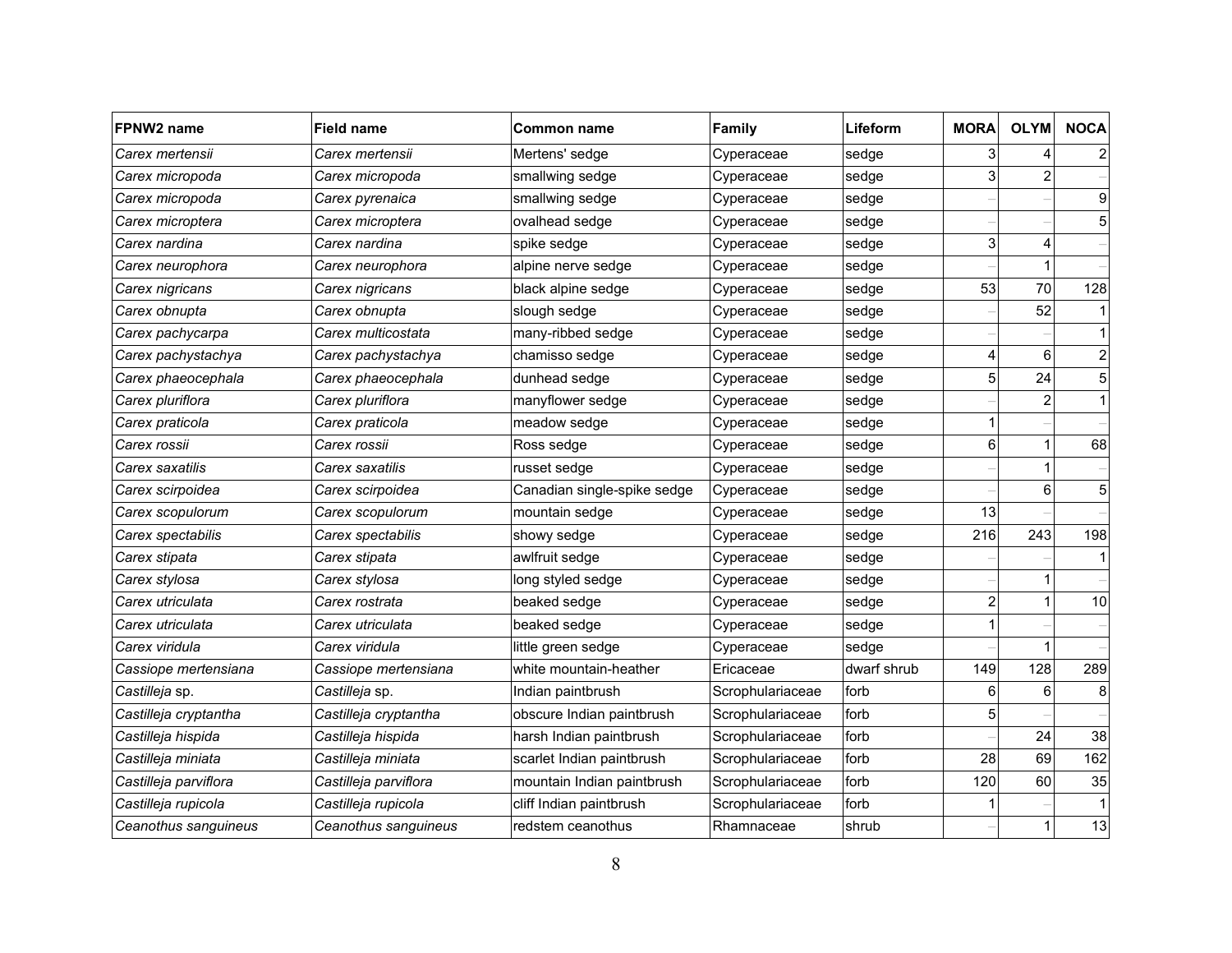| FPNW2 name                 | <b>Field name</b>       | Common name                | Family          | Lifeform    | <b>MORA</b>    | <b>OLYM</b> | <b>NOCA</b>     |
|----------------------------|-------------------------|----------------------------|-----------------|-------------|----------------|-------------|-----------------|
| Ceanothus velutinus        | Ceanothus velutinus     | snowbrush                  | Rhamnaceae      | shrub       |                |             | 154             |
| Cephalozia bicuspidata     | Cephalozia bicuspidata  | two-horned pincerwort      | Cephaloziaceae  | bryophyte   |                |             |                 |
| Cerastium arvense          | Cerastium arvense       | field chickweed            | Caryophyllaceae | forb        |                | 25          | 10              |
| Cerastium beeringianum     | Cerastium beeringianum  | alpine chickweed           | Caryophyllaceae | forb        |                |             |                 |
| Cerastium fontanum         | Cerastium fontanum      | mouse-ear chickweed        | Caryophyllaceae | forb        |                |             |                 |
| Cerastium glomeratum       | Cerastium glomeratum    | sticky mouse-ear chickweed | Caryophyllaceae | forb        |                |             |                 |
| Chamaenerion angustifolium | Chamerion angustifolium | fireweed                   | Onagraceae      | forb        | 56             | 100         | 332             |
| Chamaenerion latifolium    | Chamerion latifolium    | red willow-herb            | Onagraceae      | forb        |                |             | 37              |
| (Cherleria, Sabulina) sp.  | <i>Minuartia</i> sp.    | sandwort                   | Caryophyllaceae | forb        |                |             |                 |
| Cherleria obtusiloba       | Minuartia obtusiloba    | alpine sandwort            | Caryophyllaceae | forb        | $\mathfrak{p}$ |             |                 |
| Chimaphila menziesii       | Chimaphila menziesii    | little pipsissewa          | Pyrolaceae      | dwarf shrub | 128            | 119         | 216             |
| Chimaphila umbellata       | Chimaphila umbellata    | pipsissewa                 | Pyrolaceae      | dwarf shrub | 166            | 188         | 395             |
| Chrysosplenium             | Chrysosplenium          | Pacific golden saxifrage   | Saxifragaceae   | forb        |                |             |                 |
| glechomifolium             | glechomifolium          |                            |                 |             |                |             |                 |
| Cicuta douglasii           | Cicuta douglasii        | western water-hemlock      | Apiaceae        | forb        |                |             |                 |
| Cinna latifolia            | Cinna latifolia         | drooping woodreed          | Poaceae         | grass       | 3              | 10          | $\overline{7}$  |
| Circaea alpina             | Circaea alpina          | enchanter's nightshade     | Onagraceae      | forb        | 24             | 104         | 110             |
| Cirsium sp.                | <i>Cirsium</i> sp.      | thistle                    | Asteraceae      | forb        |                |             |                 |
| Cirsium arvense            | Cirsium arvense         | Canada thistle             | Asteraceae      | forb        |                | 12          |                 |
| Cirsium brevistylum        | Cirsium brevistylum     | clustered thistle          | Asteraceae      | forb        | $\overline{2}$ |             |                 |
| Cirsium edule              | Cirsium edule           | edible thistle             | Asteraceae      | forb        | 9              | 92          | 50              |
| Cirsium remotifolium       | Cirsium remotifolium    | fewleaf thistle            | Asteraceae      | forb        |                |             |                 |
| Cirsium vulgare            | Cirsium vulgare         | bull thistle               | Asteraceae      | forb        |                | 3           |                 |
| Cladonia sp.               | Cladonia sp.            | cup lichen                 | Cladoniaceae    | lichen      |                | 4           | 21              |
| Cladonia bellidiflora      | Cladonia bellidiflora   | toy soldiers               | Cladoniaceae    | lichen      | 2              | 17          | 7               |
| Cladonia fimbriata         | Cladonia fimbriata      | trumpet lichen             | Cladoniaceae    | lichen      | 2              | 13          | 5               |
| Cladonia furcata           | Cladonia furcata        | many-forked cup lichen     | Cladoniaceae    | lichen      |                | 4           |                 |
| Cladonia macilenta         | Cladonia macilenta      | lipstick powderhorn        | Cladoniaceae    | lichen      |                |             | 3               |
| Cladonia mitis             | Cladonia mitis          | green reindeer lichen      | Cladoniaceae    | lichen      |                | 5           |                 |
| Cladonia rangiferina       | Cladonia rangiferina    | gray reindeer lichen       | Cladoniaceae    | lichen      | 6              | 11          | 6               |
| Cladonia squamosa          | Cladonia squamosa       | dragon horn                | Cladoniaceae    | lichen      | 3              | 11          | $6\phantom{1}6$ |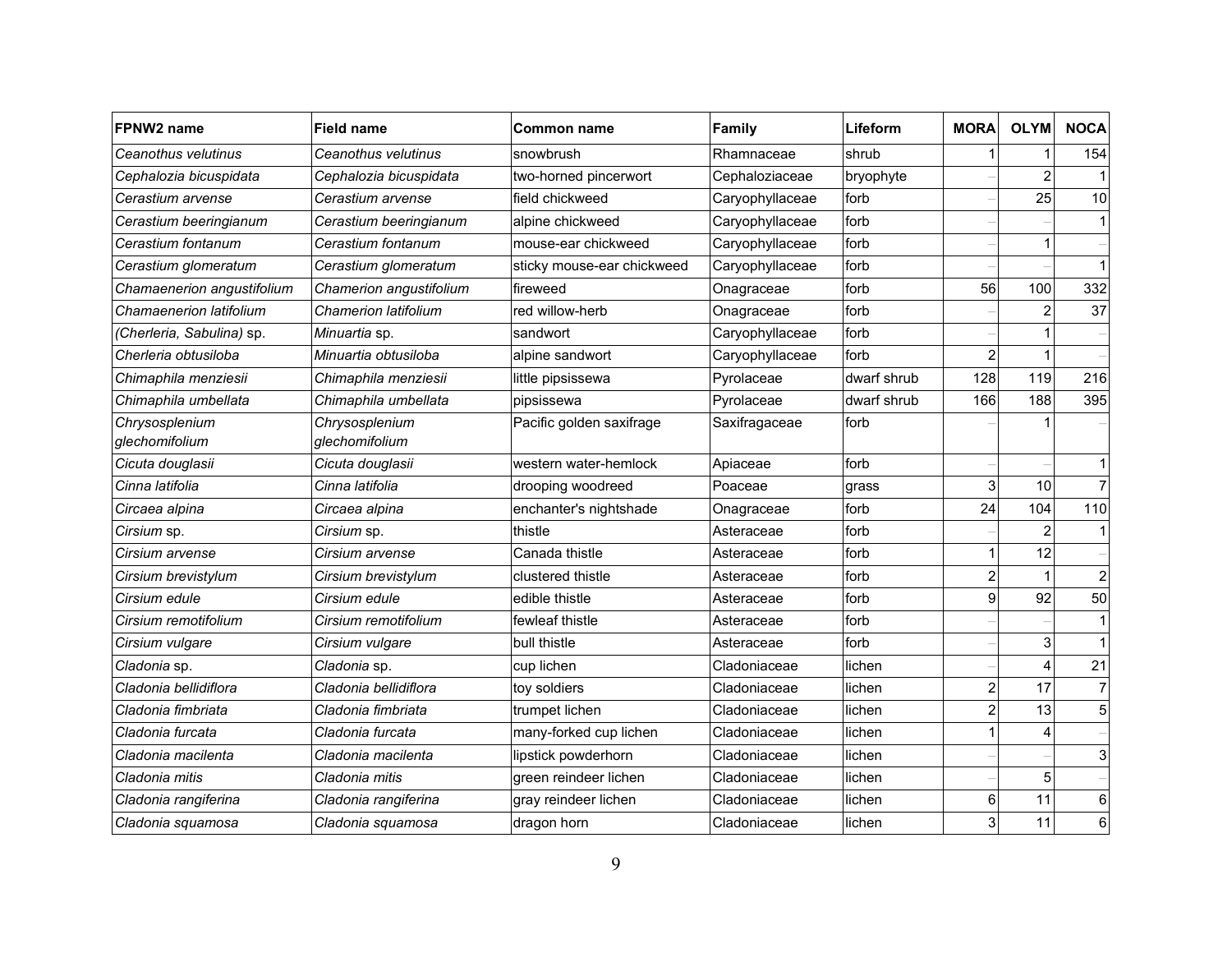| FPNW2 name                               | <b>Field name</b>        | Common name                    | Family           | Lifeform   | <b>MORA</b>    | <b>OLYM</b> | <b>NOCA</b>    |
|------------------------------------------|--------------------------|--------------------------------|------------------|------------|----------------|-------------|----------------|
| Claopodium crispifolium                  | Claopodium crispifolium  | crispleaf roughmoss            | Leskeaceae       | bryophyte  |                |             |                |
| Clarkia amoena                           | Clarkia amoena           | farewell-to-spring             | Onagraceae       | forb       |                |             |                |
| Clarkia rhomboidea                       | Clarkia rhomboidea       | diamond fairyfan               | Onagraceae       | forb       |                |             |                |
| Claytonia cordifolia                     | Claytonia cordifolia     | heartleaf springbeauty         | Portulacaceae    | forb       | 6              |             |                |
| Claytonia lanceolata                     | Claytonia lanceolata     | lanceleaf springbeauty         | Portulacaceae    | forb       | 4              | 15          | 39             |
| Claytonia perfoliata                     | Claytonia perfoliata     | miner's lettuce                | Portulacaceae    | forb       |                |             | 9              |
| Claytonia sibirica                       | Claytonia sibirica       | candyflower                    | Portulacaceae    | forb       | 36             | 154         | 88             |
| Clinopodium douglasii                    | Satureja douglasii       | verba buena                    | Lamiaceae        | forb       |                |             |                |
| Clintonia uniflora                       | Clintonia uniflora       | queen's cup                    | Liliaceae        | forb       | 237            | 227         | 331            |
| Codriophorus acicularis                  | Racomitrium aciculare    | racomitrium moss               | Grimmiaceae      | bryophyte  | 3              |             |                |
| Collinsia grandiflora                    | Collinsia grandiflora    | large-flowered blue-eyed mary  | Scrophulariaceae | forb       |                |             |                |
| Collinsia parviflora                     | Collinsia parviflora     | small-flowered blue-eyed mary  | Scrophulariaceae | forb       |                | 5           | 23             |
| Collomia sp.                             | Collomia sp.             | mountain-trumpet               | Polemoniaceae    | forb       |                | 11          | 10             |
| Collomia grandiflora                     | Collomia grandiflora     | large-flower mountain-trumpet  | Polemoniaceae    | forb       |                |             | 13             |
| Collomia heterophylla                    | Collomia heterophylla    | variable-leaf mountain-trumpet | Polemoniaceae    | forb       |                |             | 14             |
| Collomia linearis                        | Collomia linearis        | narrow-leaf mountain-trumpet   | Polemoniaceae    | forb       |                |             | 10             |
| Comandra umbellata                       | Comandra umbellata       | bastard toadflax               | Santalaceae      | forb       |                |             | $\overline{c}$ |
| Comarum palustre                         | Comarum palustre         | marsh-cinquefoil               | Rosaceae         | forb       |                |             | $\overline{7}$ |
| Comarum palustre                         | Potentilla palustris     | marsh cinquefoil               | Rosaceae         | forb       | $\overline{2}$ |             |                |
| Conocephalum conicum                     | Conocephalum conicum     | great scented liverwort        | Conocephalaceae  | bryophyte  | 6              | 14          |                |
| Corallorhiza sp.                         | Corallorhiza sp.         | coralroot                      | Orchidaceae      | forb       | 14             | 11          | 17             |
| Corallorhiza maculata                    | Corallorhiza maculata    | spotted coralroot              | Orchidaceae      | forb       | 26             | 37          | 45             |
| Corallorhiza mertensiana                 | Corallorhiza mertensiana | Pacific coralroot              | Orchidaceae      | forb       | 22             |             | 7              |
| Corallorhiza striata                     | Corallorhiza striata     | striped coralroot              | Orchidaceae      | forb       |                | 3           | $\overline{2}$ |
| Cornus nuttallii                         | Cornus nuttallii         | Pacific dogwood                | Cornaceae        | broadleaf  |                | 2           | 49             |
| (Cornus stolonifera, C.<br>occidentalis) | Cornus sericea           | red-osier dogwood              | Cornaceae        | tall shrub | $\mathfrak{p}$ | 4           | 132            |
| Cornus unalaschkensis                    | Cornus unalaschkensis    | bunchberry                     | Cornaceae        | forb       | 188            | 179         | 169            |
| Corydalis aurea                          | Corydalis aurea          | golden corydalis               | Fumariaceae      | forb       |                |             |                |
| Corydalis scouleri                       | Corydalis scouleri       | Scouler's fumewort             | Fumariaceae      | forb       | 42             | 4           |                |
| Corylus cornuta                          | Corylus cornuta          | beaked hazelnut                | Betulaceae       | tall shrub | 10             | 6           | 106            |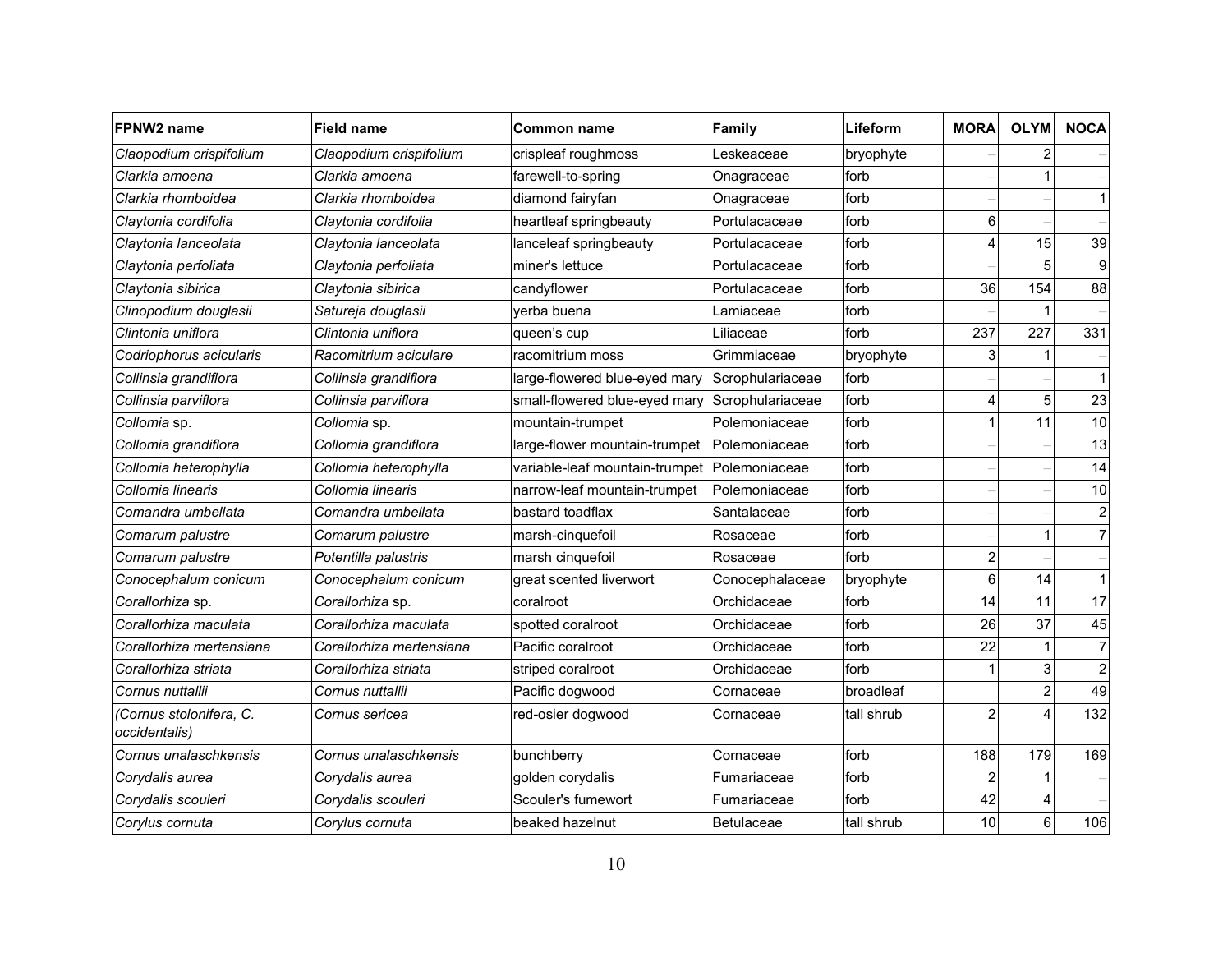| FPNW2 name                  | <b>Field name</b>           | <b>Common name</b>       | Family          | Lifeform   | <b>MORA</b>    | <b>OLYM</b>             | <b>NOCA</b>      |
|-----------------------------|-----------------------------|--------------------------|-----------------|------------|----------------|-------------------------|------------------|
| Crataegus douglasii         | Crataegus douglasii         | black hawthorn           | Rosaceae        | tall shrub |                |                         | 10               |
| Crepis sp.                  | Crepis sp.                  | hawksbeard               | Asteraceae      | forb       |                |                         | 3                |
| Crepis atribarba            | Crepis atribarba            | slender hawksbeard       | Asteraceae      | forb       |                |                         | 8                |
| Crepis capillaris           | Crepis capillaris           | smooth hawksbeard        | Asteraceae      | forb       |                | 1                       |                  |
| Cryptantha affinis          | Cryptantha affinis          | quill cat's eye          | Boraginaceae    | forb       |                |                         | 1                |
| Cryptogramma sp.            | Cryptogramma sp.            | rockbrake                | Pteridaceae     | fern       | $\overline{2}$ |                         | $\mathbf{1}$     |
| Cryptogramma acrostichoides | Cryptogramma acrostichoides | American parsley fern    | Pteridaceae     | fern       | 16             | 31                      | 199              |
| Cystopteris fragilis        | Cystopteris fragilis        | brittle bladder fern     | Dryopteridaceae | fern       | 8              | $\overline{\mathbf{c}}$ | 47               |
| Cytisus scoparius           | Cytisus scoparius           | scotch broom             | Fabaceae        | shrub      |                | 1                       |                  |
| Dactylis glomerata          | Dactylis glomerata          | orchard grass            | Poaceae         | grass      |                | 8                       | 3                |
| Danthonia sp.               | Danthonia sp.               | oatgrass                 | Poaceae         | grass      |                |                         | $\mathbf{1}$     |
| Danthonia californica       | Danthonia californica       | California oatgrass      | Poaceae         | grass      |                |                         | $\mathbf 1$      |
| Danthonia intermedia        | Danthonia intermedia        | timber oatgrass          | Poaceae         | grass      | 26             | 19                      | 51               |
| Danthonia spicata           | Danthonia spicata           | poverty oatgrass         | Poaceae         | grass      |                |                         | 3                |
| Danthonia unispicata        | Danthonia unispicata        | onespike oatgrass        | Poaceae         | grass      |                |                         | 3                |
| Dasiphora fruticosa         | Dasiphora floribunda        | shrubby cinquefoil       | Rosaceae        | shrub      | 11             | 14                      | 9                |
| Delphinium sp.              | Delphinium sp.              | larkspur                 | Ranunculaceae   | forb       |                | 6                       | $\overline{7}$   |
| Delphinium glareosum        | Delphinium glareosum        | rockslide larkspur       | Ranunculaceae   | forb       | $\overline{a}$ |                         |                  |
| Delphinium glaucum          | Delphinium glaucum          | pale larkspur            | Ranunculaceae   | forb       |                | 14                      | 1                |
| Delphinium menziesii        | Delphinium menziesii        | Menzies' larkspur        | Ranunculaceae   | forb       |                | 17                      | 1                |
| Delphinium nuttallii        | Delphinium nuttallii        | upland larkspur          | Ranunculaceae   | forb       |                |                         | 4                |
| Deschampsia sp.             | Deschampsia sp.             | hairgrass                | Poaceae         | grass      |                |                         | $\mathbf{1}$     |
| Deschampsia cespitosa       | Deschampsia caespitosa      | tufted hairgrass         | Poaceae         | grass      |                |                         |                  |
| Deschampsia danthonioides   | Deschampsia danthonioides   | annual hairgrass         | Poaceae         | grass      |                |                         | $\mathbf{1}$     |
| Deschampsia elongata        | Deschampsia elongata        | slender hairgrass        | Poaceae         | grass      |                |                         | $\mathbf 1$      |
| Dicentra formosa            | Dicentra formosa            | Pacific bleeding-heart   | Fumariaceae     | forb       | 5              | 32                      | 106              |
| Dichanthelium acuminatum    | Dichanthelium acuminatum    | hairy panicgrass         | Poaceae         | grass      |                |                         | $\boldsymbol{2}$ |
| Dicranum sp.                | Dicranum sp.                | wind-blown moss          | Dicranaceae     | bryophyte  | 5 <sup>1</sup> | 12                      | 29               |
| Dicranum fuscescens         | Dicranum fuscescens         | dusky fork-moss          | Dicranaceae     | bryophyte  | 14             | 39                      | 12               |
| Dicranum howellii           | Dicranum howellii           | Howell's wind-blown moss | Dicranaceae     | bryophyte  | 18             | 25                      | 13               |
| Dicranum pallidisetum       | Dicranum pallidisetum       | pale-stalked broom moss  | Dicranaceae     | bryophyte  |                | 1                       | 1                |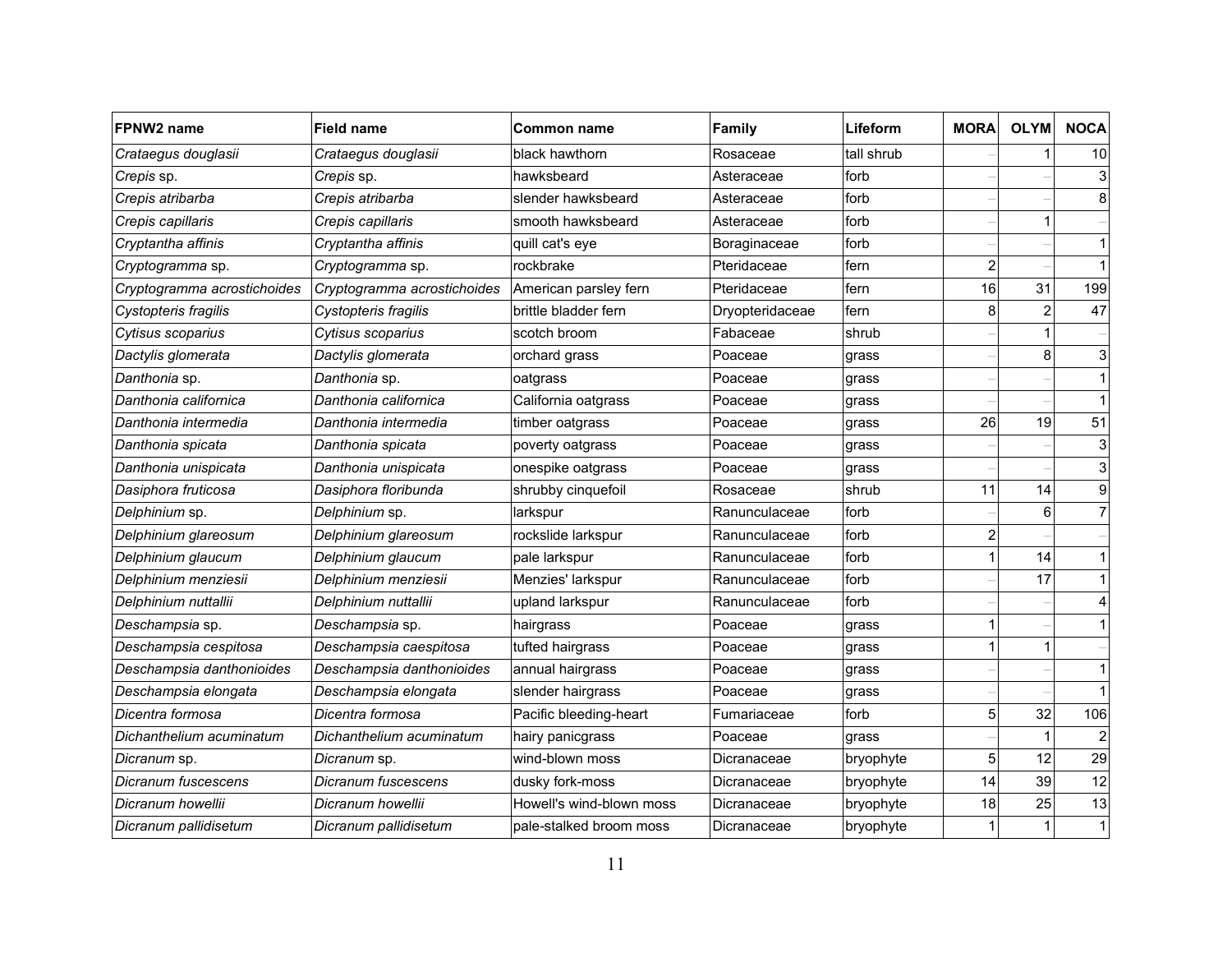| FPNW2 name                | <b>Field name</b>       | Common name                  | <b>Family</b>       | Lifeform    | <b>MORA</b>    | <b>OLYM</b>    | <b>NOCA</b>      |
|---------------------------|-------------------------|------------------------------|---------------------|-------------|----------------|----------------|------------------|
| Dicranum scoparium        | Dicranum scoparium      | wind-blown moss              | Dicranaceae         | bryophyte   |                |                |                  |
| Digitalis purpurea        | Digitalis purpurea      | purple foxglove              | Scrophulariaceae    | forb        | $\overline{2}$ |                |                  |
| Diphasiastrum alpinum     | Lycopodium alpinum      | alpine clubmoss              | Lycopodiaceae       | fern ally   |                |                | 6                |
| Diphasiastrum complanatum | Lycopodium complanatum  | northern ground-cedar        | Lycopodiaceae       | fern ally   |                |                | $\mathbf 1$      |
| Diphasiastrum sitchense   | Lycopodium sitchense    | Sitka clubmoss               | Lycopodiaceae       | fern ally   | 11             | $\overline{c}$ | 28               |
| Dodecatheon sp.           | Dodecatheon sp.         | shooting-star                | Primulaceae         | forb        |                | $\overline{3}$ | 1                |
| Dodecatheon hendersonii   | Dodecatheon hendersonii | Henderson's shooting-star    | Primulaceae         | forb        |                |                |                  |
| Dodecatheon jeffreyi      | Dodecatheon jeffreyi    | mountain shooting-star       | Primulaceae         | forb        | 22             | 20             | $\overline{7}$   |
| Dodecatheon pulchellum    | Dodecatheon pulchellum  | darkthroat shooting-star     | Primulaceae         | forb        |                |                | 3                |
| Douglasia laevigata       | Douglasia laevigata     | cliff primrose               | Primulaceae         | forb        |                | 30             | 1                |
| Draba novolympica         | Draba paysonii          | Payson's whitlow-grass draba | <b>Brassicaceae</b> | forb        |                |                | 1                |
| Drosera rotundifolia      | Drosera rotundifolia    | roundleaf sundew             | Droseraceae         | forb        |                | 7              |                  |
| Drymocallis arguta        | Drymocallis arguta      | cordilleran cinquefoil       | Rosaceae            | forb        |                |                | 3                |
| Drymocallis glandulosa    | Potentilla glandulosa   | sticky cinquefoil            | Rosaceae            | forb        |                | 3              | 34               |
| Dryopteris sp.            | Dryopteris sp.          | woodfern                     | Dryopteridaceae     | fern        |                | 1              |                  |
| Dryopteris arguta         | Dryopteris arguta       | coastal woodfern             | Dryopteridaceae     | fern        |                | $\overline{2}$ | $\mathbf{1}$     |
| Dryopteris expansa        | Dryopteris expansa      | spreading woodfern           | Dryopteridaceae     | fern        | 41             | 76             | 133              |
| Dryopteris filix-mas      | Dryopteris filix-mas    | male fern                    | Dryopteridaceae     | fern        |                |                | $\overline{c}$   |
| Dulichium arundinaceum    | Dulichium arundinaceum  | three-way sedge              | Cyperaceae          | sedge       |                |                | $\boldsymbol{2}$ |
| Eleocharis sp.            | Eleocharis sp.          | spikerush                    | Cyperaceae          | sedge       |                |                | $\mathbf{1}$     |
| Eleocharis palustris      | Eleocharis palustris    | common spikerush             | Cyperaceae          | sedge       |                |                | $\mathbf{1}$     |
| Elliottia pyroliflora     | Elliottia pyroliflora   | copperbush                   | Ericaceae           | shrub       |                |                | 5                |
| Elmera racemosa           | Elmera racemosa         | yellow coralbells            | Saxifragaceae       | forb        | $\overline{c}$ | 23             | $\boldsymbol{9}$ |
| Elymus sp.                | Elymus sp.              | wildrye                      | Poaceae             | grass       |                | 5              | 8                |
| Elymus elymoides          | Elymus elymoides        | squirreltail                 | Poaceae             | grass       | 6              | 10             | $6\phantom{1}$   |
| Elymus glaucus            | Elymus glaucus          | blue wildrye                 | Poaceae             | grass       | 29             | 58             | 129              |
| Elymus hirsutus           | Elymus hirsutus         | hairy wildrye                | Poaceae             | grass       |                | 19             | $\mathbf 5$      |
| Elymus repens             | Elymus repens           | creeping wildrye             | Poaceae             | grass       |                |                |                  |
| Elymus repens             | Elytrigia repens        | creeping wild rye            | Poaceae             | grass       |                |                | 1                |
| Elymus trachycaulus       | Elymus trachycaulus     | slender wheatgrass           | Poaceae             | grass       |                |                |                  |
| Empetrum nigrum           | Empetrum nigrum         | black crowberry              | Empetraceae         | dwarf shrub | 31             | 7              | 22               |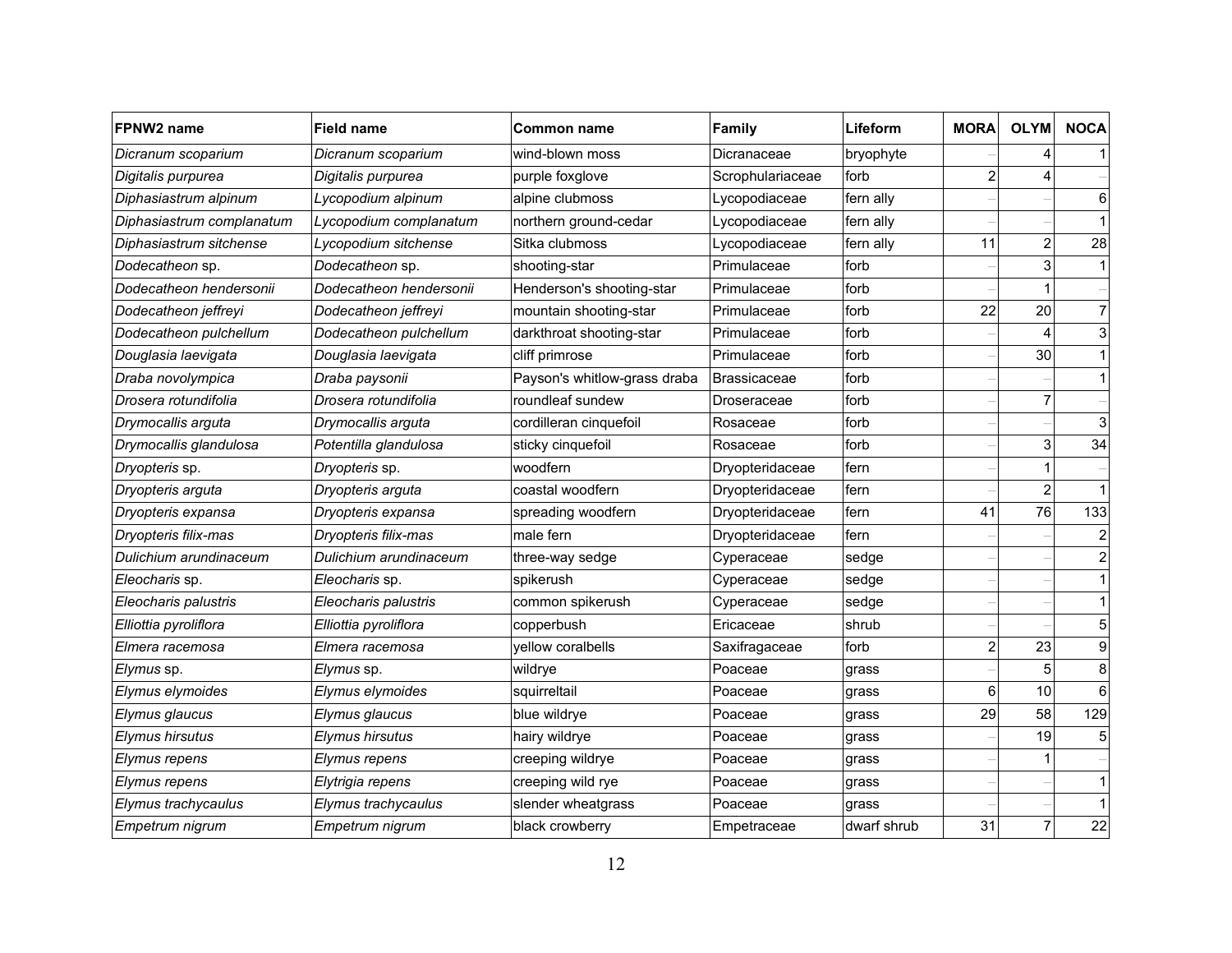| <b>FPNW2</b> name                      | <b>Field name</b>          | <b>Common name</b>                | Family          | Lifeform  | <b>MORA</b>              | <b>OLYM</b>      | <b>NOCA</b>    |
|----------------------------------------|----------------------------|-----------------------------------|-----------------|-----------|--------------------------|------------------|----------------|
| Encalypta rhaptocarpa                  | Encalypta rhaptocarpa      | yellow awn candle snuffer<br>moss | Encalyptaceae   | bryophyte |                          |                  | 11             |
| Epilobium sp.                          | Epilobium sp.              | willowherb                        | Onagraceae      | forb      | 18                       | 19               | 52             |
| Epilobium anagallidifolium             | Epilobium anagallidifolium | alpine willowherb                 | Onagraceae      | forb      |                          | 36               | 23             |
| Epilobium ciliatum                     | Epilobium ciliatum         | fringed willowherb                | Onagraceae      | forb      | 5                        | 17               | 13             |
| Epilobium glaberrimum                  | Epilobium glaberrimum      | smooth willowherb                 | Onagraceae      | forb      |                          |                  |                |
| Epilobium hornemannii                  | Epilobium hornemannii      | Hornemann's willowherb            | Onagraceae      | forb      |                          | 8                | $\mathsf 3$    |
| Epilobium lactiflorum                  | Epilobium lactiflorum      | broadleaf willowherb              | Onagraceae      | forb      |                          |                  |                |
| Epilobium luteum                       | Epilobium luteum           | yellow willowherb                 | Onagraceae      | forb      |                          | $\boldsymbol{9}$ | 3              |
| Epilobium minutum                      | Epilobium minutum          | chaparral willowherb              | Onagraceae      | forb      |                          |                  | 11             |
| Epilobium mirabile                     | Epilobium mirabile         | Olympic mountain willowherb       | Onagraceae      | forb      |                          |                  | $\mathbf{1}$   |
| Equisetum sp.                          | Equisetum sp.              | horsetail                         | Equisetaceae    | fern ally | 8                        | 26               | 7              |
| Equisetum arvense                      | Equisetum arvense          | field horsetail                   | Equisetaceae    | fern ally | 8                        | 54               | 52             |
| Equisetum fluviatile                   | Equisetum fluviatile       | water horsetail                   | Equisetaceae    | fern ally | $\overline{2}$           | 2                | 12             |
| Equisetum hyemale                      | Equisetum hyemale          | rough horsetail                   | Equisetaceae    | fern ally | 3                        |                  | 12             |
| Equisetum palustre                     | Equisetum palustre         | marsh horsetail                   | Equisetaceae    | fern ally | $\overline{\mathcal{L}}$ |                  | 1              |
| Equisetum telmateia                    | Equisetum telmateia        | giant horsetail                   | Equisetaceae    | fern ally |                          |                  |                |
| Equisetum variegatum                   | Equisetum variegatum       | variegated horsetail              | Equisetaceae    | fern ally |                          |                  |                |
| Eremogone capillaris                   | Arenaria capillaris        | mountain sandwort                 | Caryophyllaceae | forb      | 28                       | 54               | 237            |
| Ericameria nauseosa                    | Ericameria nauseosa        | common rabbitbrush                | Asteraceae      | shrub     |                          |                  | 2              |
| Erigeron sp.                           | Erigeron sp.               | daisy                             | Asteraceae      | forb      |                          | 28               | 4              |
| Erigeron acris                         | Erigeron acris             | bitter daisy                      | Asteraceae      | forb      |                          |                  |                |
| Erigeron aliceae                       | Erigeron aliceae           | Alice's fleabane                  | Asteraceae      | forb      |                          | $\overline{c}$   |                |
| Erigeron aureus                        | Erigeron aureus            | alpine yellow fleabane            | Asteraceae      | forb      | 6                        |                  | 13             |
| Erigeron compositus                    | Erigeron compositus        | cutleaf daisy                     | Asteraceae      | forb      | Δ                        |                  |                |
| Erigeron filifolius                    | Erigeron filifolius        | thread-leaf fleabane              | Asteraceae      | forb      |                          |                  | $\overline{7}$ |
| (Erigeron glacialis, E.<br>peregrinus) | Erigeron peregrinus        | wandering daisy                   | Asteraceae      | forb      | 119                      | 99               | 269            |
| Erigeron philadelphicus                | Erigeron philadelphicus    | Philadelphia daisy                | Asteraceae      | forb      |                          | 12               |                |
| Eriogonum sp.                          | Eriogonum sp.              | buckwheat                         | Polygonaceae    | forb      |                          | $\overline{c}$   | $\mathbf{2}$   |
| Eriogonum ovalifolium                  | Eriogonum ovalifolium      | cushion buckwheat                 | Polygonaceae    | forb      |                          | 4                |                |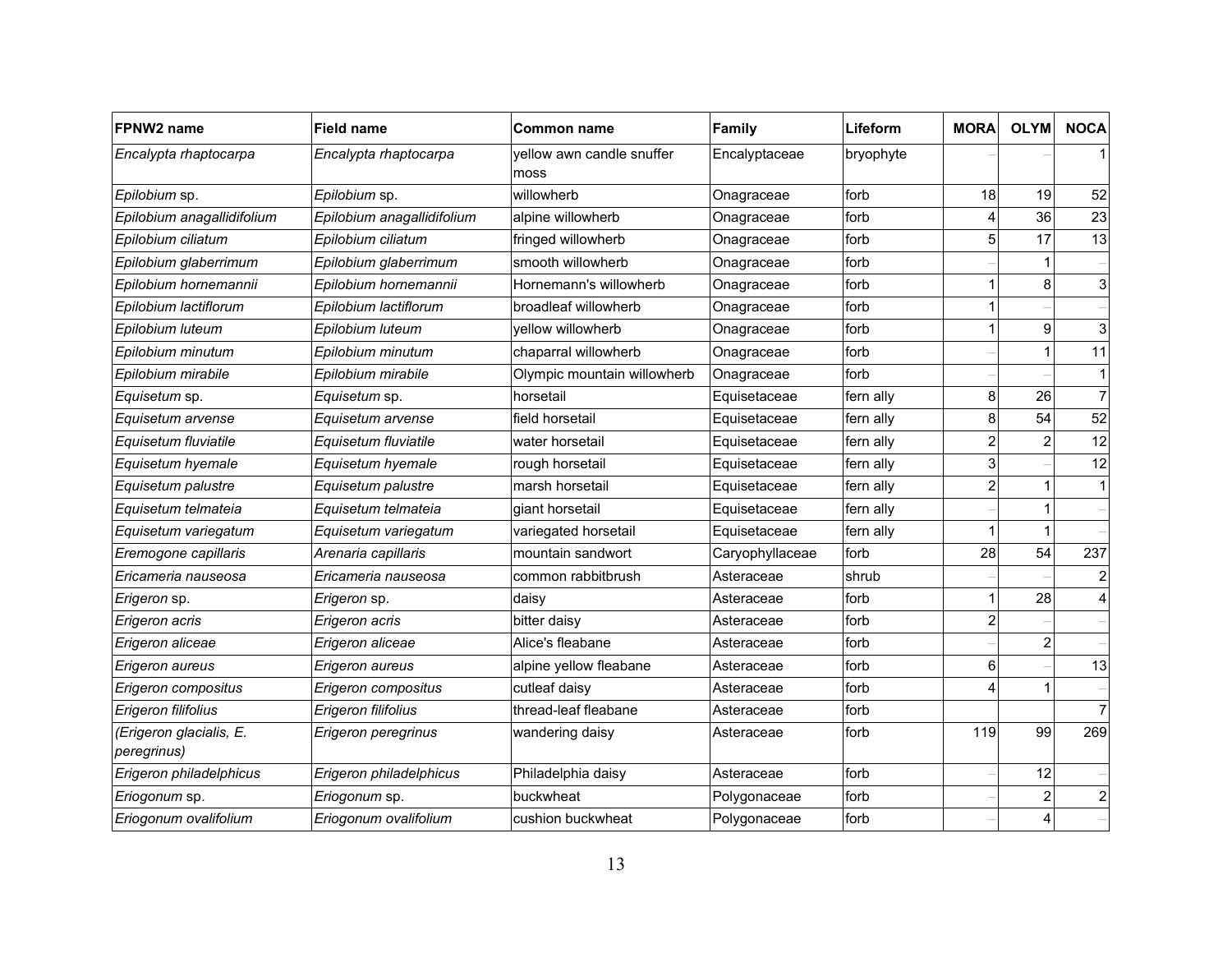| FPNW2 name                                          | <b>Field name</b>          | <b>Common name</b>        | <b>Family</b>         | Lifeform  | <b>MORA</b> | <b>OLYM</b>    | <b>NOCA</b>    |
|-----------------------------------------------------|----------------------------|---------------------------|-----------------------|-----------|-------------|----------------|----------------|
| Eriogonum pyrolifolium                              | Eriogonum pyrolifolium     | dirty socks               | Polygonaceae          | forb      | 17          |                | 27             |
| Eriogonum umbellatum                                | Eriogonum umbellatum       | sulfur buckwheat          | Polygonaceae          | forb      |             |                | 55             |
| Eriophorum angustifolium                            | Eriophorum angustifolium   | common cottongrass        | Cyperaceae            | sedge     | 12          | 4              | 6              |
| Eriophorum chamissonis                              | Eriophorum chamissonis     | Chamisso's cottongrass    | Cyperaceae            | sedge     |             | 5              |                |
| Eriophorum gracile                                  | Eriophorum gracile         | slender cottongrass       | Cyperaceae            | sedge     |             |                |                |
| Eriophyllum lanatum                                 | Eriophyllum lanatum        | Oregon sunshine           | Asteraceae            | forb      |             | 32             | 18             |
| Erysimum arenicola                                  | Erysimum arenicola         | Cascade wallflower        | Brassicaceae          | forb      |             | 26             |                |
| Erythranthe sp.                                     | Mimulus sp.                | monkeyflower              | Scrophulariaceae      | forb      |             | 5              |                |
| Erythranthe alsinoides                              | Mimulus alsinoides         | wingstem monkeyflower     | Scrophulariaceae      | forb      |             |                |                |
| Erythranthe breviflora                              | <b>Mimulus breviflorus</b> | shortflower monkeyflower  | Scrophulariaceae      | forb      |             |                |                |
| Erythranthe breweri                                 | Mimulus breweri            | Brewer's monkeyflower     | Scrophulariaceae      | forb      |             |                | $\overline{c}$ |
| Erythranthe caespitosa                              | Mimulus tilingii           | subalpine monkeyflower    | Scrophulariaceae      | forb      |             | 4              | 7              |
| Erythranthe dentata                                 | Mimulus dentatus           | tooth-leaved monkeyflower | Scrophulariaceae      | forb      |             | $\overline{2}$ |                |
| (Erythranthe guttata, E.<br>decora, E. microphylla) | Mimulus guttatus           | common monkeyflower       | Scrophulariaceae      | forb      | 3           | 23             |                |
| Erythranthe lewisii                                 | Mimulus lewisii            | Lewis' monkeyflower       | Scrophulariaceae      | forb      | 6           | 5              | 47             |
| Erythranthe moschata                                | Mimulus moschatus          | musk monkeyflower         | Scrophulariaceae      | forb      |             | 4              |                |
| Erythranthe primuloides                             | Mimulus primuloides        | primrose monkeyflower     | Scrophulariaceae      | forb      |             |                |                |
| Erythronium sp.                                     | Erythronium sp.            | fawn lily                 | Liliaceae             | forb      | 33          | 19             | 72             |
| Erythronium grandiflorum                            | Erythronium grandiflorum   | glacier lily              | <sub>-</sub> iliaceae | forb      | 6           | 3              | 71             |
| Erythronium montanum                                | Erythronium montanum       | avalanche lily            | Liliaceae             | forb      | 151         | 257            | 3              |
| Erythronium oregonum                                | Erythronium oregonum       | giant fawn lily           | _iliaceae             | forb      |             |                |                |
| Erythronium revolutum                               | Erythronium revolutum      | coast fawn lily           | _iliaceae             | forb      |             |                |                |
| Eucephalus engelmannii                              | Eucephalus engelmannii     | Engelmann's aster         | Asteraceae            | forb      |             |                | 205            |
| Eucephalus ledophyllus                              | Eucephalus ledophyllus     | Cascade aster             | Asteraceae            | forb      | 143         |                |                |
| Eucephalus paucicapitatus                           | Eucephalus paucicapitatus  | Olympic aster             | Asteraceae            | forb      |             | 75             |                |
| Eurhynchium sp.                                     | Eurhynchium sp.            | feathermoss               | Brachytheciaceae      | bryophyte |             | 15             | $\overline{2}$ |
| Eurhynchium oreganum                                | Eurhynchium oreganum       | Oregon beaked moss        | Brachytheciaceae      | bryophyte | 52          | 115            | 50             |
| Eurhynchium praelongum                              | Eurhynchium praelongum     | common feathermoss        | Brachytheciaceae      | bryophyte |             | 27             | 5              |
| Eurybia conspicua                                   | Eurybia conspicua          | western showy aster       | Asteraceae            | forb      |             |                |                |
| (Eurybia sibirica, E. merita)                       | Aster sibiricus            | arctic aster              | Asteraceae            | forb      |             |                |                |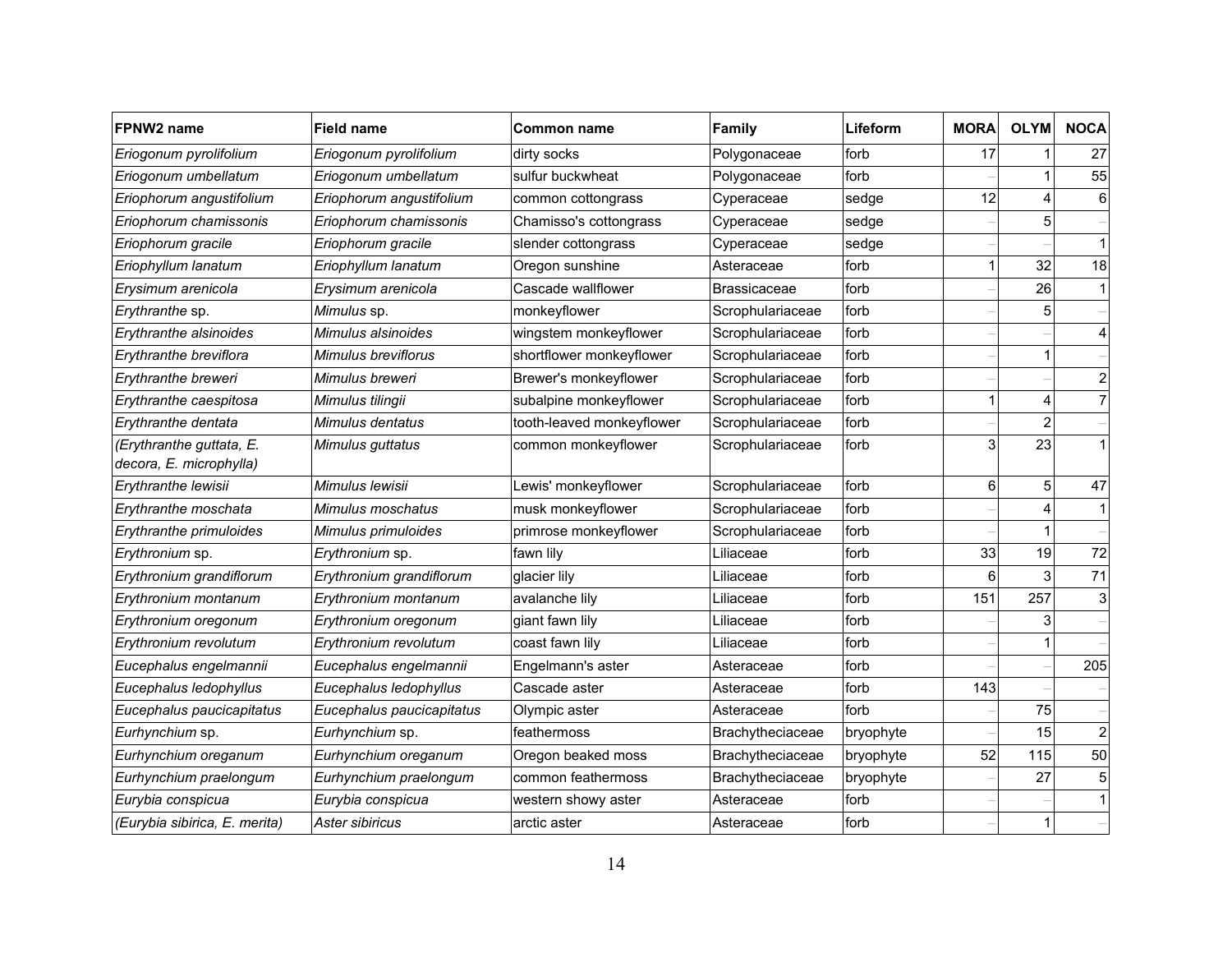| FPNW2 name            | <b>Field name</b>      | <b>Common name</b>    | Family       | Lifeform    | <b>MORA</b>    | <b>OLYM</b>  | <b>NOCA</b>      |
|-----------------------|------------------------|-----------------------|--------------|-------------|----------------|--------------|------------------|
| Festuca sp.           | Festuca sp.            | fescue                | Poaceae      | grass       | Δ              | 5            | 18               |
| Festuca brachyphylla  | Festuca brachyphylla   | alpine fescue         | Poaceae      | grass       | 4              | 21           | 10               |
| Festuca idahoensis    | Festuca idahoensis     | Idaho fescue          | Poaceae      | grass       | $\overline{a}$ |              | 6                |
| Festuca occidentalis  | Festuca occidentalis   | western fescue        | Poaceae      | grass       | 3              | 50           | 66               |
| Festuca roemeri       | Festuca roemeri        | Roemer's fescue       | Poaceae      | grass       |                | 83           |                  |
| Festuca rubra         | Festuca rubra          | red fescue            | Poaceae      | grass       | 5 <sup>1</sup> |              | $\boldsymbol{2}$ |
| Festuca subulata      | Festuca subulata       | bearded fescue        | Poaceae      | grass       | $\overline{7}$ | 14           |                  |
| Festuca subuliflora   | Festuca subuliflora    | coast fescue          | Poaceae      | grass       |                | 1            |                  |
| Festuca viridula      | Festuca viridula       | green fescue          | Poaceae      | grass       | 257            | $\mathbf{1}$ | 242              |
| <i>Fragaria</i> sp.   | Fragaria sp.           | strawberry            | Rosaceae     | forb        |                | 1            | $\overline{c}$   |
| Fragaria chiloensis   | Fragaria chiloensis    | beach strawberry      | Rosaceae     | forb        |                | 1            |                  |
| Fragaria vesca        | Fragaria vesca         | wild strawberry       | Rosaceae     | forb        | 8              | 23           | 3                |
| Fragaria virginiana   | Fragaria virginiana    | Virginia strawberry   | Rosaceae     | forb        | 25             | 39           | 86               |
| Frangula purshiana    | Rhamnus purshiana      | Cascara buckthorn     | Rhamnaceae   | tall shrub  |                | 78           | 50               |
| Fritillaria affinis   | Fritillaria lanceolata | checker lily          | Liliaceae    | forb        |                | 6            | 19               |
| Galium sp.            | Galium sp.             | bedstraw              | Rubiaceae    | forb        | $6 \mid$       | 71           | 46               |
| Galium aparine        | Galium aparine         | catchweed bedstraw    | Rubiaceae    | forb        | 36             | 79           | 28               |
| Galium kamtschaticum  | Galium kamtschaticum   | boreal bedstraw       | Rubiaceae    | forb        |                | 3            | $\overline{c}$   |
| Galium oreganum       | Galium oreganum        | Oregon bedstraw       | Rubiaceae    | forb        | 18             | 21           |                  |
| Galium trifidum       | Galium trifidum        | three-petal bedstraw  | Rubiaceae    | forb        | 5              | 42           | 8                |
| Galium triflorum      | Galium triflorum       | fragrant bedstraw     | Rubiaceae    | forb        | 59             | 49           | 173              |
| Gaultheria humifusa   | Gaultheria humifusa    | alpine wintergreen    | Ericaceae    | dwarf shrub |                |              | $\overline{7}$   |
| Gaultheria ovatifolia | Gaultheria ovatifolia  | slender wintergreen   | Ericaceae    | dwarf shrub | 61             | 38           | 84               |
| Gaultheria shallon    | Gaultheria shallon     | salal                 | Ericaceae    | shrub       | 180            | 566          | 119              |
| Gayophytum diffusum   | Gayophytum diffusum    | bigflower groundsmoke | Onagraceae   | forb        |                |              | 11               |
| Gayophytum humile     | Gayophytum humile      | dwarf groundsmoke     | Onagraceae   | forb        |                |              | 5                |
| Gentiana amarella     | Gentiana amarella      | northern gentian      | Gentianaceae | forb        |                | 1            |                  |
| Gentiana calycosa     | Gentiana calycosa      | mountain bog gentian  | Gentianaceae | forb        | 51             | 61           | 29               |
| Gentiana douglasiana  | Gentiana douglasiana   | swamp gentian         | Gentianaceae | forb        |                | 5            |                  |
| Gentiana sceptrum     | Gentiana sceptrum      | staff gentian         | Gentianaceae | forb        |                | 17           | $\mathbf{1}$     |
| Geranium sp.          | Geranium sp.           | geranium              | Geraniaceae  | forb        |                |              | $\mathbf{1}$     |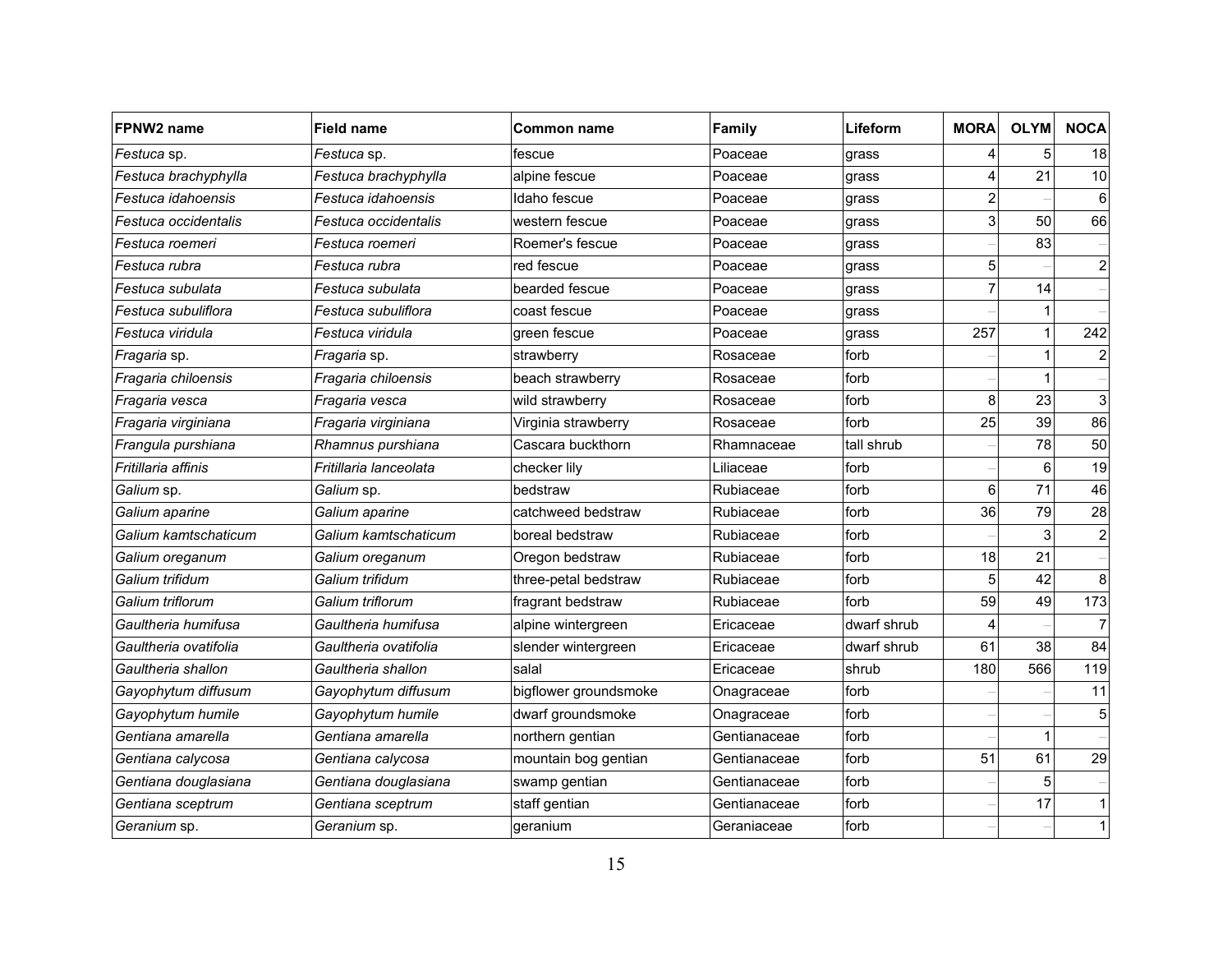| FPNW2 name               | <b>Field name</b>         | Common name           | Family                | Lifeform  | <b>MORA</b>              | <b>OLYM</b>    | <b>NOCA</b>             |
|--------------------------|---------------------------|-----------------------|-----------------------|-----------|--------------------------|----------------|-------------------------|
| Geranium robertianum     | Geranium robertianum      | herb-robert           | Geraniaceae           | forb      |                          | 11             | 2                       |
| Geum sp.                 | Geum sp.                  | avens                 | Rosaceae              | forb      |                          |                |                         |
| Geum macrophyllum        | Geum macrophyllum         | largeleaf avens       | Rosaceae              | forb      | 3                        | 12             | 20                      |
| Geum triflorum           | Geum triflorum            | prairie smoke         | Rosaceae              | forb      |                          | 4              |                         |
| Gilia capitata           | Gilia capitata            | blue thimble flower   | Polemoniaceae         | forb      |                          |                |                         |
| Glechoma hederacea       | Glechoma hederacea        | creeping charlie      | <sub>-</sub> amiaceae | forb      |                          | $\overline{c}$ |                         |
| Glyceria sp.             | Glyceria sp.              | mannagrass            | Poaceae               | grass     |                          |                | 4                       |
| Glyceria elata           | Glyceria elata            | fowl mannagrass       | Poaceae               | grass     | $\overline{\mathcal{L}}$ | 3              | 14                      |
| Glyceria grandis         | Glyceria grandis          | American mannagrass   | Poaceae               | grass     |                          |                |                         |
| Glyceria striata         | Glyceria striata          | tall mannagrass       | Poaceae               | grass     |                          | 7              |                         |
| Goodyera oblongifolia    | Goodyera oblongifolia     | rattlesnake-plantain  | Orchidaceae           | forb      | 171                      | 131            | 450                     |
| Grimmia ramondii         | Dryptodon patens          | spreading fringe moss | Grimmiaceae           | bryophyte |                          |                |                         |
| Gymnocarpium dryopteris  | Gymnocarpium dryopteris   | western oak fern      | Dryopteridaceae       | fern      | 134                      | 107            | 218                     |
| Hackelia micrantha       | Hackelia micrantha        | blue stickseed        | Boraginaceae          | forb      |                          |                | 8                       |
| Harrimanella stelleriana | Harrimanella stelleriana  | Alaska bell-heather   | Ericaceae             | shrub     |                          |                | $\overline{\mathbf{c}}$ |
| Hedysarum occidentale    | Hedysarum occidentale     | western sweet-vetch   | Fabaceae              | forb      |                          | 25             |                         |
| Hemieva ranunculifolia   | Suksdorfia ranunculifolia | buttercup suksdorfia  | Saxifragaceae         | forb      | 2                        |                | 6                       |
| Hemitomes congestum      | Hemitomes congestum       | gnome plant           | Monotropaceae         | forb      |                          | $\overline{c}$ | $\mathbf{1}$            |
| Hemizonella minima       | Madia minima              | least tarweed         | Asteraceae            | forb      |                          |                | 1                       |
| Heracleum maximum        | Heracleum maximum         | cow parsnip           | Apiaceae              | forb      | 14                       | 132            | 92                      |
| Heuchera cylindrica      | Heuchera cylindrica       | roundleaf alumroot    | Saxifragaceae         | forb      |                          |                | 29                      |
| Heuchera glabra          | Heuchera glabra           | alpine alumroot       | Saxifragaceae         | forb      | 8                        |                | 10                      |
| Heuchera micrantha       | Heuchera micrantha        | crevice alumroot      | Saxifragaceae         | forb      | Δ                        | 4              | 20                      |
| Hieracium sp.            | Hieracium sp.             | hawkweed              | Asteraceae            | forb      |                          |                | 16                      |
| Hieracium albiflorum     | Hieracium albiflorum      | white hawkweed        | Asteraceae            | forb      | 77                       | 108            | 261                     |
| Hieracium scouleri       | Hieracium scouleri        | houndstongue hawkweed | Asteraceae            | forb      |                          |                | 135                     |
| Hieracium triste         | Hieracium gracile         | slender hawkweed      | Asteraceae            | forb      | 25                       | 81             | 204                     |
| Hieracium umbellatum     | Hieracium umbellatum      | Canadian hawkweed     | Asteraceae            | forb      |                          |                | 26                      |
| Hippuris montana         | Hippuris montana          | mountain mare's tail  | Plantaginaceae        | forb      |                          |                | 1                       |
| Holcus Ianatus           | Holcus Ianatus            | velvet grass          | Poaceae               | grass     |                          | 11             | $\overline{a}$          |
| Holodiscus discolor      | Holodiscus discolor       | oceanspray            | Rosaceae              | shrub     | 10                       | 95             | 157                     |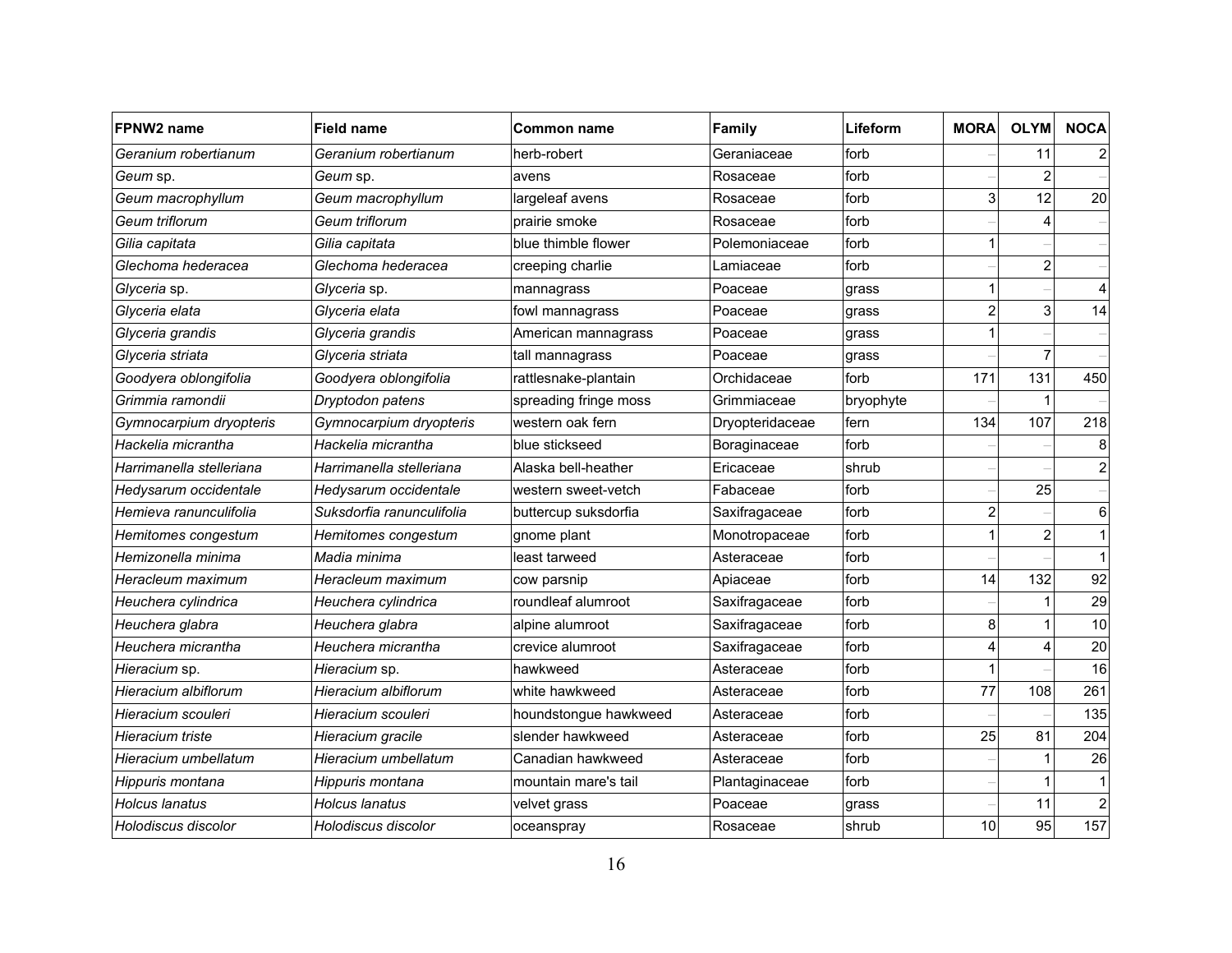| FPNW2 name                                                  | <b>Field name</b>       | <b>Common name</b>      | <b>Family</b>    | Lifeform  | <b>MORA</b>    | <b>OLYM</b>    | <b>NOCA</b>    |
|-------------------------------------------------------------|-------------------------|-------------------------|------------------|-----------|----------------|----------------|----------------|
| Hookeria lucens                                             | Hookeria lucens         | clear moss              | IHookeriaceae    | bryophyte |                | 10             |                |
| Hordeum brachyantherum                                      | Hordeum brachyantherum  | meadow barley           | Poaceae          | grass     |                |                |                |
| Hulsea nana                                                 | Hulsea nana             | dwarf alpinegold        | Asteraceae       | forb      | 3              |                |                |
| Huperzia continentalis                                      | Huperzia haleakalae     | Pacific clubmoss        | Lycopodiaceae    | fern ally |                |                | 1              |
| (Huperzia continentalis, H.<br>miyoshiana, H. occidentalis) | Lycopodium selago       | northern clubmoss       | Lycopodiaceae    | fern ally |                |                | $\overline{c}$ |
| Hydrophyllum capitatum                                      | Hydrophyllum capitatum  | ballhead waterleaf      | Hydrophyllaceae  | forb      |                |                | 10             |
| Hydrophyllum fendleri                                       | Hydrophyllum fendleri   | white waterleaf         | Hydrophyllaceae  | forb      | 5              | 42             | 78             |
| Hydrophyllum tenuipes                                       | Hydrophyllum tenuipes   | Pacific waterleaf       | Hydrophyllaceae  | forb      | 29             | 24             |                |
| Hylocomium splendens                                        | Hylocomium splendens    | splendid feather moss   | Hylocomiaceae    | bryophyte | 67             | 130            | 124            |
| Hypericum anagalloides                                      | Hypericum anagalloides  | creeping St. Johnswort  | Clusiaceae       | forb      | 6              | 3              |                |
| Hypericum scouleri                                          | Hypericum scouleri      | Scouler's St. Johnswort | Clusiaceae       | forb      |                | $\overline{2}$ |                |
| Hypnum circinale                                            | Hypnum circinale        | coiled-leaf plait moss  | Thuidiaceae      | bryophyte | 18             | $\overline{7}$ | 5              |
| Hypochaeris radicata                                        | Hypochaeris radicata    | hairy cat's-ear         | Asteraceae       | forb      |                | 8              |                |
| Hypogymnia enteromorpha                                     | Hypogymnia enteromorpha | budding tube lichen     | Parmeliaceae     | lichen    | 1              | $\mathbf{1}$   | 4              |
| llex aquifolium                                             | llex aquifolium         | English holly           | Aquifoliaceae    | broadleaf |                | $\overline{c}$ | $\mathbf{1}$   |
| Isothecium sp.                                              | Isothecium sp.          | mouse-tail moss         | Brachytheciaceae | bryophyte |                | 1              |                |
| Isothecium myosuroides                                      | Isothecium myosuroides  | slender mouse-tail moss | Brachytheciaceae | bryophyte |                | 1              | $\mathbf 1$    |
| Isothecium stoloniferum                                     | Isothecium stoloniferum | cat's tail moss         | Brachytheciaceae | bryophyte | 5 <sup>1</sup> | 13             | 4              |
| Jacobaea vulgaris                                           | Senecio jacobaea        | tansy ragwort           | Asteraceae       | forb      |                | 3              |                |
| Juncus sp.                                                  | Juncus sp.              | rush                    | Juncaceae        | rush      | 22             | 23             | 16             |
| Juncus articulatus                                          | Juncus articulatus      | jointed rush            | Juncaceae        | rush      |                |                |                |
| Juncus balticus                                             | Juncus balticus         | <b>Baltic rush</b>      | Juncaceae        | rush      |                | 4              |                |
| Juncus covillei                                             | Juncus covillei         | Coville's rush          | Juncaceae        | rush      |                |                |                |
| Juncus drummondii                                           | Juncus drummondii       | Drummond's rush         | Juncaceae        | rush      | 16             | 25             | 135            |
| Juncus effusus                                              | Juncus effusus          | common rush             | Juncaceae        | rush      |                | 3              |                |
| Juncus ensifolius                                           | Juncus ensifolius       | swordleaf rush          | Juncaceae        | rush      | 3              | $\overline{4}$ | $\overline{c}$ |
| Juncus filiformis                                           | Juncus filiformis       | Ithread rush            | Juncaceae        | rush      |                | $\overline{c}$ |                |
| Juncus mertensianus                                         | Juncus mertensianus     | Mertens' rush           | Juncaceae        | rush      | 11             | $\,6$          | 59             |
| Juncus parryi                                               | Juncus parryi           | Parry's rush            | Juncaceae        | rush      | 39             | 82             | 152            |
| Juncus regelii                                              | Juncus regelii          | Regel rush              | Juncaceae        | rush      |                |                |                |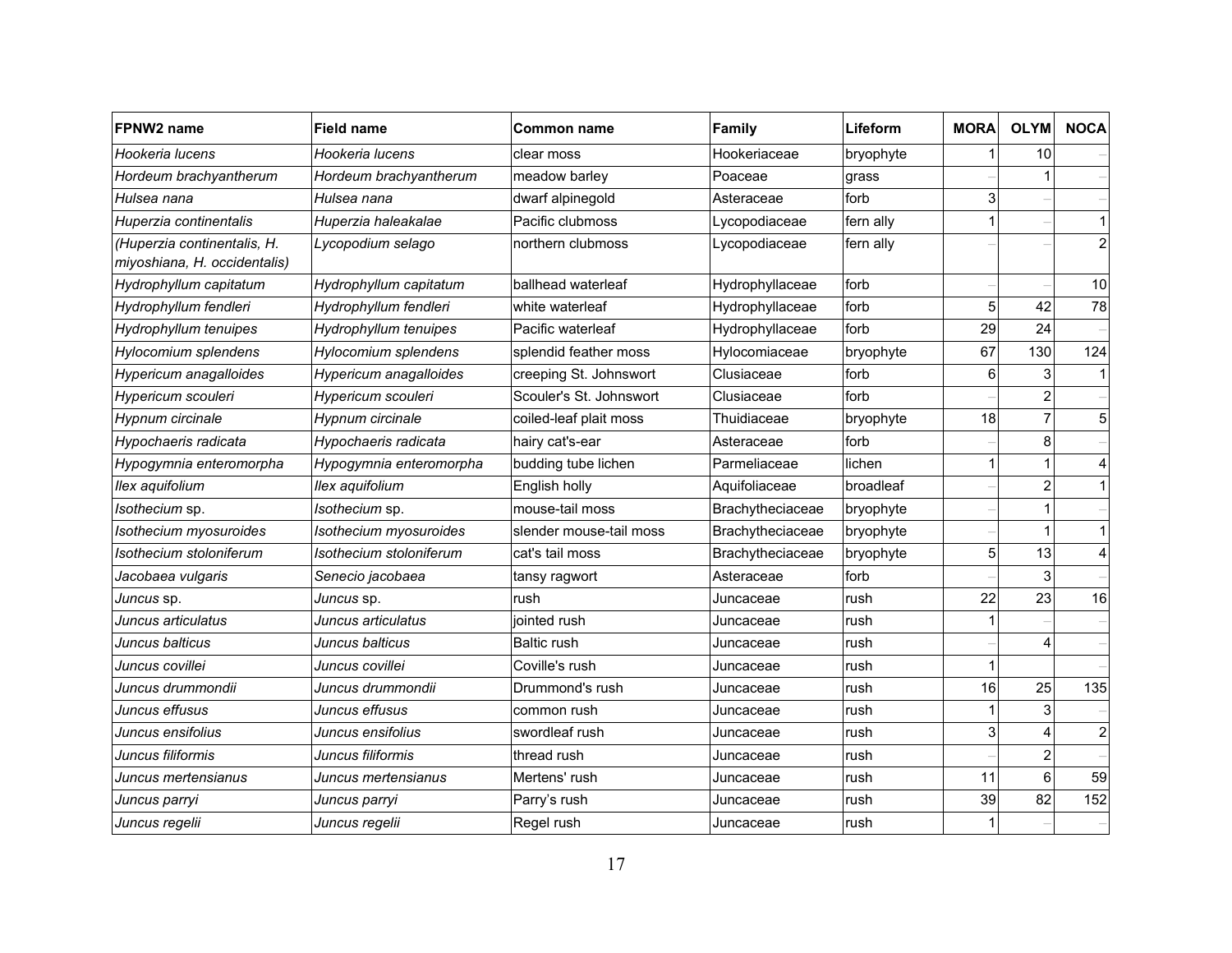| FPNW2 name               | <b>Field name</b>        | Common name                 | Family                | Lifeform    | <b>MORA</b> | <b>OLYM</b>    | <b>NOCA</b>             |
|--------------------------|--------------------------|-----------------------------|-----------------------|-------------|-------------|----------------|-------------------------|
| Juncus tenuis            | Juncus tenuis            | field rush                  | Juncaceae             | rush        |             |                |                         |
| Juniperus communis       | Juniperus communis       | common juniper              | Cupressaceae          | dwarf shrub | 58          | 140            | 76                      |
| Juniperus scopulorum     | Juniperus scopulorum     | Rocky Mountain juniper      | Cupressaceae          | conifer     |             |                | 3                       |
| Kalmia microphylla       | Kalmia microphylla       | bog laurel                  | Ericaceae             | dwarf shrub | 12          | 17             | 12                      |
| Koeleria macrantha       | Koeleria macrantha       | prairie junegrass           | Poaceae               | grass       |             | $\overline{2}$ | 10                      |
| Kopsiopsis hookeri       | Boschniakia hookeri      | small groundcone            | Orobanchaceae         | forb        |             |                |                         |
| Lactuca sp.              | Lactuca sp.              | lettuce                     | Asteraceae            | forb        |             | 5              | $\mathbf{1}$            |
| Lactuca biennis          | Lactuca biennis          | tall blue lettuce           | Asteraceae            | forb        | Δ           |                |                         |
| Lactuca serriola         | Lactuca serriola         | prickly lettuce             | Asteraceae            | forb        | 5           | 8              | 6                       |
| Lactuca tatarica         | Mulgedium oblongifolium  | blue lettuce                | Asteraceae            | forb        |             |                | 1                       |
| Lapsana communis         | Lapsana communis         | common nipplewort           | Asteraceae            | forb        |             |                |                         |
| Larix Iyallii            | Larix Iyallii            | subalpine larch             | Pinaceae              | conifer     |             |                | 130                     |
| Lathyrus sp.             | Lathyrus sp.             | peavine                     | Fabaceae              | forb        |             | 3              |                         |
| Lathyrus nevadensis      | Lathyrus nevadensis      | Sierra pea                  | Fabaceae              | forb        |             | 28             | 5 <sub>l</sub>          |
| Lathyrus polyphyllus     | Lathyrus polyphyllus     | leafy pea                   | Fabaceae              | forb        |             | 11             |                         |
| Leontodon saxatilis      | Leontodon taraxacoides   | lesser hawkbit              | Asteraceae            | forb        |             |                |                         |
| Leptarrhena pyrolifolia  | Leptarrhena pyrolifolia  | leatherleaf saxifrage       | Saxifragaceae         | forb        | Δ           | 55             | 55                      |
| Leptosiphon sp.          | Linanthus sp.            | desert-trumpets             | Polemoniaceae         | forb        |             |                | $\mathbf{1}$            |
| Leptosiphon harknessii   | Linanthus harknessii     | three-seed desert-trumpets  | Polemoniaceae         | forb        |             |                | $\overline{\mathbf{c}}$ |
| Leptosiphon nuttallii    | Linanthus nuttallii      | Nuttall's linanthus         | Polemoniaceae         | forb        |             |                |                         |
| Leucanthemum vulgare     | Leucanthemum vulgare     | oxeye daisy                 | Asteraceae            | forb        |             |                | $\mathbf{1}$            |
| Leucolepis acanthoneuron | Leucolepis acanthoneuron | umbrella moss               | Mniaceae              | bryophyte   | 11          | 23             | $\overline{a}$          |
| Lewisia columbiana       | Lewisia columbiana       | Columbian bitterroot        | Portulacaceae         | forb        |             |                | 61                      |
| Lewisia triphylla        | Lewisia triphylla        | threeleaf bitterroot        | Portulacaceae         | forb        | 3           |                |                         |
| Ligusticum sp.           | L <i>igusticum</i> sp.   | lovage                      | Apiaceae              | forb        | 7           |                | 1                       |
| Ligusticum canbyi        | Ligusticum canbyi        | Canby's lovage              | Apiaceae              | forb        | 11          |                | $\mathbf{1}$            |
| Ligusticum grayi         | Ligusticum grayi         | Gray's lovage               | Apiaceae              | forb        | 163         |                | 109                     |
| Lilium sp.               | Lilium sp.               | lily                        | Liliaceae             | forb        |             |                | 1                       |
| Lilium columbianum       | Lilium columbianum       | Columbia lily               | <sub>-</sub> iliaceae | forb        | 22          | 51             | 95                      |
| Linnaea borealis         | Linnaea borealis         | twinflower                  | Caprifoliaceae        | dwarf shrub | 260         | 288            | 338                     |
| Lithophragma parviflorum | Lithophragma parviflorum | small-flowered prairie star | Saxifragaceae         | forb        |             |                | 1 <sup>1</sup>          |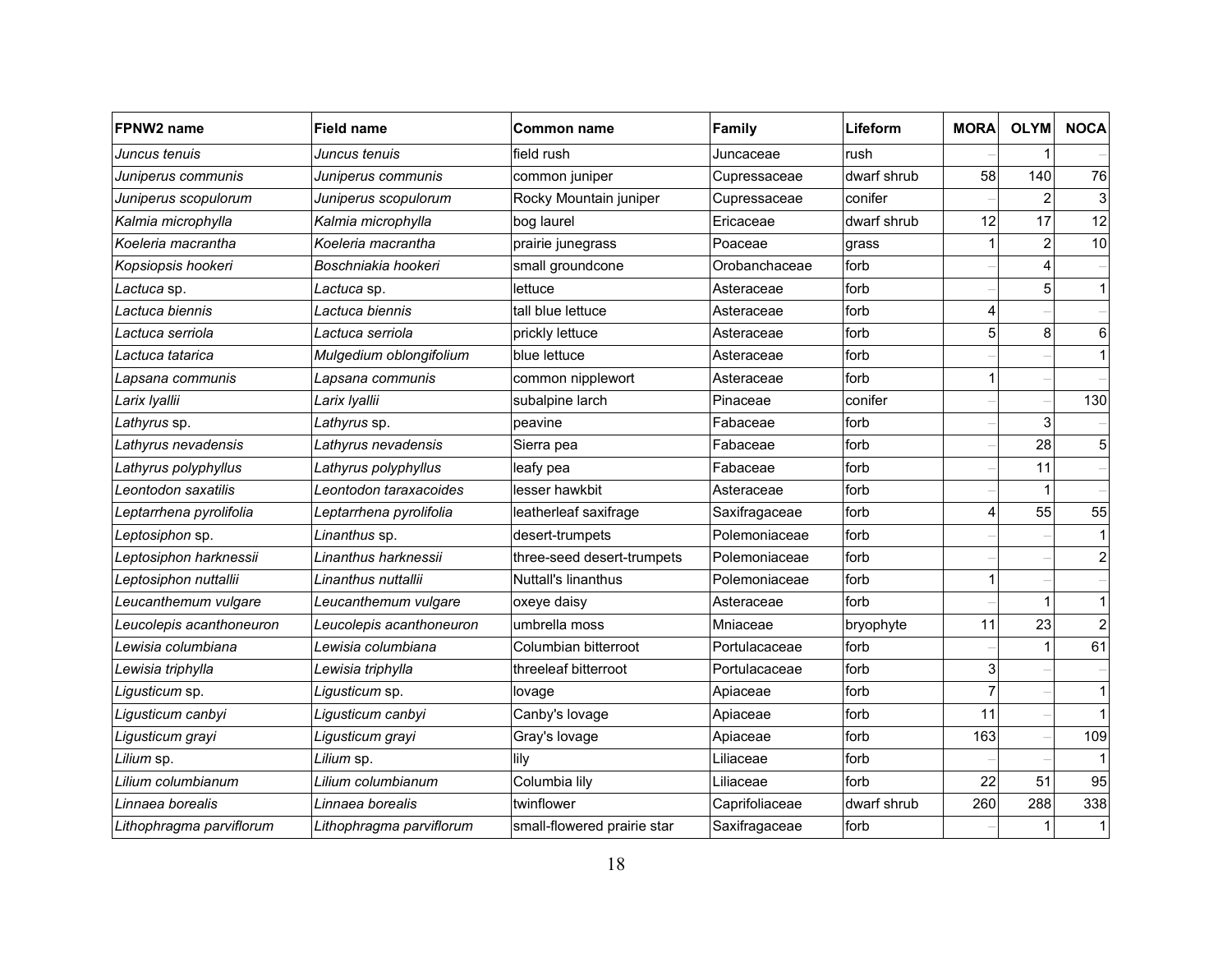| FPNW <sub>2</sub> name | Field name           | Common name                | <b>Family</b>    | Lifeform  | <b>MORA</b>    | <b>OLYM</b>    | <b>NOCA</b>             |
|------------------------|----------------------|----------------------------|------------------|-----------|----------------|----------------|-------------------------|
| Lobaria oregana        | Lobaria oregana      | lettuce lichen             | Lobariaceae      | lichen    |                |                | 11                      |
| Lobaria pulmonaria     | Lobaria pulmonaria   | tree lungwort              | _obariaceae      | lichen    |                |                |                         |
| Lomatium sp.           | Lomatium sp.         | biscuitroot                | Apiaceae         | forb      |                |                | 44                      |
| Lomatium ambiguum      | Lomatium ambiguum    | Wyeth biscuitroot          | Apiaceae         | forb      |                |                | $\overline{a}$          |
| Lomatium brandegeei    | Lomatium brandegeei  | Brandegee's biscuitroot    | Apiaceae         | forb      |                |                | 168                     |
| Lomatium dissectum     | Lomatium dissectum   | fernleaf biscuitroot       | Apiaceae         | forb      |                |                | 3                       |
| Lomatium geyeri        | Lomatium geyeri      | Geyer's biscuitroot        | Apiaceae         | forb      |                |                | $\overline{5}$          |
| Lomatium macrocarpum   | Lomatium macrocarpum | bigseed biscuitroot        | Apiaceae         | forb      |                | $\overline{2}$ | 5                       |
| Lomatium martindalei   | Lomatium martindalei | Cascade desert-parsley     | Apiaceae         | forb      | 12             | 102            | 20                      |
| Lomatium nudicaule     | Lomatium nudicaule   | barestem biscuitroot       | Apiaceae         | forb      |                | 5              | 11                      |
| Lomatium triternatum   | Lomatium triternatum | nineleaf biscuitroot       | Apiaceae         | forb      |                |                | $\overline{\mathbf{c}}$ |
| Lomatium utriculatum   | Lomatium utriculatum | common biscuitroot         | Apiaceae         | forb      |                | 4              | 3                       |
| Lonicera sp.           | L <i>onicera</i> sp. | honeysuckle                | Rubiaceae        | shrub     |                | $\overline{c}$ | $\mathbf{1}$            |
| Lonicera ciliosa       | Lonicera ciliosa     | orange honeysuckle         | Rubiaceae        | shrub     | 3              | 15             | 104                     |
| Lonicera involucrata   | Lonicera involucrata | black twinberry            | Rubiaceae        | shrub     | $\overline{c}$ | 17             | 48                      |
| Lonicera utahensis     | Lonicera utahensis   | Rocky Mountain honeysuckle | Rubiaceae        | shrub     |                | 24             | 3                       |
| Lophozia sp.           | Lophozia sp.         | notchwort                  | Jungermanniaceae | bryophyte |                |                | $\mathbf{1}$            |
| Lophozia incisa        | Lophozia incisa      | jagged notchwort           | Jungermanniaceae | bryophyte |                |                |                         |
| Luetkea pectinata      | Luetkea pectinata    | partridgefoot              | Rosaceae         | forb      | 163            | 213            | 381                     |
| Luina hypoleuca        | Luina hypoleuca      | littleleaf silverback      | Asteraceae       | forb      | 6              | 12             | 8                       |
| Lupinus sp.            | L <i>upinus</i> sp.  | lupine                     | Fabaceae         | forb      |                | 5              | $\overline{4}$          |
| Lupinus latifolius     | Lupinus arcticus     | subalpine lupine           | Fabaceae         | forb      | 540            | 334            | 441                     |
| Lupinus lepidus        | Lupinus sellulus     | prairie lupine             | Fabaceae         | forb      | 41             | 12             | 1                       |
| Luzula sp.             | <i>Luzula</i> sp.    | woodrush                   | Juncaceae        | rush      | 22             | 8              | 17                      |
| Luzula arcuata         | Luzula arcuata       | curved woodrush            | Juncaceae        | rush      |                |                |                         |
| Luzula hitchcockii     | Luzula glabrata      | smooth woodrush            | Juncaceae        | rush      | 133            | 33             | 225                     |
| Luzula multiflora      | Luzula multiflora    | common woodrush            | Juncaceae        | rush      |                | 29             | 33                      |
| Luzula parviflora      | Luzula parviflora    | small-flower woodrush      | Juncaceae        | rush      | 19             | 99             | 30                      |
| Luzula piperi          | Luzula piperi        | Piper's woodrush           | Juncaceae        | rush      | 38             | 30             | 95                      |
| Luzula spicata         | Luzula spicata       | spiked woodrush            | Juncaceae        | rush      |                | 6              | $\overline{3}$          |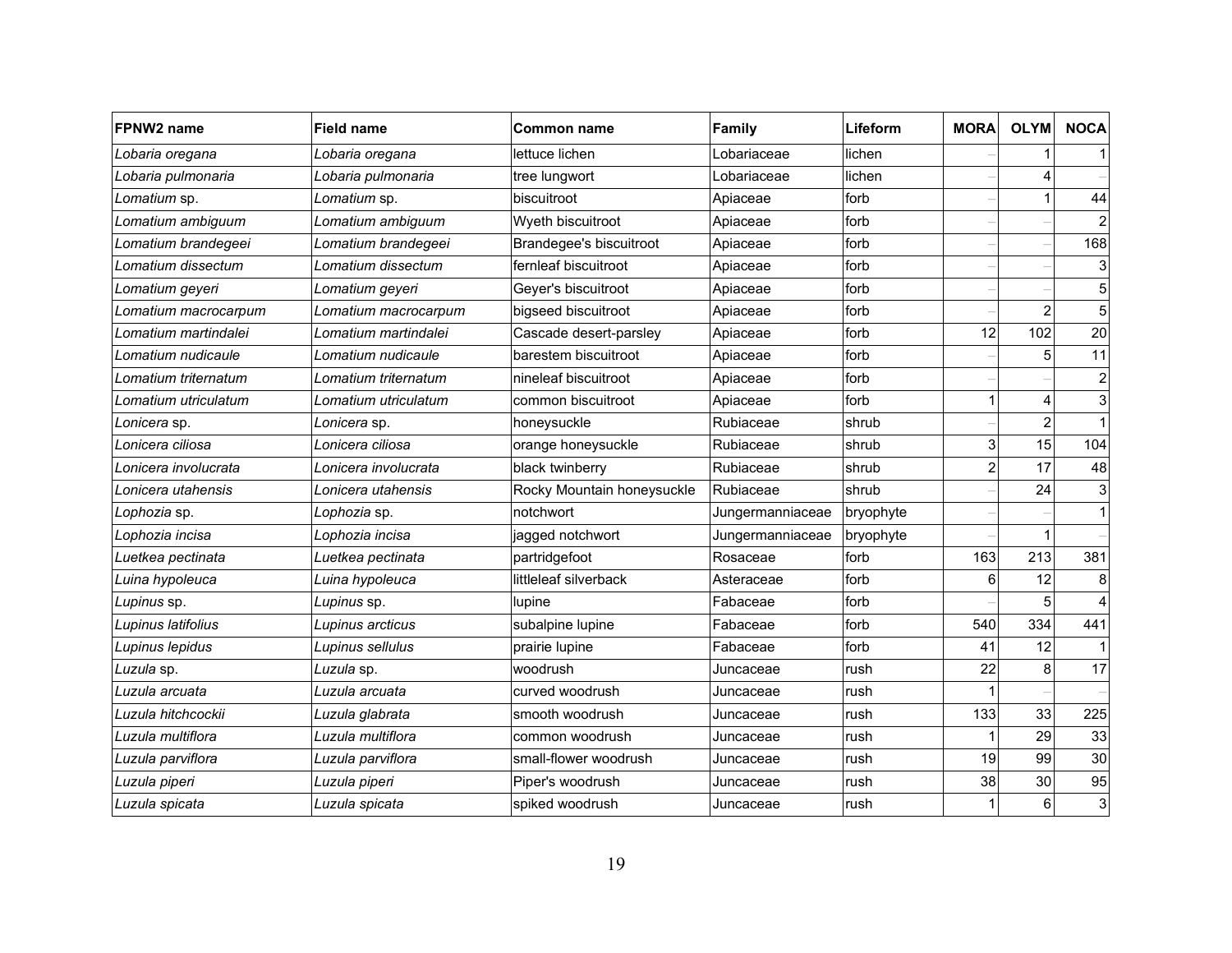| FPNW2 name                                               | <b>Field name</b>      | <b>Common name</b>                      | <b>Family</b>  | Lifeform   | <b>MORA</b> | <b>OLYM</b>    | <b>NOCA</b>  |
|----------------------------------------------------------|------------------------|-----------------------------------------|----------------|------------|-------------|----------------|--------------|
| (Lycopodium, Diphasiastrum,<br>Huperzia, Spinulum) sp.   | Lycopodium sp.         | clubmoss                                | Araceae        | fern ally  | 3           |                | 64           |
| Lycopodium clavatum                                      | Lycopodium clavatum    | running clubmoss                        | Lycopodiaceae  | fern ally  | 3           |                | 5            |
| Lycopus americanus                                       | Lycopus americanus     | cutleaf water horehound                 | Lamiaceae      | forb       |             |                |              |
| Lycopus uniflorus                                        | Lycopus uniflorus      | northern bugleweed                      | Lamiaceae      | forb       |             |                |              |
| Lysichiton americanus                                    | Lysichiton americanus  | skunk-cabbage                           | Araceae        | forb       | 26          | 120            | 32           |
| Lysimachia europaea                                      | Trientalis arctica     | northern starflower                     | Primulaceae    | forb       |             |                | 3            |
| Lysimachia latifolia                                     | Trientalis latifolia   | western starflower                      | Primulaceae    | forb       | 36          | 131            | 163          |
| Madia sp.                                                | Madia sp.              | tarweed                                 | Asteraceae     | forb       |             | 7              | 1            |
| Madia exigua                                             | Madia exigua           | small tarweed                           | Asteraceae     | forb       |             |                |              |
| Madia sativa                                             | Madia sativa           | coast tarweed                           | Asteraceae     | forb       |             | 2              |              |
| Maianthemum dilatatum                                    | Maianthemum dilatatum  | wild lily-of-the-valley                 | Liliaceae      | forb       | 42          | 238            | 4            |
| Maianthemum racemosum                                    | Maianthemum racemosum  | Solomon's plume                         | Liliaceae      | forb       | 22          | 31             | 245          |
| Maianthemum stellatum                                    | Maianthemum stellatum  | star-flowered Solomon's plume Liliaceae |                | forb       | 114         | 67             | 212          |
| Malus fusca                                              | Malus fusca            | Pacific crabapple                       | lRosaceae      | tall shrub |             | 40             | 5            |
| Marchantia polymorpha                                    | Marchantia polymorpha  | umbrella liverwort                      | Marchantiaceae | bryophyte  |             |                |              |
| Medicago lupulina                                        | Medicago lupulina      | hop-clover                              | lFabaceae      | forb       |             | 1              | $\mathbf{1}$ |
| Medicago sativa                                          | Medicago sativa        | alfalfa                                 | Fabaceae       | forb       |             |                | $\mathbf{1}$ |
| Melica sp.                                               | Melica sp.             | oniongrass                              | Poaceae        | grass      |             |                | 1            |
| Melica harfordii                                         | Melica harfordii       | Harford's oniongrass                    | Poaceae        | grass      |             |                | 1            |
| Melica smithii                                           | Melica smithii         | Smith's oniongrass                      | Poaceae        | grass      |             |                | 24           |
| Melica spectabilis                                       | Melica spectabilis     | purple oniongrass                       | Poaceae        | grass      |             |                |              |
| Melica subulata                                          | Melica subulata        | Alaska oniongrass                       | lPoaceae       | grass      |             | 31             | 15           |
| Mentha canadensis                                        | Mentha arvensis        | wild mint                               | Lamiaceae      | forb       |             |                |              |
| Menyanthes trifoliata                                    | Menyanthes trifoliata  | buckbean                                | Menyanthaceae  | forb       |             |                | 8            |
| Mertensia paniculata                                     | Mertensia paniculata   | northern bluebells                      | Boraginaceae   | forb       | 23          | 22             |              |
| Micranthes ferruginea                                    | Saxifraga ferruginea   | russethair saxifrage                    | Saxifragaceae  | forb       | 11          | $\overline{3}$ | 86           |
| (Micranthes idahoensis, M.<br>occidentalis, M. rufidula) | Saxifraga occidentalis | Alberta saxifrage                       | Saxifragaceae  | forb       |             |                | 9            |
| Micranthes Iyallii                                       | Micranthes Iyallii     | redstem saxifrage                       | Saxifragaceae  | forb       |             | 8              | $\,6\,$      |
| Micranthes nelsoniana                                    | Saxifraga nelsoniana   | heartleaf saxifrage                     | Saxifragaceae  | forb       | 10          | $\mathbf{2}$   | 18           |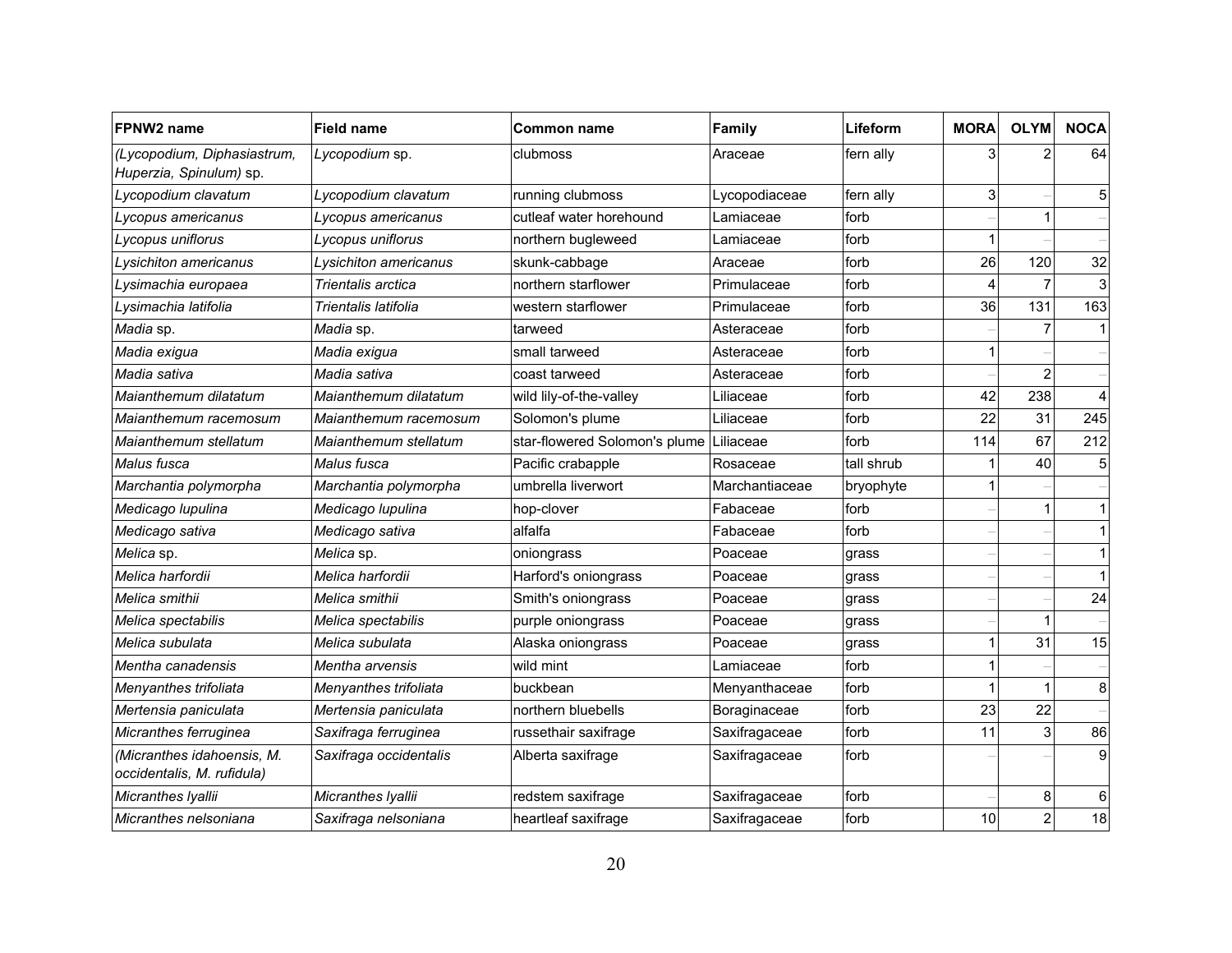| FPNW2 name              | <b>Field name</b>       | <b>Common name</b>         | <b>Family</b>       | Lifeform  | <b>MORA</b> | <b>OLYM</b>    | <b>NOCA</b>    |
|-------------------------|-------------------------|----------------------------|---------------------|-----------|-------------|----------------|----------------|
| Micranthes odontoloma   | Saxifraga odontoloma    | brook saxifrage            | Saxifragaceae       | forb      | 2           | 10             | 6              |
| Micranthes tolmiei      | Saxifraga tolmiei       | Tolmie's saxifrage         | Saxifragaceae       | forb      | 27          | 16             | 83             |
| Microseris sp.          | Microseris sp.          | microseris                 | Asteraceae          | forb      |             |                | 4              |
| Microseris borealis     | Microseris borealis     | northern microseris        | Asteraceae          | forb      | 11          | 1              | $\mathsf 3$    |
| Microseris nutans       | Microseris nutans       | nodding microseris         | Asteraceae          | forb      |             |                | 3              |
| Microsteris gracilis    | Microsteris gracilis    | slender phlox              | IPolemoniaceae      | forb      |             |                | 8              |
| Mitella sp.             | Mitella sp.             | miterwort                  | Saxifragaceae       | forb      | 4           | 4              | 44             |
| Mitella nuda            | Mitella nuda            | naked miterwort            | Saxifragaceae       | forb      |             |                | $\mathbf{1}$   |
| Mitellastra caulescens  | Mitella caulescens      | slight stemmed miterwort   | Saxifragaceae       | forb      | 15          | 1              |                |
| Mnium spinulosum        | Mnium spinulosum        | largetooth calcareous moss | Mniaceae            | bryophyte |             |                | 5              |
| Moehringia lateriflora  | Moehringia lateriflora  | bluntleaf sandwort         | Caryophyllaceae     | forb      |             |                | 19             |
| Moehringia macrophylla  | Moehringia macrophylla  | largeleaf sandwort         | Caryophyllaceae     | forb      | 44          | 59             | 152            |
| Monardella odoratissima | Monardella odoratissima | mountain coyote mint       | Lamiaceae           | forb      |             |                |                |
| Moneses uniflora        | Moneses uniflora        | one-flowered wintergreen   | Pyrolaceae          | forb      | 11          | 35             | 3              |
| Monotropa sp.           | Monotropa sp.           | Indianpipe                 | Monotropaceae       | forb      |             |                |                |
| Monotropa hypopitys     | Monotropa hypopitys     | pinesap                    | Monotropaceae       | forb      | 14          | 11             | 20             |
| Monotropa uniflora      | Monotropa uniflora      | ghost Indianpipe           | Monotropaceae       | forb      | Δ           |                |                |
| Montia chamissoi        | Montia chamissoi        | Chamisso's montia          | IPortulacaceae      | forb      |             |                |                |
| Montia parvifolia       | Montia parvifolia       | littleleaf minerslettuce   | Portulacaceae       | forb      | 11          | 7              | 45             |
| Mycelis muralis         | Mycelis muralis         | wall lettuce               | Asteraceae          | forb      | 12          | 46             | 105            |
| Myosotis sp.            | Myosotis sp.            | forget-me-not              | Boraginaceae        | forb      |             |                | $\overline{2}$ |
| Myosotis laxa           | Myosotis laxa           | bay forget-me-not          | Boraginaceae        | forb      |             | 3              |                |
| Myrica gale             | Myrica gale             | bog myrtle                 | Myricaceae          | shrub     |             |                |                |
| Myriopteris gracillima  | Cheilanthes gracillima  | lace lipfern               | <b>Pteridaceae</b>  | fern      |             |                | 31             |
| Nabalus alatus          | Prenanthes alata        | western rattlesnakeroot    | Asteraceae          | forb      |             | 3              | 6              |
| <i>Navarretia</i> sp.   | Navarretia sp.          | pincushion plant           | Polemoniaceae       | forb      |             |                | $\mathbf{1}$   |
| Neckera douglasii       | Neckera douglasii       | Douglas' neckera moss      | Neckeraceae         | bryophyte |             | $\overline{2}$ |                |
| Nemophila parviflora    | Nemophila parviflora    | small-flowered nemophila   | Hydrophyllaceae     | forb      |             | 16             |                |
| Neottia sp.             | <i>Listera</i> sp.      | twayblade                  | <b>Orchidaceae</b>  | forb      | 21          | 9              | $\mathsf 3$    |
| Neottia banksiana       | Listera caurina         | northwestern twayblade     | Orchidaceae         | forb      | 20          | 70             | 42             |
| Neottia convallarioides | Listera convallarioides | broadleaf twayblade        | <b>IOrchidaceae</b> | forb      | 12          |                | $\overline{7}$ |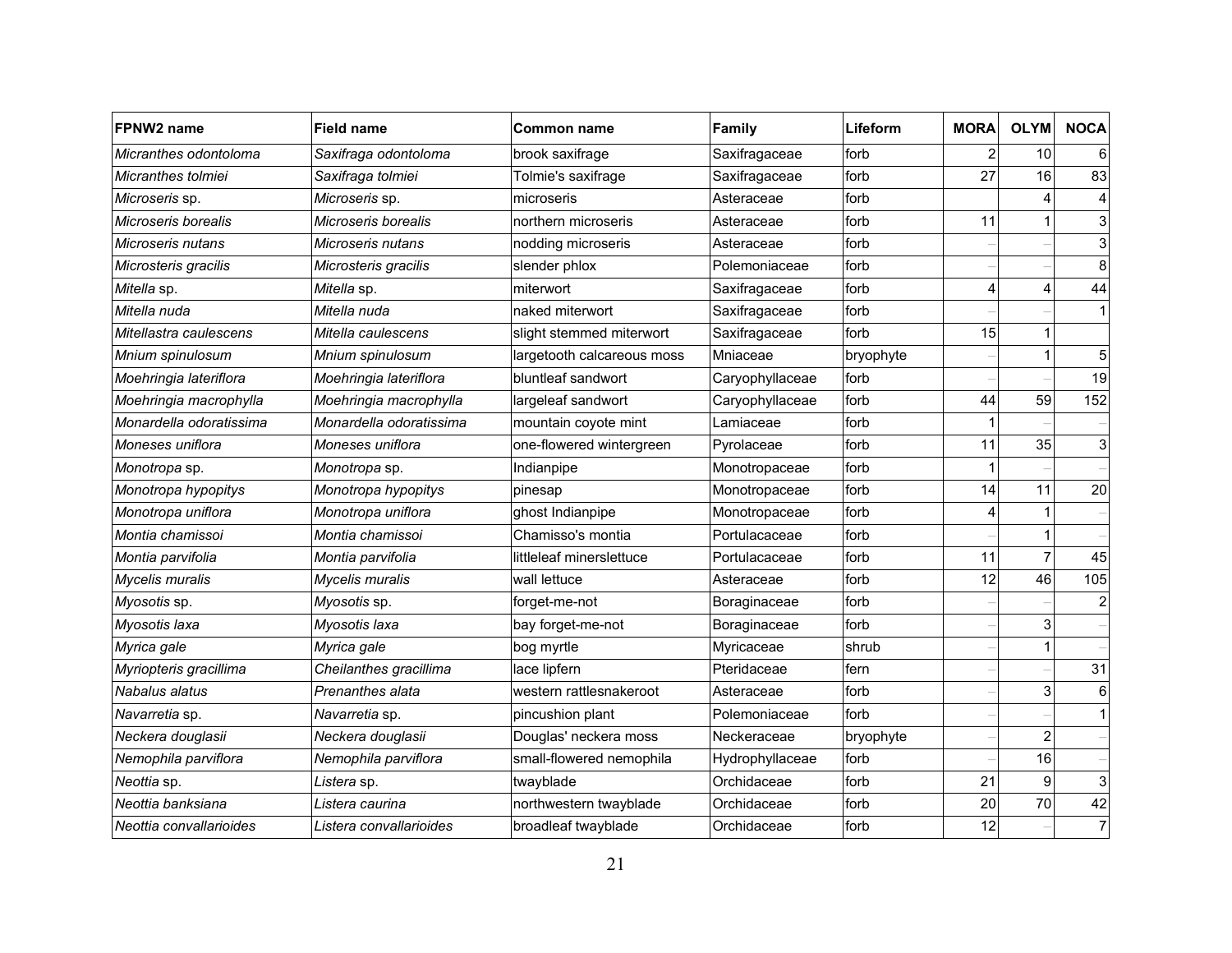| FPNW2 name                           | <b>Field name</b>        | <b>Common name</b>          | <b>Family</b>      | Lifeform    | <b>MORA</b> | <b>OLYM</b>    | <b>NOCA</b>      |
|--------------------------------------|--------------------------|-----------------------------|--------------------|-------------|-------------|----------------|------------------|
| Neottia cordata                      | Listera cordata          | heartleaf twayblade         | <b>Orchidaceae</b> | forb        | 69          | 31             | 77               |
| Niphotrichum canescens               | Racomitrium canescens    | hoary fringe moss           | Grimmiaceae        | bryophyte   |             | 10             | 39               |
| Niphotrichum elongatum               | Racomitrium elongatum    | long fringe moss            | Grimmiaceae        | bryophyte   | 15          | 14             | $\boldsymbol{2}$ |
| Nothocalais alpestris                | Nothocalais alpestris    | alpine lake false-dandelion | Asteraceae         | forb        | 8           |                | $\overline{c}$   |
| Nothocalais troximoides              | Nothocalais troximoides  | sagebrush false-dandelion   | lAsteraceae        | forb        |             |                | 3                |
| Nothochelone nemorosa                | Nothochelone nemorosa    | woodland beardtongue        | Scrophulariaceae   | forb        | 27          | 57             | 4                |
| Nuphar polysepala                    | Nuphar lutea             | western yellow pond-lily    | Nymphaeaceae       | forb        |             | $\overline{2}$ | $\,6$            |
| Oemleria cerasiformis                | Oemleria cerasiformis    | osoberry                    | Rosaceae           | tall shrub  |             | 11             | 11               |
| Oenanthe sarmentosa                  | Oenanthe sarmentosa      | water parsley               | Apiaceae           | forb        | 3           | 9              | $\mathbf{1}$     |
| Oplopanax horridus                   | Oplopanax horridus       | devil's club                | Araliaceae         | shrub       | 174         | 99             | 217              |
| Oreostemma alpigenum                 | Oreostemma alpigenum     | alpine aster                | Asteraceae         | forb        | 101         | 10             | $\mathbf{1}$     |
| Orthilia secunda                     | Orthilia secunda         | one-sided wintergreen       | Pyrolaceae         | forb        | 173         | 144            | 419              |
| Orthocarpus imbricatus               | Orthocarpus imbricatus   | mountain owl-clover         | Scrophulariaceae   | forb        |             | 14             |                  |
| Osmorhiza sp.                        | Osmorhiza sp.            | sweet cicely                | Apiaceae           | forb        | 14          | 9              | 32               |
| Osmorhiza berteroi                   | Osmorhiza berteroi       | mountain sweet cicely       | Apiaceae           | forb        | 18          | 58             | 92               |
| Osmorhiza depauperata                | Osmorhiza depauperata    | blunt-fruit sweet cicely    | Apiaceae           | forb        |             |                | 1                |
| Osmorhiza occidentalis               | Osmorhiza occidentalis   | western sweet cicely        | Apiaceae           | forb        |             |                | 6                |
| Osmorhiza purpurea                   | Osmorhiza purpurea       | purple sweet cicely         | Apiaceae           | forb        | 19          | 21             | 50               |
| Oxalis oregana                       | Oxalis oregana           | Oregon wood-sorrel          | Oxalidaceae        | forb        | 21          | 192            |                  |
| Oxyria digyna                        | Oxyria digyna            | alpine mountain sorrel      | Polygonaceae       | forb        |             | 8              | 24               |
| Oxytropis campestris                 | Oxytropis campestris     | field locoweed              | Fabaceae           | forb        |             | $\overline{c}$ |                  |
| Oxytropis campestris var.<br>spicata | Oxytropis monticola      | yellow-flowered locoweed    | Fabaceae           | forb        |             |                |                  |
| Ozomelis trifida                     | Mitella trifida          | Pacific miterwort           | Saxifragaceae      | forb        | 3           |                | 4                |
| Packera flettii                      | Senecio flettii          | Flett's ragwort             | Asteraceae         | forb        |             | $\overline{c}$ |                  |
| Packera streptanthifolia             | Packera cymbalarioides   | dwarf arctic ragwort        | Asteraceae         | forb        |             |                | 3                |
| Packera streptanthifolia             | Packera streptanthifolia | dwarf arctic ragwort        | Asteraceae         | forb        |             |                | 23               |
| Packera subnuda                      | Packera subnuda          | Buek's groundsel            | Asteraceae         | forb        |             |                | 3                |
| Parnassia fimbriata                  | Parnassia fimbriata      | fringed grass-of-Parnassus  | Saxifragaceae      | forb        |             | 18             | 21               |
| Paxistima myrsinites                 | Paxistima myrsinites     | Oregon-box                  | Celastraceae       | dwarf shrub | 95          | 105            | 861              |
| Pectiantia breweri                   | Mitella breweri          | Brewer's miterwort          | Saxifragaceae      | forb        | 59          | 23             | 42               |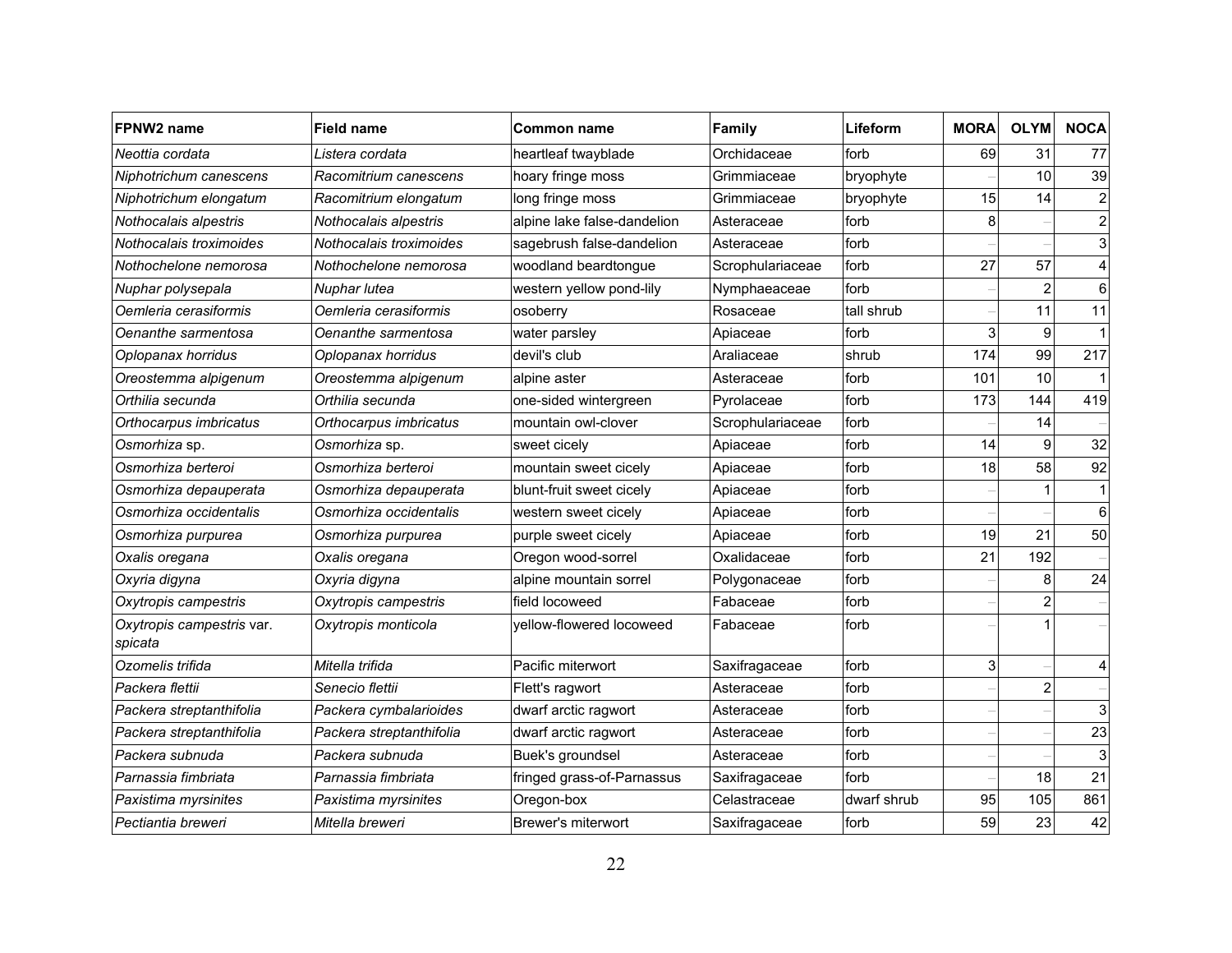| FPNW2 name                  | <b>Field name</b>          | <b>Common name</b>        | Family           | Lifeform    | <b>MORA</b>    | <b>OLYM</b> | <b>NOCA</b>  |
|-----------------------------|----------------------------|---------------------------|------------------|-------------|----------------|-------------|--------------|
| Pectiantia ovalis           | Mitella ovalis             | oval leaved miterwort     | Saxifragaceae    | forb        |                | 5           |              |
| Pectiantia pentandra        | Mitella pentandra          | five stamen miterwort     | Saxifragaceae    | forb        | 11             | 18          | 12           |
| Pedicularis sp.             | Pedicularis sp.            | lousewort                 | Scrophulariaceae | forb        |                |             |              |
| Pedicularis bracteosa       | Pedicularis bracteosa      | bracted lousewort         | Scrophulariaceae | forb        | 44             | 25          | 161          |
| Pedicularis contorta        | Pedicularis contorta       | coiled-beak lousewort     | Scrophulariaceae | forb        | 65             | 9           | $\mathbf 5$  |
| Pedicularis groenlandica    | Pedicularis groenlandica   | elephanthead lousewort    | Scrophulariaceae | forb        | 8 <sup>1</sup> | 48          | 25           |
| Pedicularis ornithorhynchos | Pedicularis ornithorhyncha | ducksbill lousewort       | Scrophulariaceae | forb        | 55             |             | 38           |
| Pedicularis racemosa        | Pedicularis racemosa       | sickletop lousewort       | Scrophulariaceae | forb        | 43             | 41          | 154          |
| Pedicularis rainierensis    | Pedicularis rainierensis   | Mt. Rainier lousewort     | Scrophulariaceae | forb        | 8              |             |              |
| Pellia neesiana             | Pellia neesiana            | ring pellia               | Pelliaceae       | bryophyte   |                | 10          |              |
| Peltigera sp.               | Peltigera sp.              | pelt lichen               | Peltigeraceae    | lichen      |                |             | 8            |
| Peltigera britannica        | Peltigera britannica       | flaky freckle pelt lichen | Peltigeraceae    | lichen      | 7              | 15          | 13           |
| Peltigera neopolydactyla    | Peltigera neopolydactyla   | carpet pelt lichen        | Peltigeraceae    | lichen      | $\overline{c}$ | 8           | $\mathbf 1$  |
| Penstemon sp.               | Penstemon sp.              | penstemon                 | Scrophulariaceae | forb        |                | 2           | 13           |
| Penstemon confertus         | Penstemon confertus        | yellow penstemon          | Scrophulariaceae | forb        | $\overline{2}$ |             |              |
| Penstemon davidsonii        | Penstemon davidsonii       | Davidson's penstemon      | Scrophulariaceae | forb        | 9              | 28          | 80           |
| Penstemon fruticosus        | Penstemon fruticosus       | bush penstemon            | Scrophulariaceae | forb        | $\overline{2}$ |             | 10           |
| Penstemon ovatus            | Penstemon ovatus           | eggleaf penstemon         | Scrophulariaceae | forb        |                |             | 6            |
| Penstemon procerus          | Penstemon procerus         | small-flowered penstemon  | Scrophulariaceae | forb        | 12             | 8           | 95           |
| Penstemon pruinosus         | Penstemon pruinosus        | Chelan penstemon          | Scrophulariaceae | forb        |                |             | 9            |
| Penstemon serrulatus        | Penstemon serrulatus       | serrulate penstemon       | Scrophulariaceae | forb        | 9              | 8           | 45           |
| Pentagramma triangularis    | Pentagramma triangularis   | gold-back fern            | Pteridaceae      | fern        |                |             | $\mathbf{1}$ |
| Perideridia montana         | Perideridia gairdneri      | mountain yampah           | Apiaceae         | forb        |                | 3           |              |
| Petasites frigidus          | Petasites frigidus         | alpine coltsfoot          | Asteraceae       | forb        | 28             | 26          | 26           |
| Petrophytum hendersonii     | Petrophytum hendersonii    | Olympic Mountain rockmat  | Rosaceae         | dwarf shrub |                | 3           |              |
| Phacelia hastata            | Phacelia hastata           | silver-leaf phacelia      | Hydrophyllaceae  | forb        | 4              | 73          | 18           |
| Phacelia heterophylla       | Phacelia heterophylla      | variable-leaf phacelia    | Hydrophyllaceae  | forb        |                |             | 4            |
| Phacelia mutabilis          | Phacelia mutabilis         | changeable phacelia       | Hydrophyllaceae  | forb        | 3              |             |              |
| Phacelia nemoralis          | Phacelia nemoralis         | shade phacelia            | Hydrophyllaceae  | forb        | $\overline{2}$ |             |              |
| Phacelia procera            | Phacelia procera           | tall phacelia             | Hydrophyllaceae  | forb        |                |             | $\mathbf{1}$ |
| Phacelia sericea            | Phacelia sericea           | silky phacelia            | Hydrophyllaceae  | forb        |                | 16          |              |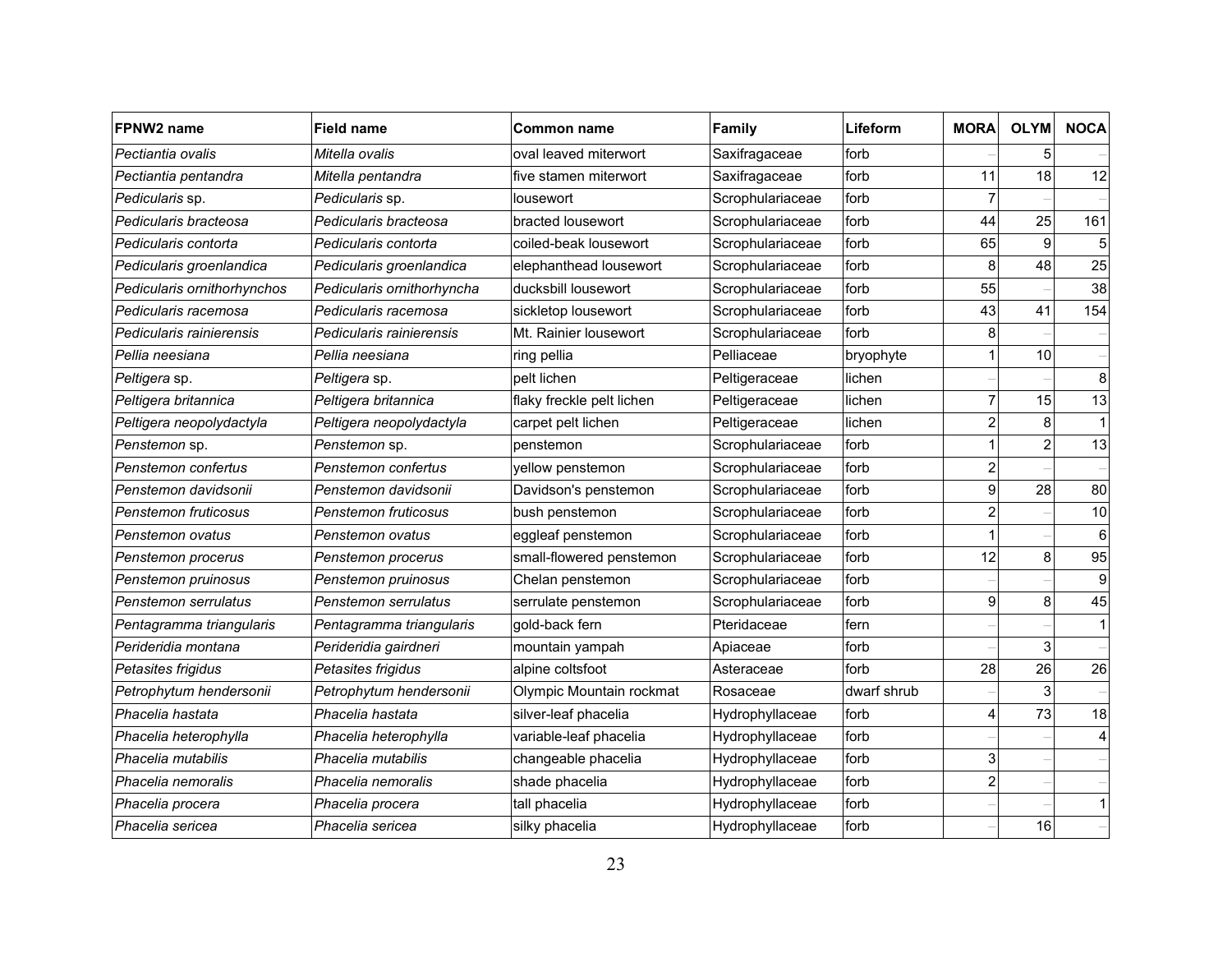| FPNW2 name               | <b>Field name</b>        | Common name                  | <b>Family</b>    | Lifeform    | <b>MORA</b> | <b>OLYM</b>    | <b>NOCA</b>    |
|--------------------------|--------------------------|------------------------------|------------------|-------------|-------------|----------------|----------------|
| Phalaris arundinacea     | Phalaris arundinacea     | reed canary grass            | Poaceae          | grass       |             |                | 5              |
| Philadelphus lewisii     | Philadelphus lewisii     | Lewis' mock orange           | Hydrangeaceae    | shrub       |             |                | 20             |
| Phleum alpinum           | Phleum alpinum           | alpine timothy               | Poaceae          | grass       | 15          | 47             | 31             |
| Phleum pratense          | Phleum pratense          | timothy                      | Poaceae          | grass       |             |                |                |
| Phlox diffusa            | Phlox diffusa            | spreading phlox              | Polemoniaceae    | forb        | 106         | 153            | 219            |
| Phyllodoce empetriformis | Phyllodoce empetriformis | pink mountain-heather        | Ericaceae        | dwarf shrub | 385         | 317            | 504            |
| Phyllodoce glanduliflora | Phyllodoce glanduliflora | yellow mountain-heather      | Ericaceae        | dwarf shrub | 8           | 5              | 27             |
| Physocarpus capitatus    | Physocarpus capitatus    | Pacific ninebark             | Rosaceae         | tall shrub  |             |                |                |
| Picea engelmannii        | Picea engelmannii        | Engelmann spruce             | Pinaceae         | conifer     | 68          | 3              | 255            |
| Picea sitchensis         | Picea sitchensis         | Sitka spruce                 | Pinaceae         | conifer     | 11          | 371            |                |
| Pilophorus acicularis    | Pilophorus acicularis    | devil's matchstick           | Stereocaulaceae  | lichen      |             | 3              | $\overline{c}$ |
| Pinguicula vulgaris      | Pinguicula vulgaris      | common butterwort            | Lentibulariaceae | forb        | 3           | $\overline{a}$ | $\overline{c}$ |
| Pinus albicaulis         | Pinus albicaulis         | whitebark pine               | Pinaceae         | conifer     | 90          | 21             | 207            |
| Pinus contorta           | Pinus contorta           | lodgepole pine               | Pinaceae         | conifer     | 18          | 34             | 167            |
| Pinus monticola          | Pinus monticola          | western white pine           | Pinaceae         | conifer     | 72          | 95             | 166            |
| Pinus ponderosa          | Pinus ponderosa          | ponderosa pine               | Pinaceae         | conifer     |             |                | 117            |
| Piptatheropsis exigua    | Piptatherum exiguum      | little mountain-ricegrass    | Poaceae          | grass       |             |                |                |
| Piptatheropsis pungens   | Piptatherum pungens      | mountain-ricegrass           | Poaceae          | grass       |             |                | 3              |
| Plagiobothrys scouleri   | Plagiobothrys scouleri   | Scouler's popcorn flower     | Boraginaceae     | forb        |             |                |                |
| Plagiochila sp.          | Plagiochila sp.          | leafy liverwort              | Plagiochilaceae  | bryophyte   |             |                |                |
| Plagiomnium insigne      | Plagiomnium insigne      | badge moss                   | Mniaceae         | bryophyte   | 39          | 49             | 22             |
| Plagiothecium undulatum  | Plagiothecium undulatum  | undulate plagiothecium moss  | Plagiotheciaceae | bryophyte   | Δ           | 60             |                |
| Plantago lanceolata      | Plantago lanceolata      | English plantain             | Plantaginaceae   | forb        |             | 10             |                |
| Platanthera sp.          | Platanthera sp.          | bog orchid                   | Orchidaceae      | forb        |             |                | 11             |
| Platanthera dilatata     | Platanthera dilatata     | scentbottle                  | Orchidaceae      | forb        | 12          | 11             | 5              |
| Platanthera orbiculata   | Platanthera orbiculata   | lesser roundleaved orchid    | Orchidaceae      | forb        |             |                | 6              |
| Platanthera stricta      | Platanthera stricta      | slender bog orchid           | Orchidaceae      | forb        | 12          | 6              | 15             |
| Platanthera transversa   | Piperia transversa       | royal rein orchid            | Orchidaceae      | forb        |             |                |                |
| Platanthera unalascensis | Platanthera unalascensis | alaska piperia               | Orchidaceae      | forb        |             |                | 36             |
| Platismatia glauca       | Platismatia glauca       | varied rag lichen            | Parmeliaceae     | lichen      |             |                | $\overline{7}$ |
| Pleurozium schreberi     | Pleurozium schreberi     | Schreber's big red stem moss | Hylocomiaceae    | bryophyte   | 9           | 3              | 14             |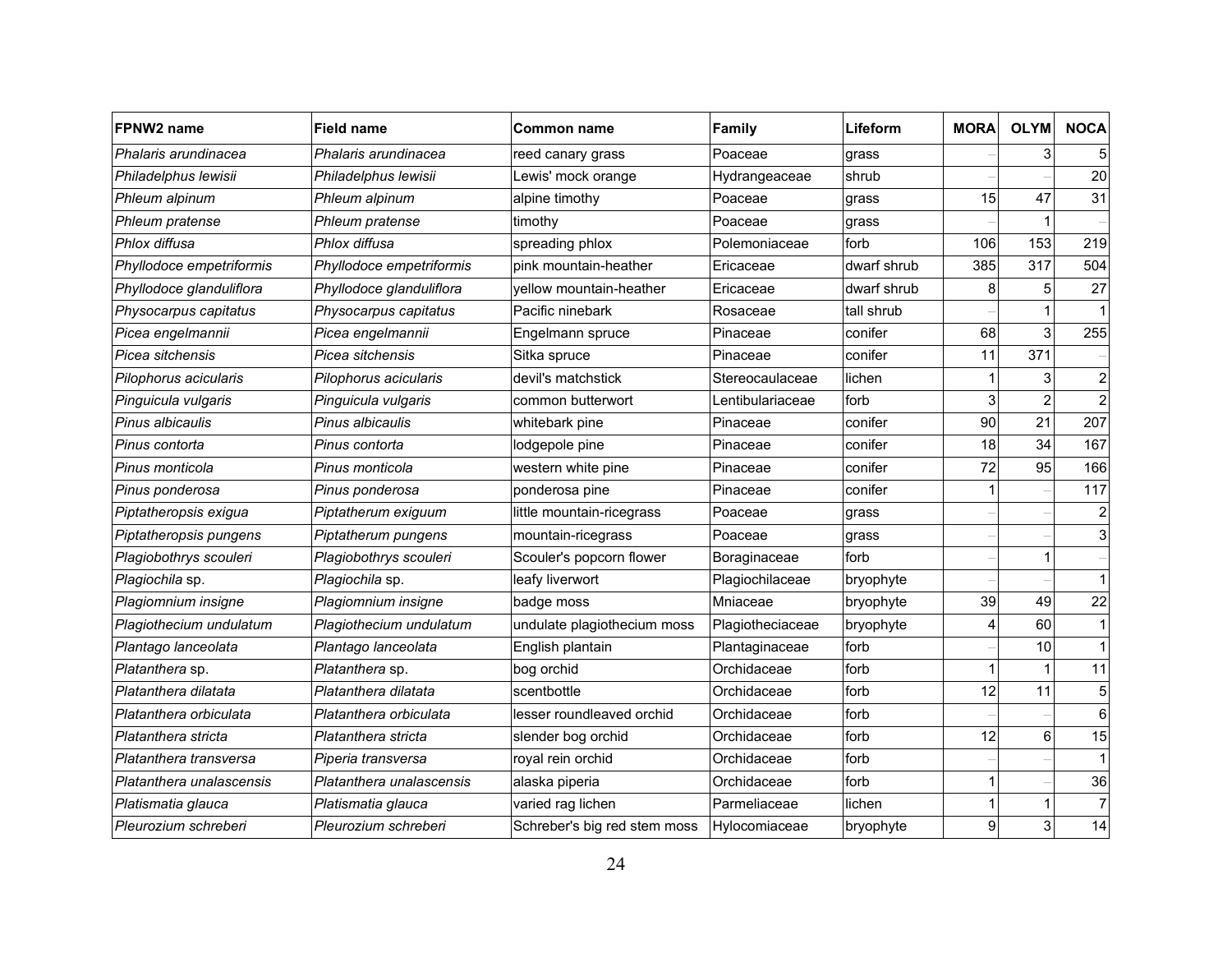| FPNW2 name              | <b>Field name</b>       | <b>Common name</b>         | Family           | Lifeform  | <b>MORA</b>    | <b>OLYM</b>    | <b>NOCA</b>             |
|-------------------------|-------------------------|----------------------------|------------------|-----------|----------------|----------------|-------------------------|
| Poa sp.                 | Poa sp.                 | bluegrass                  | Poaceae          | grass     | 19             | 65             | 35                      |
| Poa alpina              | Poa alpina              | alpine bluegrass           | Poaceae          | grass     |                |                | 1                       |
| Poa arctica             | Poa arctica             | Arctic bluegrass           | Poaceae          | grass     |                | 2              |                         |
| Poa curtifolia          | Poa curtifolia          | little mountain bluegrass  | Poaceae          | grass     |                |                | $\mathbf{1}$            |
| Poa cusickii            | Poa cusickii            | Cusick's bluegrass         | Poaceae          | grass     |                | 3              | 55                      |
| Poa leptocoma           | Poa leptocoma           | bog bluegrass              | Poaceae          | grass     | $\overline{a}$ |                | $\overline{\mathbf{c}}$ |
| Poa lettermanii         | Poa lettermanii         | Letterman bluegrass        | Poaceae          | grass     |                |                |                         |
| Poa paucispicula        | Poa paucispicula        | Alaska bluegrass           | Poaceae          | grass     |                | 1              |                         |
| Poa pratensis           | Poa pratensis           | Kentucky bluegrass         | Poaceae          | grass     |                | 8 <sup>1</sup> | 3                       |
| Poa secunda             | Poa secunda             | big bluegrass              | Poaceae          | grass     | 3              | 3              | 15                      |
| Poa stenantha           | Poa stenantha           | northern bluegrass         | Poaceae          | grass     |                | 22             | $\mathbf 1$             |
| Poa wheeleri            | Poa wheeleri            | Wheeler's bluegrass        | Poaceae          | grass     |                |                | $\mathbf{1}$            |
| Podagrostis humilis     | Agrostis humilis        | alpine bentgrass           | Poaceae          | grass     |                |                | 1                       |
| Podagrostis thurberiana | Agrostis thurberiana    | Thurber's bentgrass        | Poaceae          | grass     |                |                | $\boldsymbol{2}$        |
| Pogonatum contortum     | Pogonatum contortum     | contorted pogonatum moss   | Polytrichaceae   | bryophyte |                | 1              |                         |
| Polemonium californicum | Polemonium californicum | California Jacob's ladder  | Polemoniaceae    | forb      | 19             |                |                         |
| Polemonium elegans      | Polemonium elegans      | elegant Jacob's ladder     | Polemoniaceae    | forb      | 3              | 1              | 1                       |
| Polemonium pulcherrimum | Polemonium pulcherrimum | pretty Jacob's ladder      | Polemoniaceae    | forb      | 65             | 51             | 90                      |
| Polemonium viscosum     | Polemonium viscosum     | sticky Jacob's ladder      | Polemoniaceae    | forb      |                |                |                         |
| Polygonum sp.           | Polygonum sp.           | knotweed                   | Polygonaceae     | forb      |                |                | 4                       |
| Polygonum aviculare     | Polygonum aviculare     | common knotweed            | Polygonaceae     | forb      |                | 1              |                         |
| Polygonum douglasii     | Polygonum douglasii     | Douglas' knotweed          | Polygonaceae     | forb      | 4              | 2              | 12                      |
| Polygonum minimum       | Polygonum minimum       | broadleaf knotweed         | Polygonaceae     | forb      | 6              |                | 3                       |
| Polypodium sp.          | Polypodium sp.          | polypody                   | Thelypteridaceae | fern      |                |                | $\overline{c}$          |
| Polypodium amorphum     | Polypodium amorphum     | irregular polypody         | Thelypteridaceae | fern      |                | 4              | $\mathbf{1}$            |
| Polypodium glycyrrhiza  | Polypodium glycyrrhiza  | licorice fern              | Thelypteridaceae | fern      | 12             | 27             | 23                      |
| Polypodium hesperium    | Polypodium hesperium    | western polypody           | Thelypteridaceae | fern      | 3              |                | 4                       |
| Polypodium scouleri     | Polypodium scouleri     | coast leatherleaf fern     | Thelypteridaceae | fern      |                | 4              |                         |
| Polypogon monspeliensis | Polypogon monspeliensis | annual rabbit's foot grass | Poaceae          | grass     |                |                | 1                       |
| Polystichum andersonii  | Polystichum andersonii  | Anderson's holly fern      | Dryopteridaceae  | fern      | 6              | 1              | 8                       |
| Polystichum imbricans   | Polystichum imbricans   | narrowleaf sword fern      | Dryopteridaceae  | fern      | $\overline{4}$ | 6              | 20                      |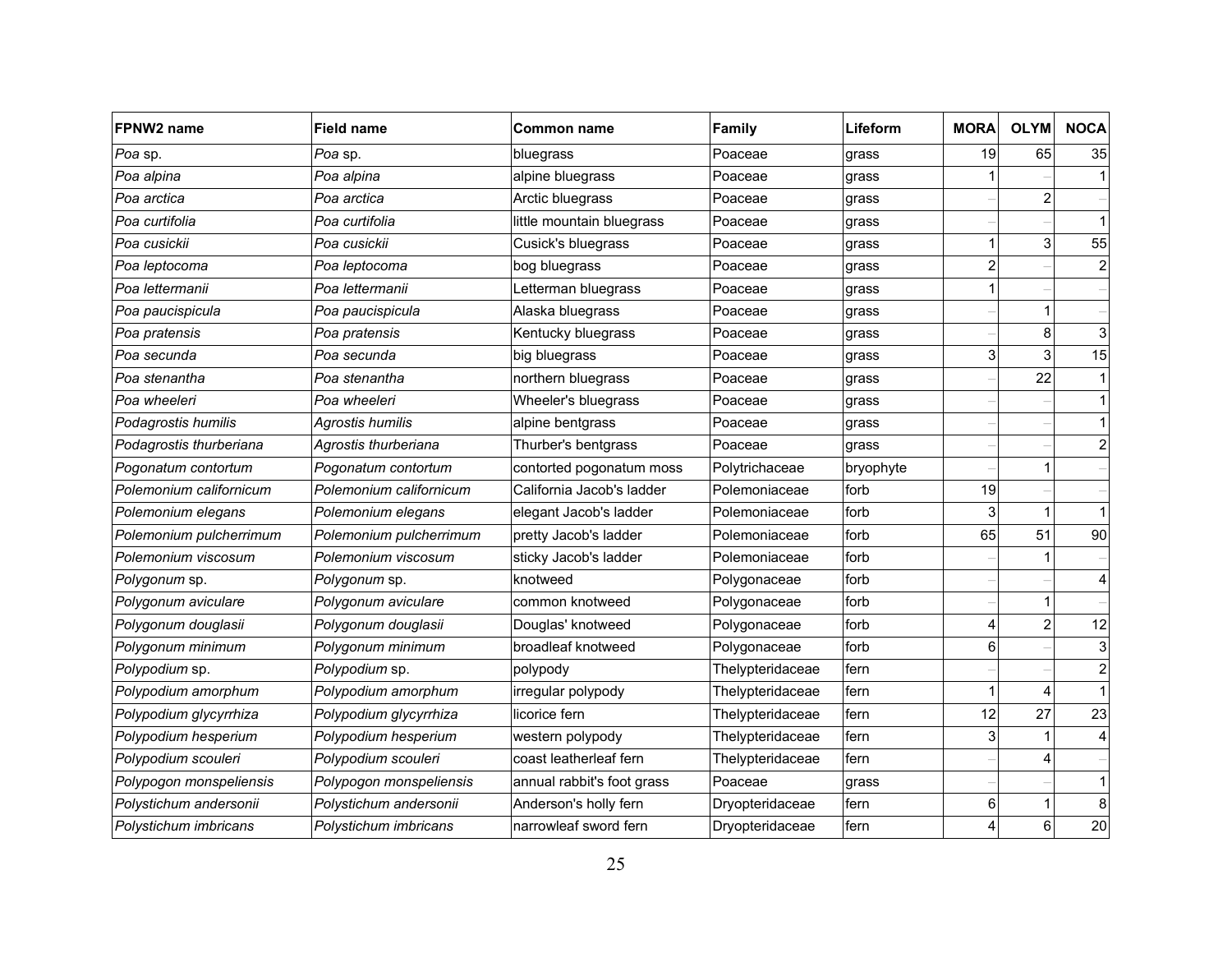| FPNW2 name                                | <b>Field name</b>         | Common name               | <b>Family</b>    | Lifeform   | <b>MORA</b>    | <b>OLYM</b>    | <b>NOCA</b>             |
|-------------------------------------------|---------------------------|---------------------------|------------------|------------|----------------|----------------|-------------------------|
| Polystichum kruckebergii                  | Polystichum kruckebergii  | Kruckeberg's holly fern   | Dryopteridaceae  | fern       |                |                |                         |
| Polystichum lonchitis                     | Polystichum lonchitis     | northern holly fern       | Dryopteridaceae  | fern       | 15             | 11             | 54                      |
| Polystichum munitum                       | Polystichum munitum       | sword fern                | Dryopteridaceae  | fern       | 225            | 674            | 235                     |
| Polytrichastrum alpinum                   | Polytrichastrum alpinum   | alpine polytrichum moss   | Polytrichaceae   | bryophyte  |                | 3              | 4                       |
| Polytrichum sp.                           | Polytrichum sp.           | haircap moss              | Polytrichaceae   | bryophyte  |                |                | 9                       |
| Polytrichum commune                       | Polytrichum commune       | common haircap moss       | Polytrichaceae   | bryophyte  |                | $\overline{c}$ | 8                       |
| Polytrichum juniperinum                   | Polytrichum juniperinum   | juniper polytrichum moss  | Polytrichaceae   | bryophyte  | 33             | 16             | 25                      |
| Polytrichum piliferum                     | Polytrichum piliferum     | polytrichum moss          | Polytrichaceae   | bryophyte  |                | 3              | $\overline{\mathbf{c}}$ |
| Populus tremuloides                       | Populus tremuloides       | quaking aspen             | Salicaceae       | broadleaf  |                |                | $\overline{18}$         |
| Populus trichocarpa                       | Populus balsamifera       | black cottonwood          | Salicaceae       | broadleaf  | 20             | 29             | 114                     |
| Porella sp.                               | Porella sp.               | scalewort                 | Porellaceae      | bryophyte  |                |                |                         |
| (Potamogeton, Stuckenia) sp.              | Potamogeton sp.           | pondweed                  | Potamogetonaceae | forb       |                |                |                         |
| Potamogeton gramineus                     | Potamogeton gramineus     | grassy pondweed           | Potamogetonaceae | forb       |                |                |                         |
| (Potentilla, Comarum,<br>Drymocallis) sp. | Potentilla sp.            | cinquefoil                | Rosaceae         | forb       |                | 7              |                         |
| Potentilla drummondii                     | Potentilla drummondii     | Drummond's cinquefoil     | Rosaceae         | forb       |                | 9              |                         |
| Potentilla flabellifolia                  | Potentilla flabellifolia  | fan-leaf cinquefoil       | Rosaceae         | forb       | 204            | 91             | 122                     |
| Potentilla glaucophylla                   | Potentilla diversifolia   | varileaf cinquefoil       | Rosaceae         | forb       |                | 5              | 8                       |
| Potentilla gracilis                       | Potentilla gracilis       | slender cinquefoil        | Rosaceae         | forb       |                | $\overline{a}$ |                         |
| Potentilla rubricaulis                    | Potentilla rubricaulis    | Rocky Mountain cinquefoil | Rosaceae         | forb       |                |                |                         |
| Potentilla villosa                        | Potentilla villosa        | villous cinquefoil        | Rosaceae         | forb       |                | $\overline{2}$ |                         |
| Prosartes sp.                             | <i>Disporum</i> sp.       | fairy bells               | ∟iliaceae        | forb       | 3              | 10             |                         |
| Prosartes hookeri                         | Disporum hookeri          | Hooker's fairy bells      | _iliaceae        | forb       | 36             | 55             | 214                     |
| Prosartes smithii                         | Disporum smithii          | Smith's fairy bells       | Liliaceae        | forb       |                | 6              |                         |
| Prunella vulgaris                         | Prunella vulgaris         | common selfheal           | Lamiaceae        | forb       |                | 20             | 6                       |
| Prunus emarginata                         | Prunus emarginata         | bitter cherry             | Rosaceae         | tall shrub | $\overline{2}$ | 10             | 110                     |
| Prunus virginiana                         | Prunus virginiana         | chokecherry               | Rosaceae         | tall shrub |                |                | 19                      |
| Pseudoroegneria spicata                   | Pseudoroegneria spicata   | bluebunch wheatgrass      | Poaceae          | grass      |                |                | 63                      |
| Pseudotaxiphyllum elegans                 | Pseudotaxiphyllum elegans | elegant silk moss         | Hypnaceae        | bryophyte  |                | 5              |                         |
| Pseudotsuga menziesii                     | Pseudotsuga menziesii     | Douglas-fir               | Pinaceae         | conifer    | 686            | 657            | 954                     |
| Pteridium aquilinum                       | Pteridium aquilinum       | bracken fern              | Dennstaedtiaceae | fern       | 65             | 131            | 302                     |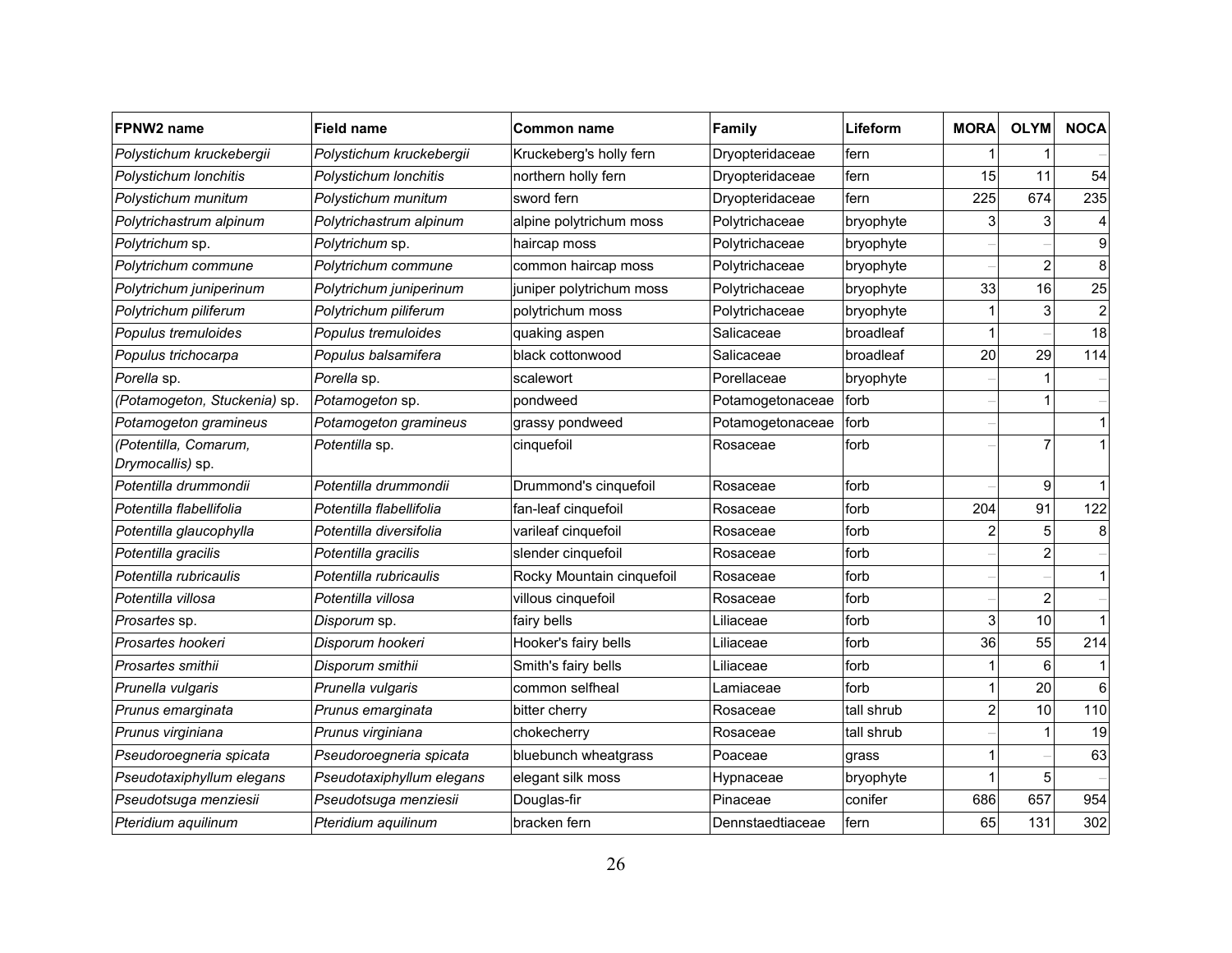| FPNW2 name                 | <b>Field name</b>          | Common name              | Family         | Lifeform   | <b>MORA</b>    | <b>OLYM</b> | <b>NOCA</b>               |
|----------------------------|----------------------------|--------------------------|----------------|------------|----------------|-------------|---------------------------|
| Pterospora andromedea      | Pterospora andromedea      | giant bird's nest        | Monotropaceae  | forb       |                | 5           | 3                         |
| Pyrola sp.                 | Pyrola sp.                 | wintergreen              | Pyrolaceae     | forb       | $\mathfrak{p}$ |             | 5                         |
| Pyrola asarifolia          | Pyrola asarifolia          | bog wintergreen          | Pyrolaceae     | forb       | 40             | 24          | 162                       |
| Pyrola chlorantha          | Pyrola chlorantha          | green-flowered shineleaf | Pyrolaceae     | forb       | 6              |             | 4                         |
| Pyrola minor               | Pyrola minor               | lesser wintergreen       | Pyrolaceae     | forb       | $\overline{2}$ |             |                           |
| Pyrola picta               | Pyrola picta               | white-veined wintergreen | Pyrolaceae     | forb       | 18             | 40          | 115                       |
| Racomitrium sp.            | Racomitrium sp.            | fringe moss              | Grimmiaceae    | bryophyte  |                | 9           | 42                        |
| Rainiera stricta           | Rainiera stricta           | false silverback         | Asteraceae     | forb       | 30             |             |                           |
| Ramalina farinacea         | Ramalina farinacea         | cartilage lichen         | Ramalinaceae   | lichen     |                |             |                           |
| Ranunculus sp.             | Ranunculus sp.             | buttercup                | Ranunculaceae  | forb       |                | 11          | 8                         |
| Ranunculus acris           | Ranunculus acris           | meadow buttercup         | Ranunculaceae  | forb       |                |             | $\mathbf{1}$              |
| Ranunculus eschscholtzii   | Ranunculus eschscholtzii   | Eschscholtz's buttercup  | Ranunculaceae  | forb       |                | 17          | 14                        |
| Ranunculus macounii        | Ranunculus macounii        | Macoun's buttercup       | Ranunculaceae  | forb       |                |             | 1                         |
| Ranunculus occidentalis    | Ranunculus occidentalis    | western buttercup        | Ranunculaceae  | forb       |                | 5           |                           |
| Ranunculus repens          | Ranunculus repens          | creeping buttercup       | Ranunculaceae  | forb       | 3              | 81          | $\overline{\mathbf{c}}$   |
| Ranunculus uncinatus       | Ranunculus uncinatus       | woodland buttercup       | Ranunculaceae  | forb       |                | 12          | 5                         |
| Rhizocarpon geographicum   | Rhizocarpon geographicum   | yellow map lichen        | Rhizocarpaceae | lichen     |                | 5           | 6                         |
| Rhizomnium glabrescens     | Rhizomnium glabrescens     | fan moss                 | Mniaceae       | bryophyte  |                | 60          | 11                        |
| Rhodiola integrifolia      | Sedum integrifolium        | western roseroot         | Crassulaceae   | forb       | 2              |             | 1                         |
| Rhododendron albiflorum    | Rhododendron albiflorum    | Cascade azalea           | Ericaceae      | shrub      | 199            | 160         | 262                       |
| Rhododendron columbianum   | Ledum glandulosum          | western Labrador-tea     | Ericaceae      | shrub      |                |             | 4                         |
| Rhododendron groenlandicum | Ledum groenlandicum        | bog Labrador-tea         | Ericaceae      | shrub      |                | 21          |                           |
| Rhododendron macrophyllum  | Rhododendron macrophyllum  | Pacific rhododendron     | Ericaceae      | tall shrub |                | 11          |                           |
| Rhododendron menziesii     | Menziesia ferruginea       | false azalea             | Ericaceae      | shrub      | 174            | 283         | 243                       |
| Rhynchospora alba          | Rhynchospora alba          | white beakrush           | Cyperaceae     | sedge      |                |             | 2                         |
| Rhytidiadelphus sp.        | Rhytidiadelphus sp.        | gooseneck moss           | Hylocomiaceae  | bryophyte  |                |             | 8                         |
| Rhytidiadelphus loreus     | Rhytidiadelphus loreus     | loreus gooseneck moss    | Hylocomiaceae  | bryophyte  | 42             | 96          | 28                        |
| Rhytidiadelphus squarrosus | Rhytidiadelphus squarrosus | square gooseneck moss    | Hylocomiaceae  | bryophyte  | $\mathfrak{p}$ |             | 1                         |
| Rhytidiadelphus triquetrus | Rhytidiadelphus triquetrus | rough gooseneck moss     | Hylocomiaceae  | bryophyte  | 25             | 83          | 86                        |
| Rhytidiopsis sp.           | Rhytidiopsis sp.           | pipecleaner moss         | Hylocomiaceae  | bryophyte  |                |             | $\ensuremath{\mathsf{3}}$ |
| Rhytidiopsis robusta       | Rhytidiopsis robusta       | robust rhytidiopsis moss | Hylocomiaceae  | bryophyte  | 56             | 22          | 73                        |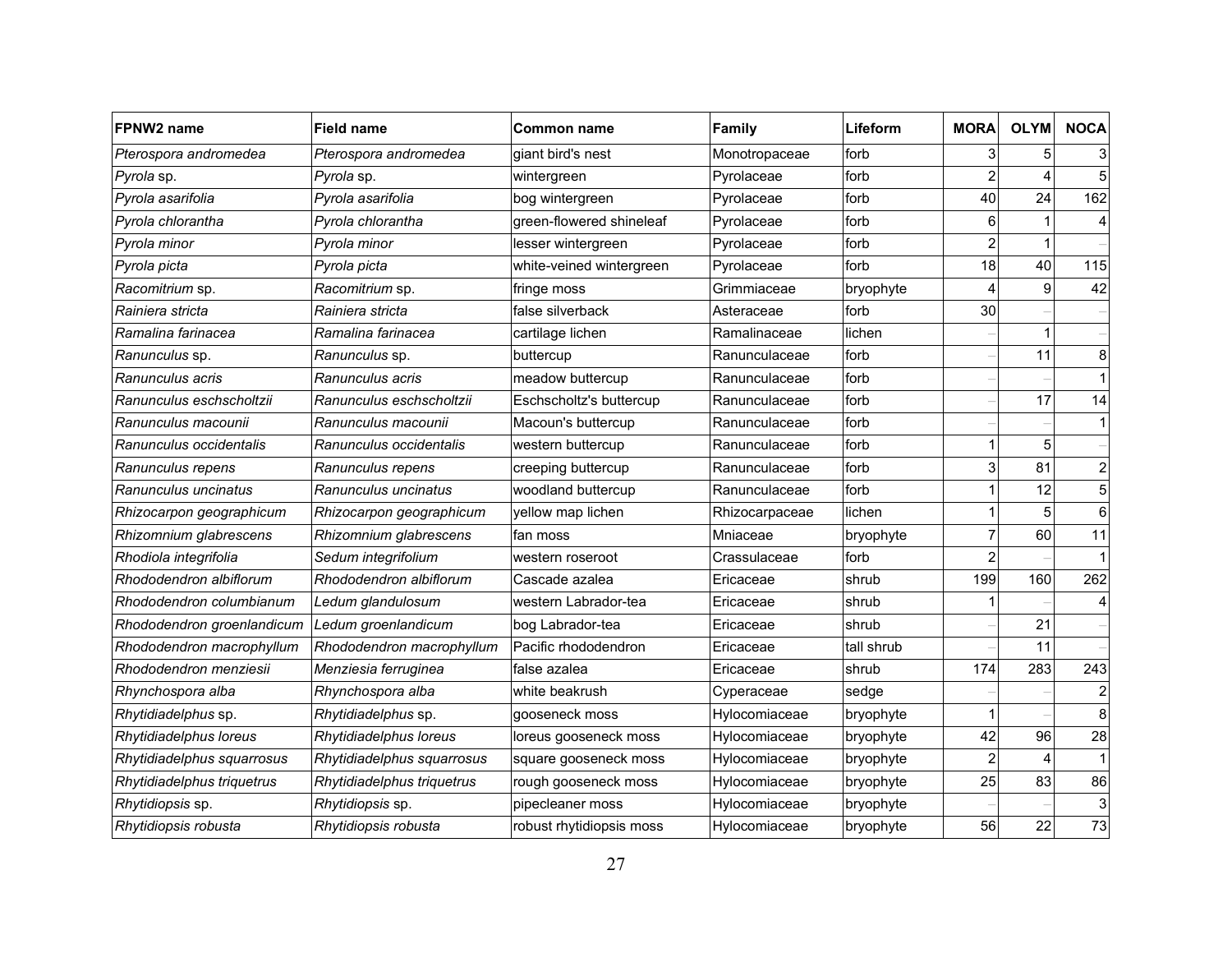| FPNW2 name             | <b>Field name</b>      | Common name            | Family          | Lifeform    | <b>MORA</b>    | <b>OLYM</b>      | <b>NOCA</b>             |
|------------------------|------------------------|------------------------|-----------------|-------------|----------------|------------------|-------------------------|
| Ribes sp.              | Ribes sp.              | currant                | Grossulariaceae | shrub       | 6              | 14               | 50                      |
| Ribes acerifolium      | Ribes acerifolium      | mapleleaf currant      | Grossulariaceae | shrub       | 10             | 6                | 21                      |
| Ribes bracteosum       | Ribes bracteosum       | stink currant          | Grossulariaceae | shrub       | 22             | 28               | 48                      |
| Ribes divaricatum      | Ribes divaricatum      | spreading gooseberry   | Grossulariaceae | shrub       |                | 3                | $\mathbf{3}$            |
| Ribes lacustre         | Ribes lacustre         | swamp currant          | Grossulariaceae | shrub       | 42             | 71               | 187                     |
| Ribes laxiflorum       | Ribes laxiflorum       | trailing black currant | Grossulariaceae | shrub       | 3              | 3                | 8                       |
| Ribes lobbii           | Ribes lobbii           | gummy gooseberry       | Grossulariaceae | shrub       |                | 3                |                         |
| Ribes sanguineum       | Ribes sanguineum       | redflower currant      | Grossulariaceae | shrub       |                | 8                | 16                      |
| <b>Ribes triste</b>    | <b>Ribes triste</b>    | swamp red currant      | Grossulariaceae | shrub       |                |                  | 20                      |
| Ribes viscosissimum    | Ribes viscosissimum    | sticky currant         | Grossulariaceae | shrub       | 4              |                  | 24                      |
| Ribes watsonianum      | Ribes watsonianum      | spring gooseberry      | Grossulariaceae | shrub       | 2              |                  |                         |
| Riccardia multifida    | Riccardia multifida    | comb liverwort         | Aneuraceae      | bryophyte   |                |                  |                         |
| Riccardia palmata      | Riccardia palmata      | palmate germanderwort  | Aneuraceae      | bryophyte   |                | $\boldsymbol{2}$ |                         |
| Roellia roellii        | Roellia roellii        | Roell's moss           | <b>Bryaceae</b> | bryophyte   |                | 4                | 4                       |
| Romanzoffia sitchensis | Romanzoffia sitchensis | Sitka mistmaiden       | Hydrophyllaceae | forb        |                |                  | 6                       |
| Rosa sp.               | Rosa sp.               | rose                   | Rosaceae        | shrub       | 8              | 2                | $\overline{a}$          |
| Rosa gymnocarpa        | Rosa gymnocarpa        | baldhip rose           | Rosaceae        | shrub       | 34             | 173              | 277                     |
| Rosa nutkana           | Rosa nutkana           | Nootka rose            | Rosaceae        | shrub       |                | 15               | 29                      |
| Rubus sp.              | Rubus sp.              | blackberry             | Rosaceae        | shrub       | 3              |                  | $\overline{\mathbf{c}}$ |
| Rubus bifrons          | Rubus discolor         | Himalayan blackberry   | Rosaceae        | shrub       |                | 2                |                         |
| Rubus idaeus           | Rubus idaeus           | red raspberry          | Rosaceae        | shrub       | $\overline{2}$ |                  | $\mathbf{1}$            |
| Rubus laciniatus       | Rubus laciniatus       | cutleaf blackberry     | Rosaceae        | shrub       |                | 26               | $\mathbf{1}$            |
| Rubus Iasiococcus      | Rubus Iasiococcus      | dwarf bramble          | Rosaceae        | forb        | 358            | 130              | 215                     |
| Rubus leucodermis      | Rubus leucodermis      | whitebark raspberry    | Rosaceae        | shrub       | 5              |                  | 77                      |
| Rubus nivalis          | Rubus nivalis          | snow bramble           | Rosaceae        | shrub       | 8              |                  |                         |
| Rubus nutkanus         | Rubus parviflorus      | thimbleberry           | Rosaceae        | shrub       | 34             | 97               | 313                     |
| Rubus pedatus          | Rubus pedatus          | trailing raspberry     | Rosaceae        | forb        | 200            | 229              | 207                     |
| Rubus spectabilis      | Rubus spectabilis      | salmonberry            | Rosaceae        | shrub       | 166            | 497              | 236                     |
| <b>Rubus ursinus</b>   | Rubus ursinus          | trailing blackberry    | Rosaceae        | dwarf shrub | 60             | 129              | 110                     |
| Rumex acetosella       | Rumex acetosella       | red sorrel             | Polygonaceae    | forb        |                | 23               | $\mathbf{1}$            |
| Rumex crispus          | Rumex crispus          | curly dock             | Polygonaceae    | forb        |                | $\boldsymbol{9}$ | $\mathbf{2}$            |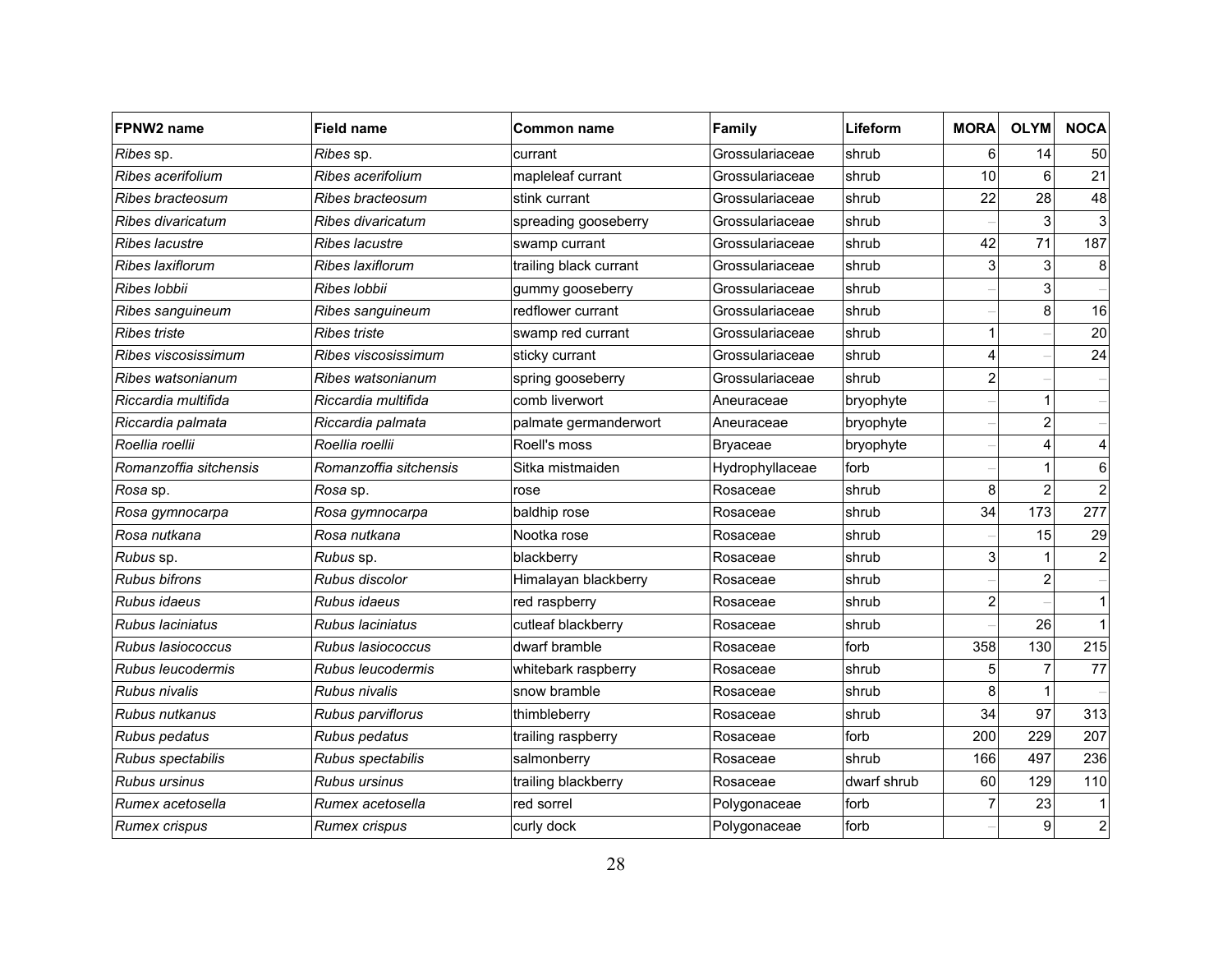| FPNW2 name                     | <b>Field name</b>       | <b>Common name</b>        | <b>Family</b>   | Lifeform    | <b>MORA</b>    | <b>OLYM</b>    | <b>NOCA</b>    |
|--------------------------------|-------------------------|---------------------------|-----------------|-------------|----------------|----------------|----------------|
| <b>Rumex obtusifolius</b>      | Rumex obtusifolius      | bitter dock               | Polygonaceae    | forb        |                |                |                |
| Rumex occidentalis             | Rumex occidentalis      | western dock              | Polygonaceae    | forb        |                | 34             | 1              |
| Sabulina basaltica             | Minuartia rossii        | Ross' sandwort            | Caryophyllaceae | forb        |                |                |                |
| Sabulina nuttallii             | Minuartia nuttallii     | Nuttall's sandwort        | Caryophyllaceae | forb        |                |                |                |
| Sabulina rubella               | Minuartia rubella       | beautiful sandwort        | Caryophyllaceae | forb        | $\overline{7}$ | $\overline{2}$ |                |
| Sagina sp.                     | Sagina sp.              | pearlwort                 | Caryophyllaceae | forb        |                |                |                |
| Salix sp.                      | Salix sp.               | willow                    | Salicaceae      | shrub       | 11             | 29             | 43             |
| (Salix arctica, S. petrophila) | Salix arctica           | arctic willow             | Salicaceae      | dwarf shrub |                |                | $\mathbf{1}$   |
| Salix barclayi                 | Salix barclayi          | Barclay's willow          | Salicaceae      | shrub       | 16             |                | 3              |
| Salix commutata                | Salix commutata         | undergreen willow         | Salicaceae      | shrub       | $\overline{2}$ | 47             | 34             |
| Salix hookeriana               | Salix hookeriana        | dune willow               | Salicaceae      | tall shrub  |                |                |                |
| Salix lasiandra                | Salix lucida            | Pacific willow            | Salicaceae      | broadleaf   |                | $\mathbf{1}$   | 18             |
| Salix nivalis                  | Salix nivalis           | snow willow               | Salicaceae      | dwarf shrub |                |                |                |
| Salix scouleriana              | Salix scouleriana       | fire willow               | Salicaceae      | tall shrub  | 7              | 7              | 261            |
| Salix sitchensis               | Salix sitchensis        | Sitka willow              | Salicaceae      | tall shrub  | $\overline{7}$ | 20             | 78             |
| Sambucus nigra                 | Sambucus nigra          | black elderberry          | Caprifoliaceae  | tall shrub  |                |                | 47             |
| Sambucus racemosa              | Sambucus racemosa       | red elderberry            | Caprifoliaceae  | tall shrub  | 81             | 120            | 236            |
| Sanguisorba menziesii          | Sanguisorba menziesii   | Menzies' burnet           | lRosaceae       | forb        |                |                |                |
| Sanguisorba officinalis        | Sanguisorba officinalis | great burnet              | Rosaceae        | forb        |                |                |                |
| Sanguisorba stipulata          | Sanguisorba canadensis  | Canadian burnet           | lRosaceae       | forb        |                | $\overline{c}$ |                |
| Sanicula sp.                   | Sanicula sp.            | sanicle                   | Apiaceae        | forb        |                |                | 3              |
| Sanicula crassicaulis          | Sanicula crassicaulis   | Pacific sanicle           | Apiaceae        | forb        |                | 1              |                |
| Sanicula graveolens            | Sanicula graveolens     | northern sanicle          | Apiaceae        | forb        |                | $\overline{2}$ | $\overline{c}$ |
| Saussurea americana            | Saussurea americana     | American sawwort          | Asteraceae      | forb        | Δ              | 12             |                |
| (Saxifraga, Micranthes) sp.    | Saxifraga sp.           | saxifrage                 | Saxifragaceae   | forb        |                | 6              | 12             |
| Saxifraga austromontana        | Saxifraga bronchialis   | yellowdot saxifrage       | Saxifragaceae   | forb        |                | 26             | 10             |
| Saxifraga cespitosa            | Saxifraga caespitosa    | tufted alpine saxifrage   | Saxifragaceae   | forb        |                | $\overline{c}$ |                |
| Saxifraga mertensiana          | Saxifraga mertensiana   | Merten's saxifrage        | Saxifragaceae   | forb        |                | $\overline{c}$ | 4              |
| Saxifraga oppositifolia        | Saxifraga oppositifolia | purple mountain saxifrage | Saxifragaceae   | forb        |                |                |                |
| Scapania bolanderi             | Scapania bolanderi      | yellow-ladle liverwort    | Scapaniaceae    | bryophyte   | 3              | 20             | 3              |
| Sceptridium multifidum         | Botrychium multifidum   | leathery grapefern        | Ophioglossaceae | fern        | $6 \mid$       |                |                |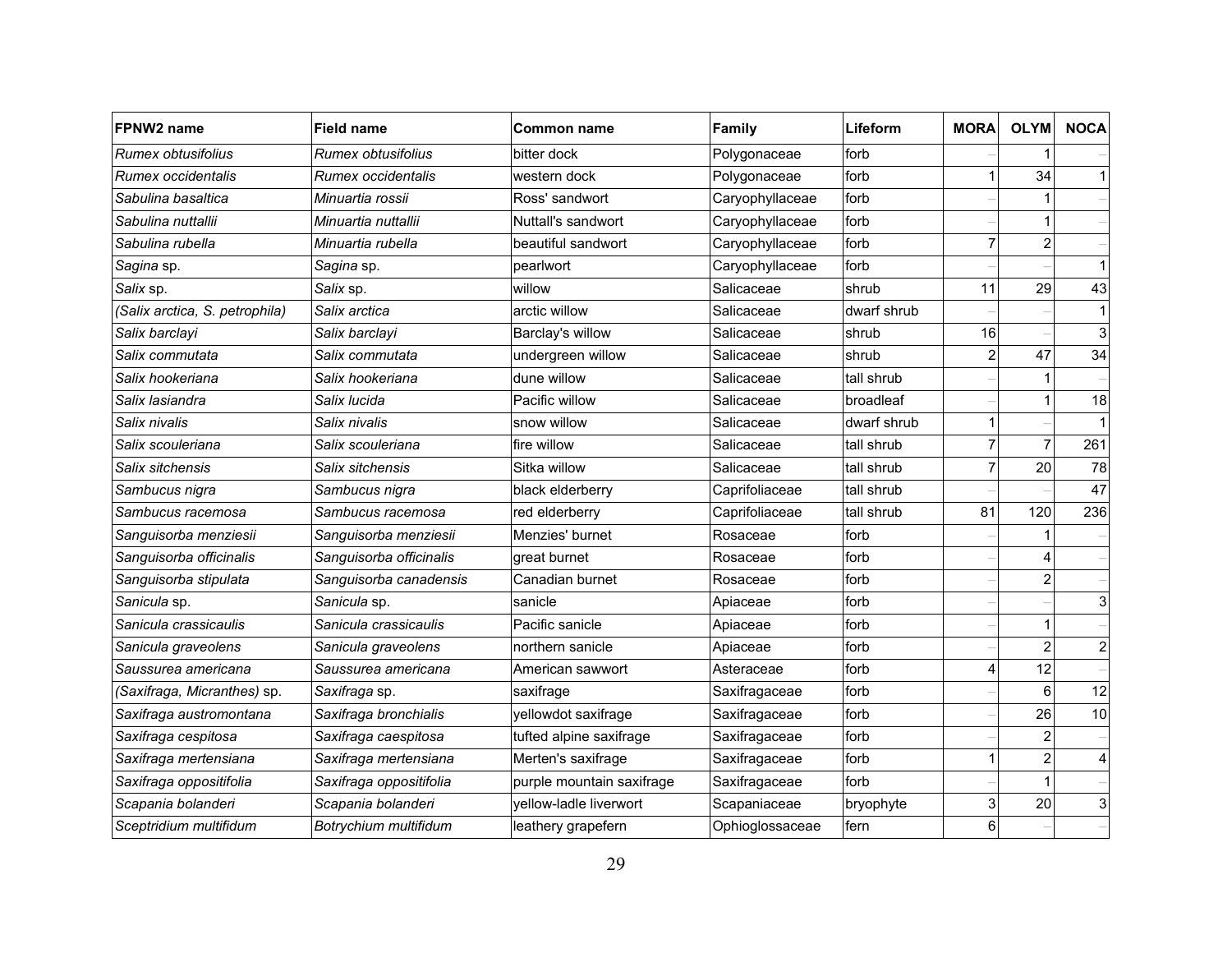| FPNW2 name                     | <b>Field name</b>         | Common name                | Family              | Lifeform   | <b>MORA</b>    | <b>OLYM</b>    | <b>NOCA</b>             |
|--------------------------------|---------------------------|----------------------------|---------------------|------------|----------------|----------------|-------------------------|
| Schistidium apocarpum          | Schistidium apocarpum     | common beard moss          | Grimmiaceae         | bryophyte  |                | 3              | 6                       |
| Scirpus microcarpus            | Scirpus microcarpus       | panicled bulrush           | Cyperaceae          | sedge      | 6              | 9              | 19                      |
| Sedum divergens                | Sedum divergens           | Pacific stonecrop          | Crassulaceae        | forb       | 11             | 44             | 31                      |
| Sedum Ianceolatum              | Sedum lanceolatum         | lanceleaf stonecrop        | Crassulaceae        | forb       |                | 9              | 84                      |
| Sedum oreganum                 | Sedum oreganum            | Oregon stonecrop           | Crassulaceae        | forb       |                | 23             | $\,6\,$                 |
| Sedum rupicola                 | Sedum rupicola            | curvedleaf stonecrop       | Crassulaceae        | forb       | $\overline{2}$ |                |                         |
| Sedum spathulifolium           | Sedum spathulifolium      | broad-leaved stonecrop     | Crassulaceae        | forb       |                | 18             | $\overline{\mathbf{c}}$ |
| Selaginella oregana            | Selaginella oregana       | Oregon spikemoss           | Selaginellaceae     | fern ally  | 1              | 3              | $\mathbf{1}$            |
| Selaginella scopulorum         | Selaginella densa         | lesser spikemoss           | Selaginellaceae     | fern ally  |                | $\mathbf{2}$   | $\overline{4}$          |
| Selaginella wallacei           | Selaginella wallacei      | Wallace's spikemoss        | Selaginellaceae     | fern ally  | 2              | 9              | 33                      |
| Senecio elmeri                 | Senecio elmeri            | Elmer's ragwort            | Asteraceae          | forb       |                |                | $\mathbf 5$             |
| Senecio integerrimus           | Senecio integerrimus      | tall western groundsel     | Asteraceae          | forb       |                |                | 140                     |
| Senecio neowebsteri            | Senecio neowebsteri       | Olympic mountain groundsel | Asteraceae          | forb       |                | $\overline{c}$ |                         |
| Senecio triangularis           | Senecio triangularis      | arrowleaf ragwort          | Asteraceae          | forb       | 33             | 33             | 63                      |
| Shepherdia canadensis          | Shepherdia canadensis     | russet buffaloberry        | Elaeagnaceae        | shrub      |                |                | 8                       |
| Sibbaldia procumbens           | Sibbaldia procumbens      | creeping glow-wort         | Rosaceae            | forb       | $\overline{2}$ | $\overline{c}$ | 6                       |
| Silene acaulis                 | Silene acaulis            | moss campion               | Caryophyllaceae     | forb       |                | 5              |                         |
| Silene douglasii               | Silene douglasii          | Douglas' catchfly          | Caryophyllaceae     | forb       |                | 25             | $\mathbf 1$             |
| Silene parryi                  | Silene parryi             | Parry's catchfly           | Caryophyllaceae     | forb       | 9              | 77             | 60                      |
| Silene scouleri                | Silene scouleri           | Scouler's catchfly         | Caryophyllaceae     | forb       |                |                |                         |
| Sisyrinchium sp.               | Sisyrinchium sp.          | blue-eyed-grass            | Iridaceae           | forb       |                | 1              |                         |
| Sisyrinchium californicum      | Sisyrinchium californicum | golden-eyed-grass          | Iridaceae           | forb       |                | 1              |                         |
| Sisyrinchium idahoense         | Sisyrinchium idahoense    | Idaho blue-eyed-grass      | Iridaceae           | forb       |                |                |                         |
| Sium suave                     | Sium suave                | water parsnip              | Apiaceae            | forb       |                | $\overline{c}$ |                         |
| Smelowskia sp.                 | Smelowskia sp.            | false candytuft            | <b>Brassicaceae</b> | forb       | $\overline{2}$ |                |                         |
| Smelowskia americana           | Smelowskia calycina       | American false candytuft   | <b>Brassicaceae</b> | forb       |                | 5              |                         |
| (Solidago elongata, S. lepida) | Solidago canadensis       | Canada goldenrod           | Asteraceae          | forb       |                | 6              | 9                       |
| Solidago multiradiata          | Solidago multiradiata     | arctic goldenrod           | Asteraceae          | forb       | 17             | 27             | $\mathbf{1}$            |
| Sonchus asper                  | Sonchus asper             | prickly sow-thistle        | Asteraceae          | forb       |                |                |                         |
| Sorbus sp.                     | Sorbus sp.                | mountain-ash               | Rosaceae            | tall shrub |                |                |                         |
| Sorbus scopulina               | Sorbus scopulina          | western mountain-ash       | Rosaceae            | tall shrub | 9              | 4              | 280                     |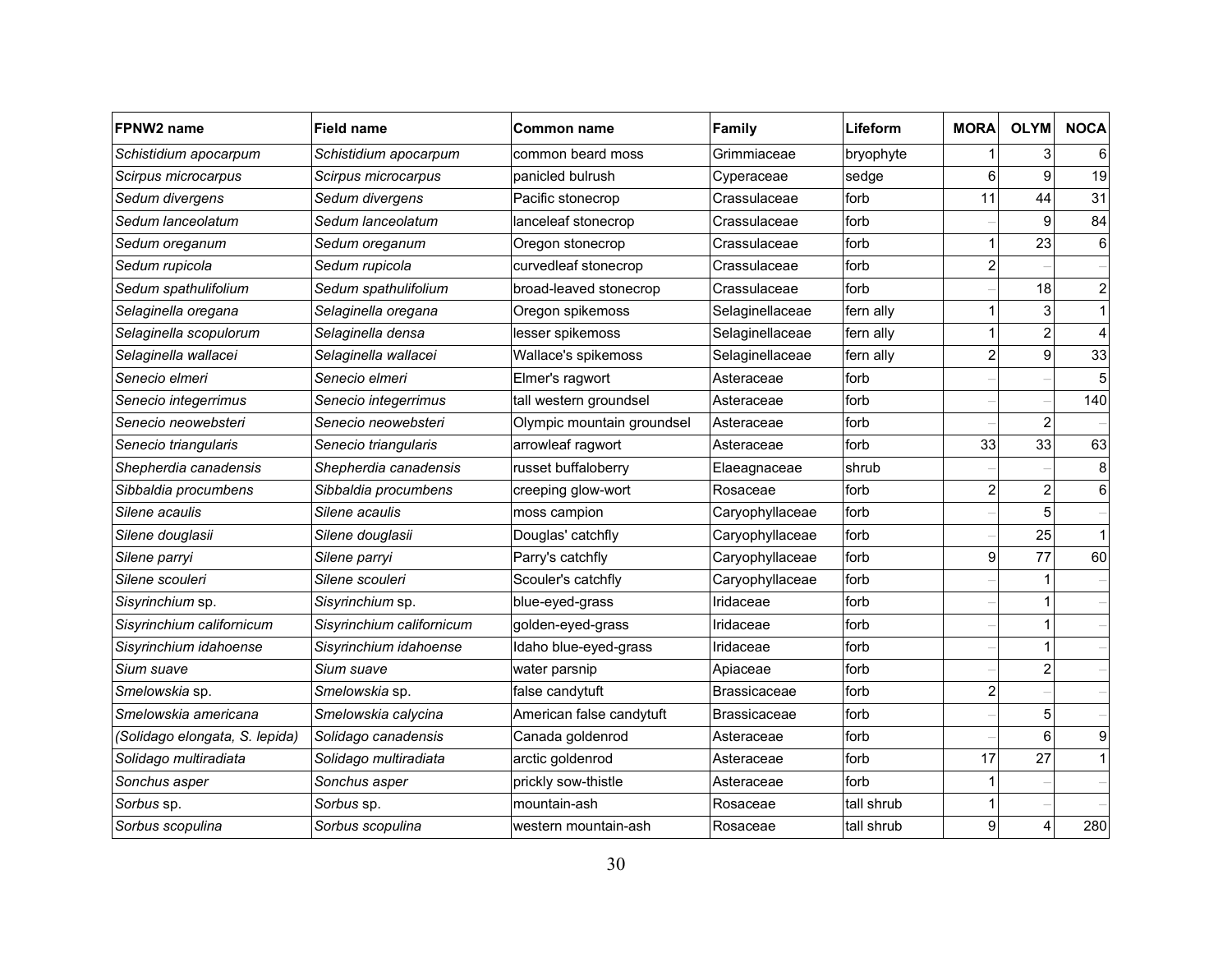| FPNW2 name               | <b>Field name</b>        | Common name             | Family           | Lifeform    | <b>MORA</b> | <b>OLYM</b>    | <b>NOCA</b>             |
|--------------------------|--------------------------|-------------------------|------------------|-------------|-------------|----------------|-------------------------|
| Sorbus sitchensis        | Sorbus sitchensis        | Sitka mountain-ash      | Rosaceae         | tall shrub  | 176         | 169            | 398                     |
| Sparganium sp.           | Sparganium sp.           | bur-reed                | Sparganiaceae    | rush        |             |                |                         |
| Sphaerophorus globosus   | Sphaerophorus globosus   | globe ball lichen       | Sphaerophoraceae | lichen      |             |                | 1                       |
| Sphagnum sp.             | <i>Sphagnum</i> sp.      | peatmoss                | Sphagnaceae      | bryophyte   |             | 34             | 14                      |
| Sphagnum capillifolium   | Sphagnum capillifolium   | northern peatmoss       | Sphagnaceae      | bryophyte   |             |                |                         |
| Sphagnum girgensohnii    | Sphagnum girgensohnii    | Girgensohn's peatmoss   | Sphagnaceae      | bryophyte   |             | 11             |                         |
| Sphagnum papillosum      | Sphagnum papillosum      | papillose sphagnum      | Sphagnaceae      | bryophyte   |             | 3              |                         |
| Spinulum annotinum       | Lycopodium annotinum     | interrupted clubmoss    | Lycopodiaceae    | fern ally   | 6           |                | $\mathbf{1}$            |
| Spiraea douglasii        | Spiraea douglasii        | rose spirea             | Rosaceae         | shrub       | 5           | 25             | 49                      |
| Spiraea lucida           | Spiraea betulifolia      | white spirea            | Rosaceae         | dwarf shrub | Δ           | 3              | 305                     |
| Spiraea splendens        | Spiraea splendens        | mountain spirea         | Rosaceae         | shrub       | 47          | 114            | 58                      |
| Spiranthes sp.           | Spiranthes sp.           | ladiestresses           | Orchidaceae      | forb        |             |                | $\overline{\mathbf{c}}$ |
| Spiranthes romanzoffiana | Spiranthes romanzoffiana | hooded ladiestresses    | Orchidaceae      | forb        |             |                | 4                       |
| Stachys sp.              | Stachys sp.              | hedgenettle             | Lamiaceae        | forb        |             | $\overline{2}$ |                         |
| Stachys cooleyae         | Stachys chamissonis      | coastal hedgenettle     | Lamiaceae        | forb        | 8           | 98             | 10                      |
| Stellaria sp.            | <i>Stellaria</i> sp.     | starwort                | Caryophyllaceae  | forb        | 5           | $\overline{c}$ | 4                       |
| Stellaria borealis       | Stellaria borealis       | boreal starwort         | Caryophyllaceae  | forb        |             |                |                         |
| Stellaria calycantha     | Stellaria calycantha     | northern bog starwort   | Caryophyllaceae  | forb        |             | 9              | 5                       |
| Stellaria crispa         | Stellaria crispa         | crisp starwort          | Caryophyllaceae  | forb        | 8           | 33             |                         |
| Stellaria longipes       | Stellaria longipes       | longstalk starwort      | Caryophyllaceae  | forb        |             |                | $\mathbf{1}$            |
| Stellaria media          | Stellaria media          | chickweed               | Caryophyllaceae  | forb        |             | 1              |                         |
| Stephanomeria tenuifolia | Stephanomeria tenuifolia | wire lettuce            | Asteraceae       | forb        |             |                | $\overline{a}$          |
| Stereocaulon sp.         | Stereocaulon sp.         | snow lichen             | Stereocaulaceae  | lichen      |             | 3              |                         |
| Stereocaulon tomentosum  | Stereocaulon tomentosum  | woolly foam lichen      | Stereocaulaceae  | lichen      |             |                | $\mathbf{1}$            |
| Streptopus amplexifolius | Streptopus amplexifolius | claspleaf twisted-stalk | Liliaceae        | forb        | 63          | 51             | 77                      |
| Streptopus lanceolatus   | Streptopus lanceolatus   | rose twisted-stalk      | Liliaceae        | forb        | 118         | 92             | 177                     |
| Streptopus streptopoides | Streptopus streptopoides | small twisted-stalk     | Liliaceae        | forb        | 17          | 34             | 17                      |
| Struthiopteris spicant   | <b>Blechnum</b> spicant  | deer fern               | Blechnaceae      | fern        | 170         | 444            | 80                      |
| Stuckenia filiformis     | Potamogeton filiformis   | threadleaf pondweed     | Potamogetonaceae | forb        |             |                |                         |
| Symphoricarpos albus     | Symphoricarpos albus     | common snowberry        | Caprifoliaceae   | shrub       | 12          | 75             | 115                     |
| Symphoricarpos mollis    | Symphoricarpos mollis    | creeping snowberry      | Caprifoliaceae   | shrub       | 3           | 29             | 13                      |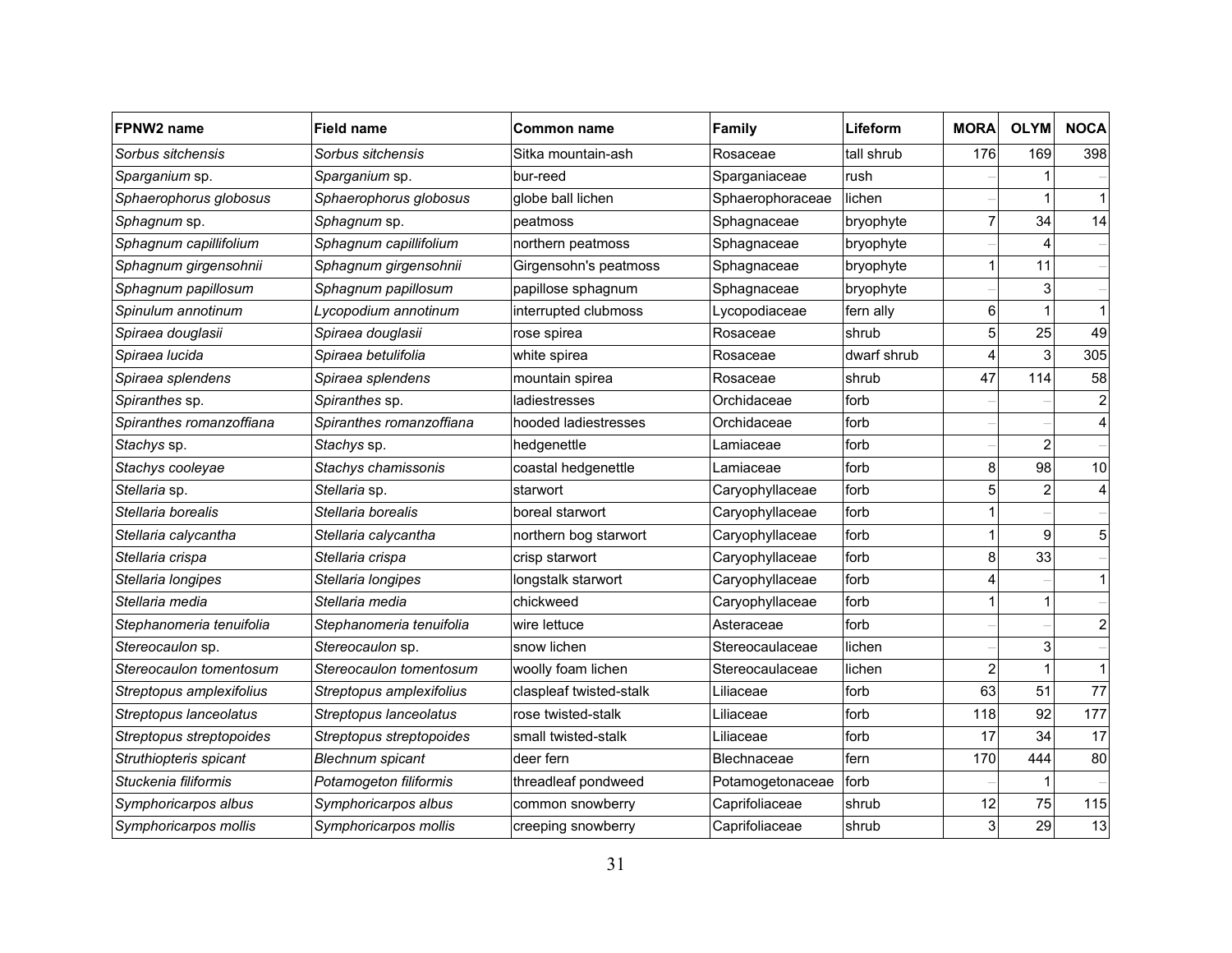| FPNW2 name                  | <b>Field name</b>           | Common name               | Family           | Lifeform  | <b>MORA</b> | <b>OLYM</b>    | <b>NOCA</b>             |
|-----------------------------|-----------------------------|---------------------------|------------------|-----------|-------------|----------------|-------------------------|
| Symphyotrichum bracteolatum | Symphyotrichum eatonii      | bracted aster             | Asteraceae       | forb      |             |                | $\mathbf{1}$            |
| Symphyotrichum foliaceum    | Symphyotrichum foliaceum    | alpine leafybract aster   | Asteraceae       | forb      | 15          | 6              | 28                      |
| Tanacetum vulgare           | Tanacetum vulgare           | common tansy              | Asteraceae       | forb      |             |                |                         |
| Taraxacum officinale        | Taraxacum officinale        | dandelion                 | Asteraceae       | forb      | 2           | $\overline{c}$ | 9                       |
| Tauschia stricklandii       | Tauschia stricklandii       | Strickland's umbrellawort | Apiaceae         | forb      | 20          |                |                         |
| Taxus brevifolia            | Taxus brevifolia            | Pacific yew               | Taxaceae         | conifer   | 106         | 64             | 181                     |
| Tellima grandiflora         | Tellima grandiflora         | fringe cups               | Saxifragaceae    | forb      | 9           | 22             | 32                      |
| Tetraphis pellucida         | Tetraphis pellucida         | tetraphis moss            | Tetraphidaceae   | bryophyte | 3           |                |                         |
| Thalictrum occidentale      | Thalictrum occidentale      | western meadowrue         | Ranunculaceae    | forb      | 3           | 78             | 216                     |
| Thalictrum venulosum        | Thalictrum venulosum        | veiny meadowrue           | Ranunculaceae    | forb      |             |                | 9                       |
| Thamnolia vermicularis      | Thamnolia vermicularis      | whiteworm lichen          | Icmadophilaceae  | lichen    |             | 2              |                         |
| Thuja plicata               | Thuja plicata               | western redcedar          | Cupressaceae     | conifer   | 445         | 478            | 601                     |
| Tiarella trifoliata         | Tiarella trifoliata         | foamflower                | Saxifragaceae    | forb      | 260         | 352            | 295                     |
| Tolmiea menziesii           | Tolmiea menziesii           | piggyback plant           | Saxifragaceae    | forb      | 21          | 126            | 79                      |
| Tonestus Iyallii            | Tonestus Iyallii            | alpine goldenweed         | Asteraceae       | forb      |             |                | $\overline{\mathbf{c}}$ |
| Torreyochloa pallida        | Torreyochloa pallida        | pale false manna grass    | Poaceae          | grass     |             |                | $\mathbf{1}$            |
| Toxicoscordion paniculatum  | Zigadenus paniculatus       | foothill death camas      | Liliaceae        | forb      |             |                | $\overline{a}$          |
| Toxicoscordion venenosum    | Zigadenus venenosus         | meadow death camas        | Liliaceae        | forb      |             | 6              | 18                      |
| Trachybryum megaptilum      | Trachybryum megaptilum      | rough bryum moss          | Brachytheciaceae | bryophyte |             | 18             | 3                       |
| Tragopogon dubius           | Tragopogon dubius           | common salsify            | Asteraceae       | forb      |             |                | 6                       |
| Trautvetteria caroliniensis | Trautvetteria caroliniensis | Carolina bugbane          | Ranunculaceae    | forb      | 24          | 8              |                         |
| Triantha occidentalis       | Tofieldia glutinosa         | sticky false asphodel     | Liliaceae        | forb      | 5           | 8              | 15                      |
| Trichophorum cespitosum     | Trichophorum caespitosum    | tufted bulrush            | Cyperaceae       | sedge     | 8           |                |                         |
| Trifolium dubium            | Trifolium dubium            | hop clover                | Fabaceae         | forb      |             |                |                         |
| Trifolium longipes          | Trifolium longipes          | long-stalked clover       | Fabaceae         | forb      |             | 5              |                         |
| Trifolium repens            | Trifolium repens            | white clover              | Fabaceae         | forb      |             | 15             |                         |
| Trillium ovatum             | Trillium ovatum             | Pacific trillium          | Liliaceae        | forb      | 144         | 109            | 120                     |
| Trisetum sp.                | Trisetum sp.                | oatgrass                  | Poaceae          | grass     | 2           |                |                         |
| Trisetum canescens          | Trisetum canescens          | tall false oat            | Poaceae          | grass     |             |                | $\overline{\mathbf{c}}$ |
| Trisetum cernuum            | Trisetum cernuum            | nodding false oat         | Poaceae          | grass     |             |                | 3                       |
| Trisetum spicatum           | Trisetum spicatum           | spike false oat           | Poaceae          | grass     | 11          | 37             | $\overline{37}$         |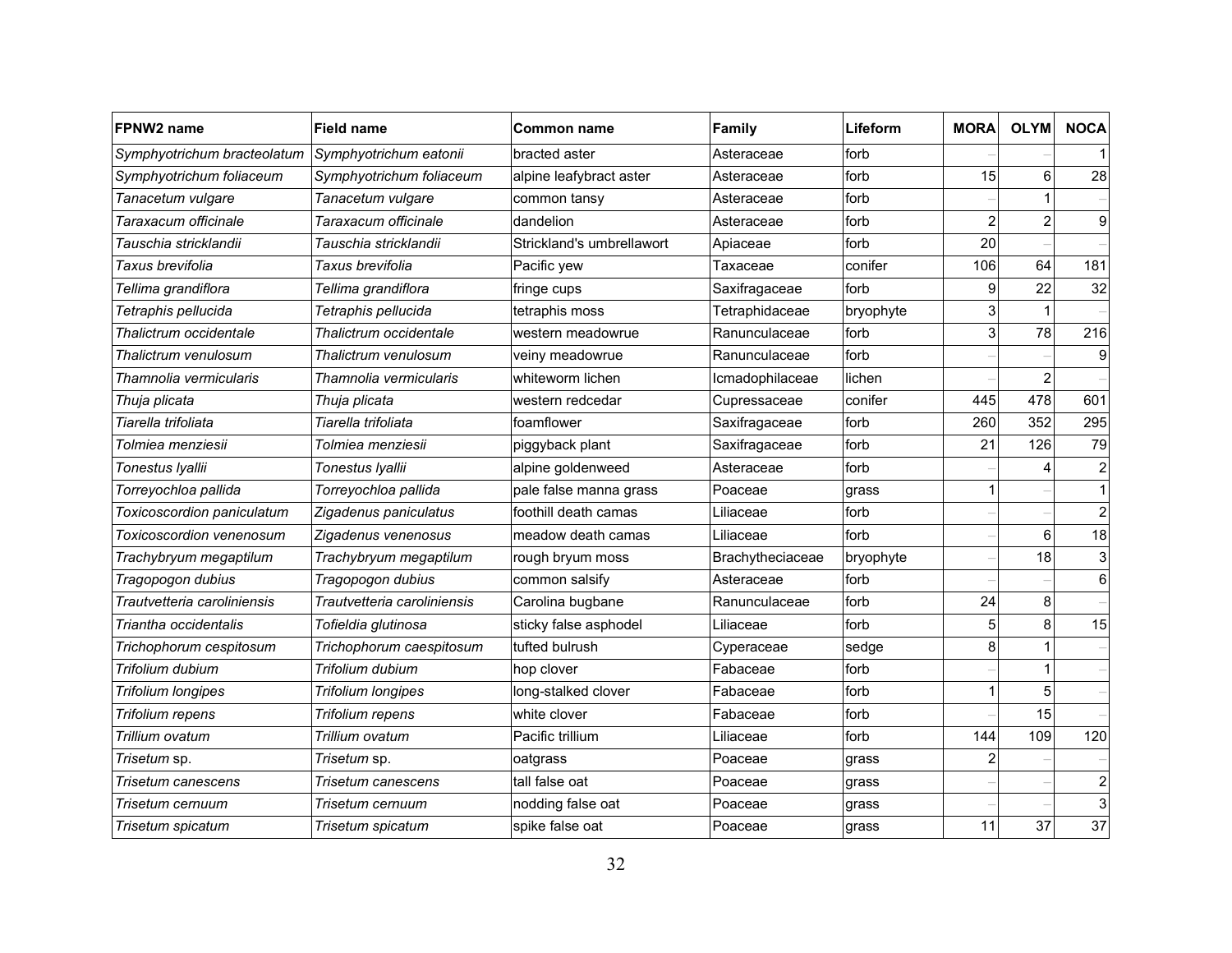| FPNW2 name             | <b>Field name</b>      | Common name              | Family              | Lifeform    | <b>MORA</b>    | <b>OLYM</b>    | <b>NOCA</b> |
|------------------------|------------------------|--------------------------|---------------------|-------------|----------------|----------------|-------------|
| Triteleia grandiflora  | Triteleia grandiflora  | large-flowered triteleia | Liliaceae           | forb        |                |                | 5           |
| Triteleia hyacinthina  | Triteleia hyacinthina  | white brodiaea           | Liliaceae           | forb        |                |                |             |
| Trollius albiflorus    | Trollius laxus         | American globeflower     | Ranunculaceae       | forb        |                | 8              | 14          |
| Tsuga heterophylla     | Tsuga heterophylla     | western hemlock          | Pinaceae            | conifer     | 874            | 1084           | 658         |
| Tsuga mertensiana      | Tsuga mertensiana      | mountain hemlock         | Pinaceae            | conifer     | 492            | 358            | 513         |
| Turritis glabra        | Arabis glabra          | tower rockcress          | <b>Brassicaceae</b> | forb        |                |                |             |
| Typha latifolia        | Typha latifolia        | common cattail           | Typhaceae           | grass       | 2              |                |             |
| Umbilicaria sp.        | Umbilicaria sp.        | rock tripes              | Umbilicariaceae     | lichen      |                |                |             |
| Urtica dioica          | Urtica dioica          | stinging nettle          | Urticaceae          | forb        |                | 52             | 49          |
| Usnea filipendula      | Usnea filipendula      | fishbone beard lichen    | Parmeliaceae        | lichen      |                | 9              |             |
| Usnea longissima       | Usnea longissima       | old man's beard          | Parmeliaceae        | lichen      |                | $\overline{a}$ |             |
| Vaccinium cespitosum   | Vaccinium caespitosum  | dwarf huckleberry        | Ericaceae           | dwarf shrub |                |                | 36          |
| Vaccinium deliciosum   | Vaccinium deliciosum   | Cascade blueberry        | Ericaceae           | dwarf shrub | 388            | 301            | 492         |
| Vaccinium membranaceum | Vaccinium membranaceum | big huckleberry          | Ericaceae           | shrub       | 493            | 350            | 905         |
| Vaccinium myrtillus    | Vaccinium myrtillus    | grouse whortleberry      | Ericaceae           | dwarf shrub | $\mathcal{P}$  |                |             |
| Vaccinium ovalifolium  | Vaccinium alaskense    | Alaska blueberry         | Ericaceae           | shrub       | 443            | 551            | 303         |
| Vaccinium ovatum       | Vaccinium ovatum       | evergreen huckleberry    | Ericaceae           | shrub       |                | 154            |             |
| Vaccinium oxycoccos    | Vaccinium oxycoccos    | bog cranberry            | Ericaceae           | dwarf shrub |                | 9              |             |
| Vaccinium parvifolium  | Vaccinium parvifolium  | red huckleberry          | Ericaceae           | shrub       | 319            | 669            | 336         |
| Vaccinium scoparium    | Vaccinium scoparium    | grouse whortleberry      | Ericaceae           | dwarf shrub | 132            |                | 92          |
| Vaccinium uliginosum   | Vaccinium uliginosum   | bog blueberry            | Ericaceae           | shrub       |                |                |             |
| Vahlodea atropurpurea  | Vahlodea atropurpurea  | mountain hairgrass       | Poaceae             | grass       | 25             | 32             | 195         |
| Valeriana scouleri     | Valeriana scouleri     | Scouler's valerian       | Valerianaceae       | forb        |                |                |             |
| Valeriana sitchensis   | Valeriana sitchensis   | Sitka valerian           | Valerianaceae       | forb        | 388            | 272            | 374         |
| Vallisneria americana  | Vallisneria americana  | American eelgrass        | Hydrocharitaceae    | forb        |                |                |             |
| Vancouveria hexandra   | Vancouveria hexandra   | white inside-out flower  | Berberidaceae       | forb        |                |                |             |
| Veratrum viride        | Veratrum viride        | corn lily                | Liliaceae           | forb        | 256            | 169            | 299         |
| <i>Veronica</i> sp.    | Veronica sp.           | speedwell                | Scrophulariaceae    | forb        |                | 11             |             |
| Veronica americana     | Veronica americana     | American speedwell       | Scrophulariaceae    | forb        |                | 2              |             |
| Veronica arvensis      | Veronica arvensis      | common speedwell         | Scrophulariaceae    | forb        | $\overline{2}$ |                |             |
| Veronica cusickii      | Veronica cusickii      | Cusick's speedwell       | Scrophulariaceae    | forb        | 79             | 29             | 109         |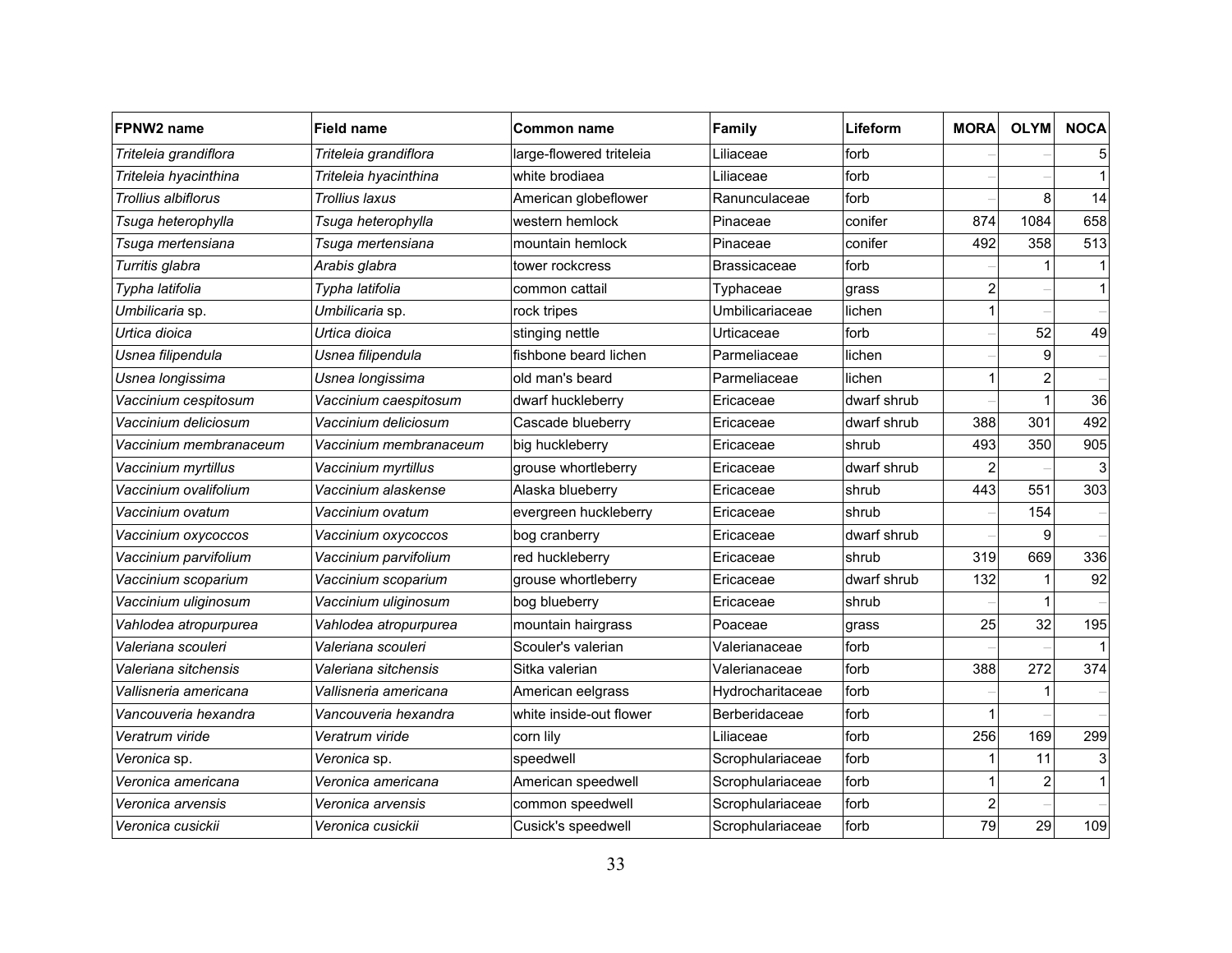| <b>FPNW2</b> name      | <b>Field name</b>      | <b>Common name</b>        | Family           | Lifeform | <b>MORA</b> | <b>OLYM</b> | <b>NOCA</b>    |
|------------------------|------------------------|---------------------------|------------------|----------|-------------|-------------|----------------|
| Veronica officinalis   | Veronica officinalis   | heath speedwell           | Scrophulariaceae | forb     |             |             |                |
| Veronica peregrina     | Veronica peregrina     | purslane speedwell        | Scrophulariaceae | forb     |             |             | 11             |
| Veronica serpyllifolia | Veronica serpyllifolia | thyme-leaved speedwell    | Scrophulariaceae | forb     |             | 4           |                |
| Veronica wormskjoldii  | Veronica wormskjoldii  | American alpine speedwell | Scrophulariaceae | forb     | 10          | 31          | 34             |
| Viburnum edule         | Viburnum edule         | squashberry               | Caprifoliaceae   | shrub    |             |             | 29             |
| Vicia sp.              | Vicia sp.              | vetch                     | Fabaceae         | forb     |             | 10          | 5 <sub>l</sub> |
| Vicia americana        | Vicia americana        | American vetch            | Fabaceae         | forb     |             | 24          | 5              |
| Vicia nigricans        | Vicia nigricans        | black vetch               | Fabaceae         | forb     |             |             |                |
| Viola sp.              | Viola sp.              | violet                    | Violaceae        | forb     | 14          | 31          | 26             |
| Viola adunca           | Viola adunca           | hookedspur violet         | Violaceae        | forb     |             | 8           | $\overline{a}$ |
| Viola glabella         | Viola glabella         | pioneer violet            | Violaceae        | forb     | 103         | 106         | 201            |
| Viola langsdorffii     | Viola langsdorfii      | Aleutian violet           | Violaceae        | forb     |             |             |                |
| Viola orbiculata       | Viola orbiculata       | roundleaf violet          | Violaceae        | forb     | 112         | 3           | 36             |
| Viola palustris        | Viola palustris        | marsh violet              | Violaceae        | forb     | 11          | 4           | 11             |
| Viola purpurea         | Viola purpurea         | goosefoot violet          | Violaceae        | forb     |             |             | 1 <sup>1</sup> |
| Viola sempervirens     | Viola sempervirens     | evergreen violet          | Violaceae        | forb     | 77          | 62          | 72             |
| Vulpia sp.             | Vulpia sp.             | fescue                    | Poaceae          | grass    |             |             | $6 \mid$       |
| Vulpia microstachys    | Vulpia microstachys    | little fescue             | Poaceae          | grass    |             |             |                |
| Vulpia myuros          | Vulpia myuros          | foxtail fescue            | Poaceae          | grass    |             |             | 3              |
| Vulpia octoflora       | Festuca octoflora      | sixweeks fescue           | Poaceae          | grass    |             |             | 5 <sup>1</sup> |
| Woodsia sp.            | <i>Woodsia</i> sp.     | cliff fern                | Dryopteridaceae  | fern     |             |             | 3              |
| Woodsia oregana        | Woodsia oregana        | Oregon cliff fern         | Dryopteridaceae  | fern     |             |             | $\overline{7}$ |
| Woodsia scopulina      | Woodsia scopulina      | Rocky Mountain cliff fern | Dryopteridaceae  | fern     |             |             | 71             |
| Xerophyllum tenax      | Xerophyllum tenax      | beargrass                 | Liliaceae        | forb     | 333         | 171         |                |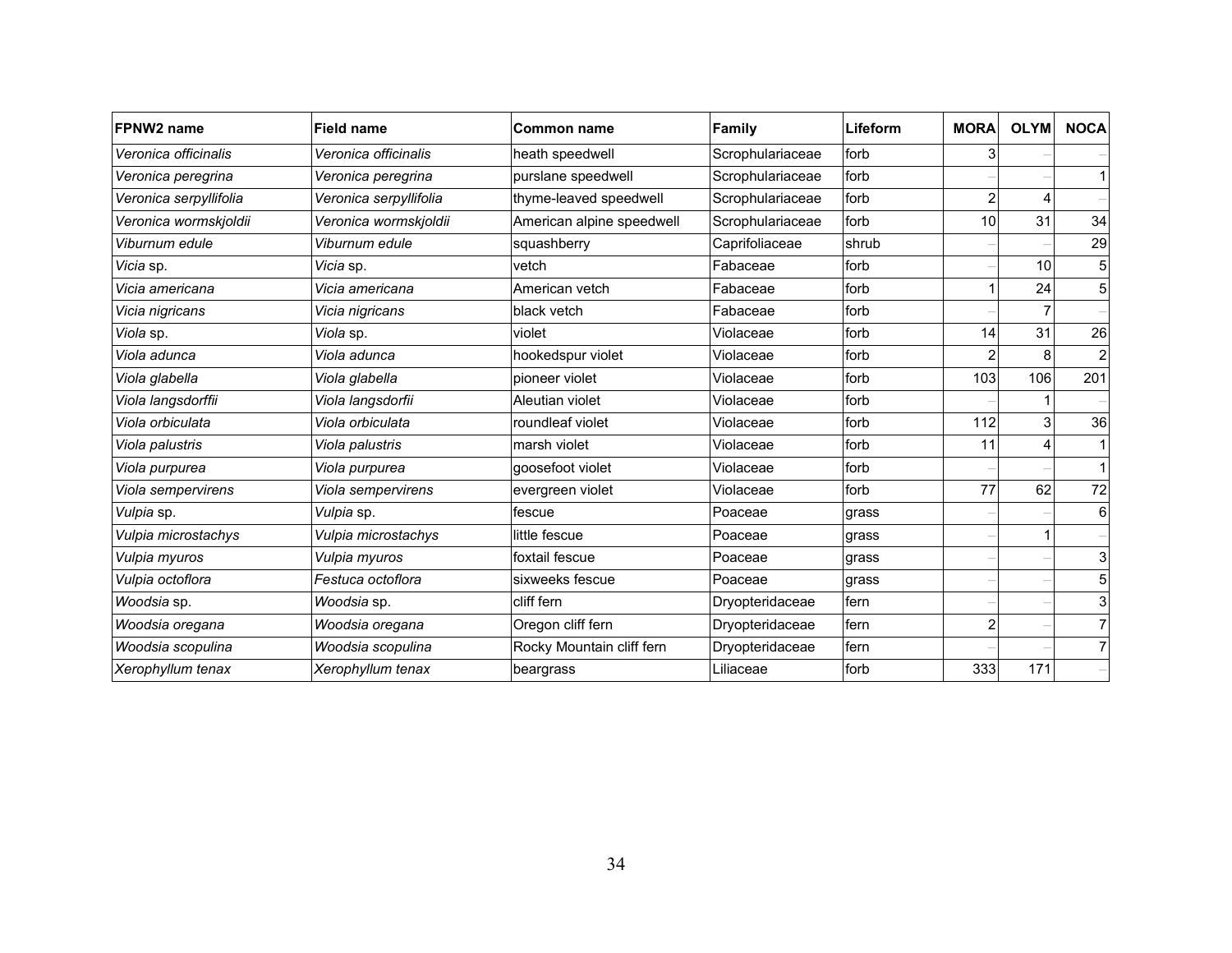**Table 2.** Species groupings for floristic analysis using the Species Cover-Association Match (SCAM) tools. Records of taxa listed under **FPNW2 name**—which follows the taxonomy of the second edition of *Flora of the Pacific Northwest* (Hitchcock and Cronquist 2018)—were treated as the corresponding **SCAM group** for analysis. **Field name** was that used in project plot data and field notes. Where H&C (2018) split taxonomic concepts used in the field into multiple taxa, all corresponding new names are in parentheses under **FPNW2 name**. Presence of a species in this list does not imply formal documentation of species presence, as field misidentifications and taxonomic concept changes may have occurred.

| <b>SCAM</b> group          | FPNW2 name                                          | <b>Field name</b>          |
|----------------------------|-----------------------------------------------------|----------------------------|
| Anemone deltoidea +        | Anemone deltoidea                                   | Anemone deltoidea          |
|                            | Anemone Iyallii                                     | Anemone Iyallii            |
| Anemone occidentalis +     | Anemone drummondii                                  | Anemone drummondii         |
|                            | Anemone multifida                                   | Anemone multifida          |
|                            | Anemone occidentalis                                | Anemone occidentalis       |
| Antennaria lanata +        | (Antennaria alpina, A. media)                       | Antennaria alpina          |
|                            | Antennaria lanata                                   | Antennaria lanata          |
|                            | Antennaria media                                    | Antennaria media           |
|                            | Antennaria microphylla                              | Antennaria rosea           |
|                            | Antennaria umbrinella                               | Antennaria umbrinella      |
| Antennaria racemosa +      | Antennaria anaphaloides                             | Antennaria anaphaloides    |
|                            | Antennaria howellii                                 | Antennaria neglecta        |
|                            | Antennaria microphylla                              | Antennaria microphylla     |
|                            | Antennaria racemosa                                 | Antennaria racemosa        |
| Arctostaphylos uva-ursi +  | Arctostaphylos nevadensis                           | Arctostaphylos nevadensis  |
|                            | Arctostaphylos uva-ursi                             | Arctostaphylos uva-ursi    |
| Arnica latifolia +         | Arnica gracilis                                     | Arnica gracilis            |
|                            | Arnica latifolia                                    | Arnica latifolia           |
|                            | Arnica longifolia                                   | Arnica longifolia          |
|                            | Arnica parryi                                       | Arnica alpina              |
| Arnica mollis +            | Arnica chamissonis                                  | Arnica chamissonis         |
|                            | Arnica lanceolata                                   | Arnica amplexicaulis       |
|                            | Arnica mollis                                       | Arnica mollis              |
|                            | Arnica parryi                                       | Arnica parryi              |
| Bromus tectorum +          | <b>Bromus hordeaceus</b>                            | <b>Bromus hordeaceus</b>   |
|                            | Bromus tectorum                                     | Bromus tectorum            |
| Bromus vulgaris +          | Bromus sp.                                          | Bromus sp.                 |
|                            | <b>Bromus pacificus</b>                             | <b>Bromus pacificus</b>    |
|                            | Bromus sitchensis var, aleutensis                   | <b>Bromus aleutensis</b>   |
|                            | Bromus sitchensis var. marginatus                   | <b>Bromus marginatus</b>   |
|                            | (Bromus sitchensis var. carinatus, var. marginatus) | <b>Bromus carinatus</b>    |
|                            | <b>Bromus vulgaris</b>                              | <b>Bromus vulgaris</b>     |
| Calamagrostis canadensis + | Calamagrostis canadensis                            | Calamagrostis canadensis   |
|                            | Calamagrostis tacomensis                            | Calamagrostis sesquiflora  |
| Calamagrostis rubescens +  | Calamagrostis purpurascens                          | Calamagrostis purpurascens |
|                            | Calamagrostis rubescens                             | Calamagrostis rubescens    |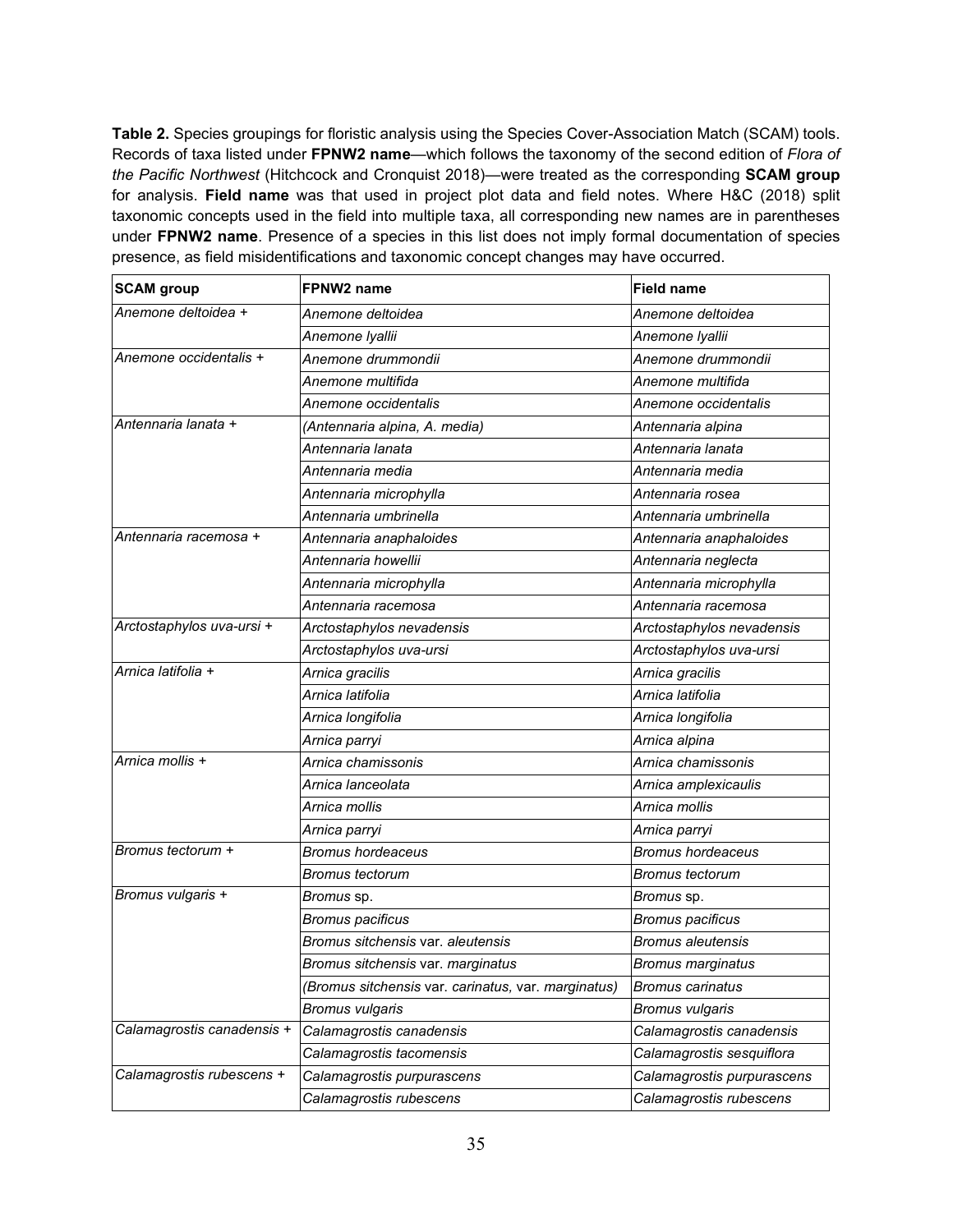| <b>SCAM</b> group        | FPNW2 name             | <b>Field name</b>      |
|--------------------------|------------------------|------------------------|
| Campanula rotundifolia + | Campanula piperi       | Campanula piperi       |
|                          | Campanula rotundifolia | Campanula rotundifolia |
| Carex aquatilis +        | Carex aperta           | Carex aperta           |
|                          | Carex aquatilis        | Carex aquatilis        |
|                          | Carex athrostachya     | Carex athrostachya     |
|                          | Carex canescens        | Carex canescens        |
|                          | Carex cusickii         | Carex cusickii         |
|                          | Carex echinata         | Carex echinata         |
|                          | Carex exsiccata        | Carex exsiccata        |
|                          | Carex interior         | Carex interior         |
|                          | Carex lasiocarpa       | Carex lasiocarpa       |
|                          | Carex stipata          | Carex stipata          |
|                          | Carex stylosa          | Carex stylosa          |
|                          | Carex utriculata       | Carex rostrata         |
|                          | Carex utriculata       | Carex utriculata       |
| Carex deweyana +         | Carex brunnescens      | Carex brunnescens      |
|                          | Carex deweyana         | Carex deweyana         |
|                          | Carex disperma         | Carex disperma         |
|                          | Carex hendersonii      | Carex hendersonii      |
|                          | Carex laeviculmis      | Carex laeviculmis      |
|                          | Carex leptopoda        | Carex leptopoda        |
|                          | Carex mertensii        | Carex mertensii        |
|                          | Carex praeceptorum     | Carex praeceptorum     |
| Carex geyeri +           | Carex concinnoides     | Carex concinnoides     |
|                          | Carex geyeri           | Carex geyeri           |
|                          | Carex inops            | Carex inops            |
|                          | Carex rossii           | Carex rossii           |
| Carex kelloggii +        | Carex kelloggii        | Carex lenticularis     |
|                          | Carex scopulorum       | Carex scopulorum       |
| Carex nigricans +        | Carex aurea            | Carex aurea            |
|                          | Carex illota           | Carex illota           |
|                          | Carex luzulina         | Carex luzulina         |
|                          | Carex micropoda        | Carex micropoda        |
|                          | Carex micropoda        | Carex pyrenaica        |
|                          | Carex neurophora       | Carex neurophora       |
|                          | Carex nigricans        | Carex nigricans        |
|                          | Carex saxatilis        | Carex saxatilis        |
| Carex obnupta +          | Carex limosa           | Carex limosa           |
|                          | Carex livida           | Carex livida           |
|                          | Carex obnupta          | Carex obnupta          |
|                          | Carex pansa            | Carex pansa            |
|                          | Carex pluriflora       | Carex pluriflora       |
|                          | Carex viridula         | Carex viridula         |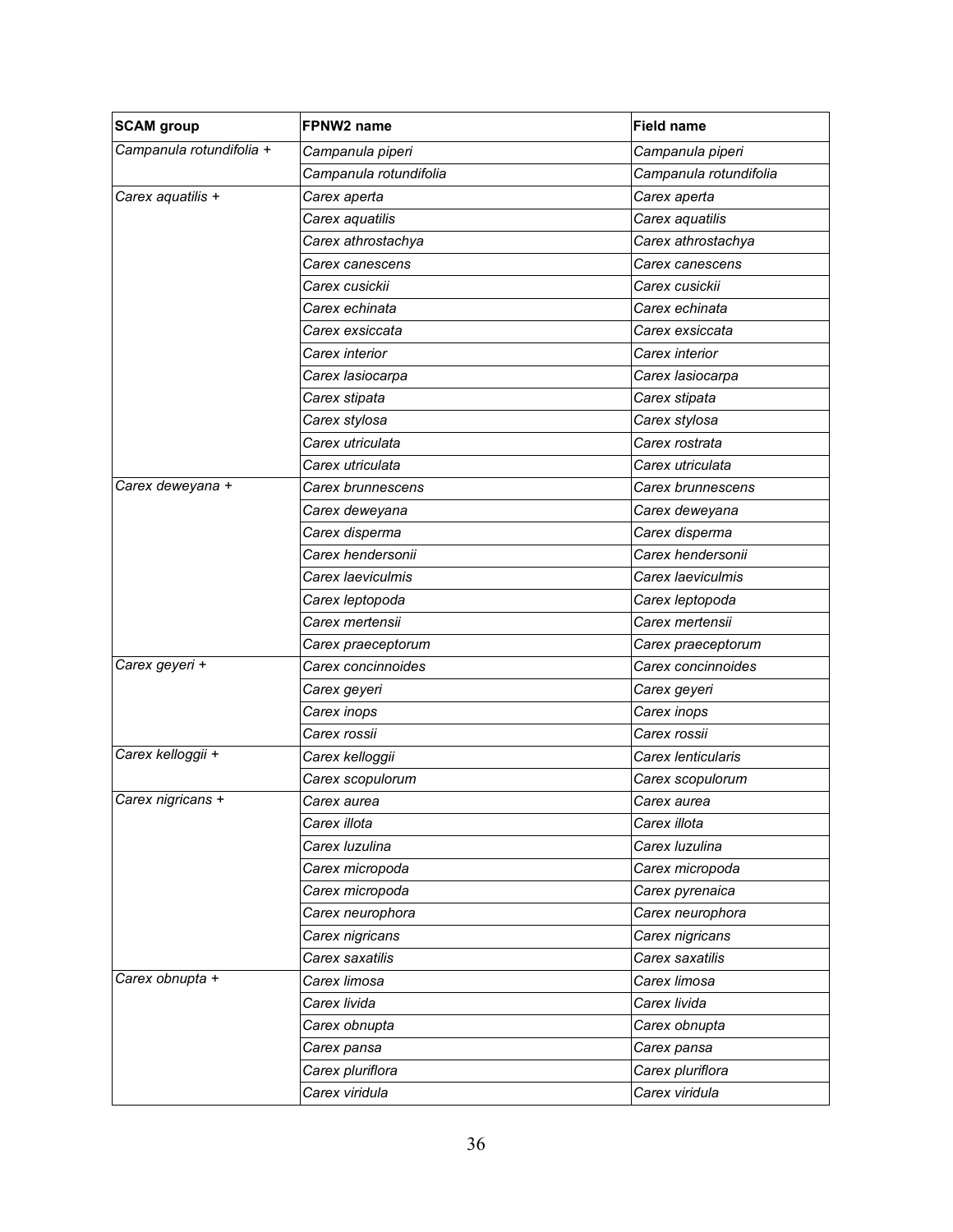| <b>SCAM</b> group         | <b>FPNW2</b> name       |              | <b>Field name</b>     |
|---------------------------|-------------------------|--------------|-----------------------|
| Carex phaeocephala +      | Carex albonigra         |              | Carex albonigra       |
|                           | Carex breweri           |              | Carex breweri         |
|                           | Carex engelmannii       |              | Carex engelmannii     |
|                           | Carex nardina           |              | Carex nardina         |
|                           | Carex phaeocephala      |              | Carex phaeocephala    |
|                           | Carex praticola         |              | Carex praticola       |
|                           | Carex preslii           |              | Carex preslii         |
|                           | Carex scirpoidea        |              | Carex scirpoidea      |
| Carex spectabilis +       | Carex bebbii            | Carex bebbii |                       |
|                           | Carex fracta            |              | Carex fracta          |
|                           | Carex hoodii            |              | Carex hoodii          |
|                           | Carex macrochaeta       |              | Carex macrochaeta     |
|                           | Carex microptera        |              | Carex microptera      |
|                           | Carex pachycarpa        |              | Carex multicostata    |
|                           | Carex pachystachya      |              | Carex pachystachya    |
|                           | Carex spectabilis       |              | Carex spectabilis     |
| Castilleja parviflora +   | Castilleja cryptantha   |              | Castilleja cryptantha |
|                           | Castilleja parviflora   |              | Castilleja parviflora |
|                           | Castilleja rupicola     |              | Castilleja rupicola   |
| Cirsium arvense +         | Cirsium arvense         |              | Cirsium arvense       |
|                           | Cirsium vulgare         |              | Cirsium vulgare       |
| Cirsium edule +           | Cirsium brevistylum     |              | Cirsium brevistylum   |
|                           | Cirsium edule           |              | Cirsium edule         |
|                           | Cirsium remotifolium    |              | Cirsium remotifolium  |
| Claytonia sibirica +      | Claytonia cordifolia    |              | Claytonia cordifolia  |
|                           | Claytonia sibirica      |              | Claytonia sibirica    |
|                           | Montia chamissoi        |              | Montia chamissoi      |
| Diphasiastrum sitchense + | Diphasiastrum alpinum   |              | Lycopodium alpinum    |
|                           | Diphasiastrum sitchense |              | Lycopodium sitchense  |
|                           | Huperzia continentalis  |              | Huperzia haleakalae   |
| Drymocallis glandulosa +  | Drymocallis glandulosa  |              | Potentilla glandulosa |
|                           | Potentilla gracilis     |              | Potentilla gracilis   |
| Equisetum arvense +       | Equisetum arvense       |              | Equisetum arvense     |
|                           | Equisetum palustre      |              | Equisetum palustre    |
|                           | Equisetum telmateia     |              | Equisetum telmateia   |
|                           | Equisetum variegatum    |              | Equisetum variegatum  |
| Equisetum hyemale +       | Equisetum fluviatile    |              | Equisetum fluviatile  |
|                           | Equisetum hyemale       |              | Equisetum hyemale     |
| Erythranthe alsinoides +  | Erythranthe alsinoides  |              | Mimulus alsinoides    |
|                           | Erythranthe breweri     |              | Mimulus breweri       |
| Erythranthe lewisii +     | Erythranthe breviflora  |              | Mimulus breviflorus   |
|                           | Erythranthe caespitosa  |              | Mimulus tilingii      |
|                           | Erythranthe lewisii     |              | Mimulus lewisii       |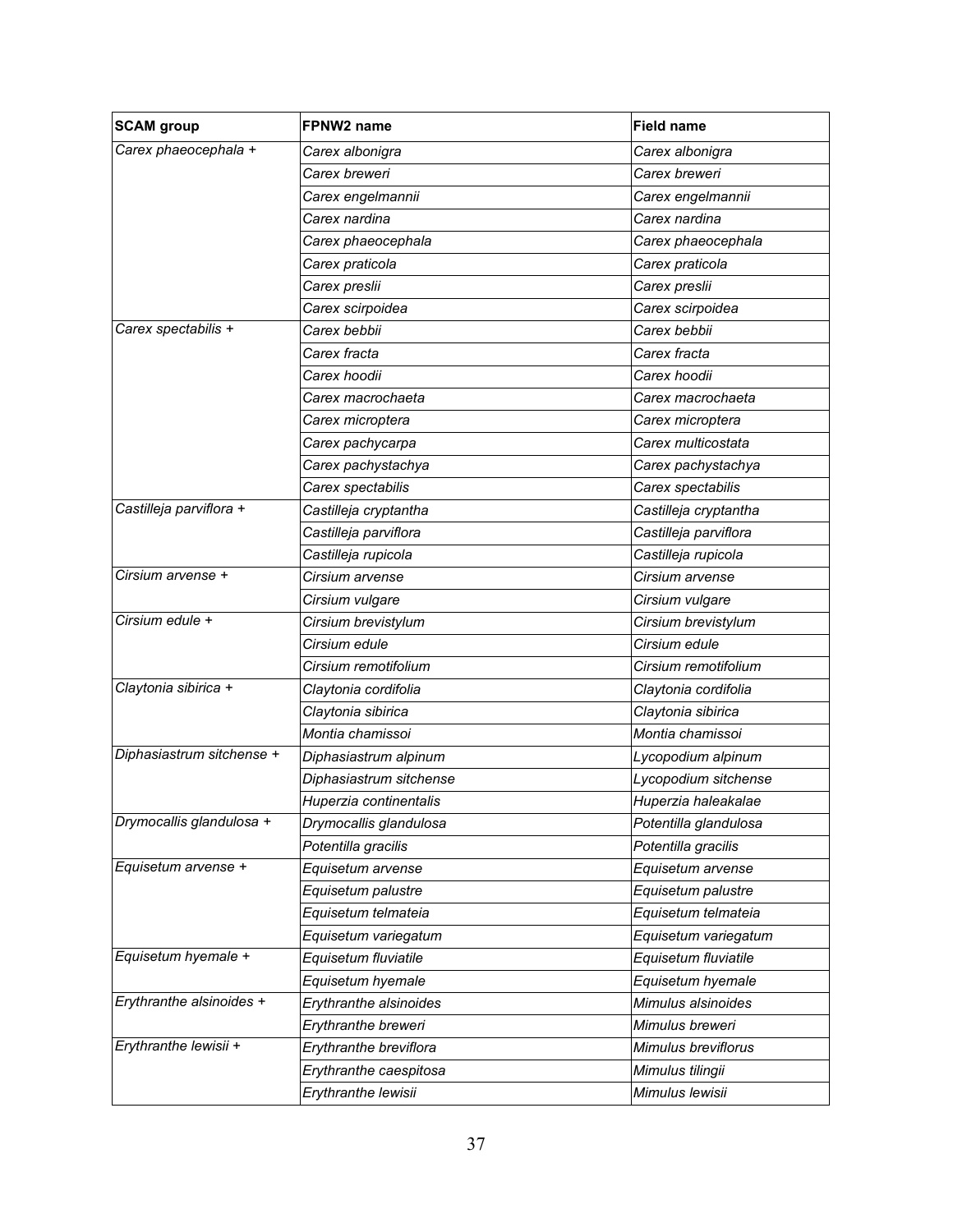| <b>SCAM</b> group          | FPNW2 name                                                  | <b>Field name</b>        |
|----------------------------|-------------------------------------------------------------|--------------------------|
| Erythronium montanum +     | Erythronium grandiflorum                                    | Erythronium grandiflorum |
|                            | Erythronium montanum                                        | Erythronium montanum     |
| (Erythranthe decora, E.    | (Erythranthe decora, E. guttata, E. microphylla)            | Mimulus guttatus         |
| guttata, E. microphylla) + | Erythranthe dentata                                         | Mimulus dentatus         |
|                            | Erythranthe moschata                                        | Mimulus moschatus        |
|                            | Erythranthe primuloides                                     | Mimulus primuloides      |
| Eucephalus ledophyllus +   | Eucephalus engelmannii                                      | Eucephalus engelmannii   |
|                            | Eucephalus ledophyllus                                      | Eucephalus ledophyllus   |
| Festuca occidentalis +     | Festuca idahoensis                                          | Festuca idahoensis       |
|                            | Festuca occidentalis                                        | Festuca occidentalis     |
|                            | Festuca rubra                                               | Festuca rubra            |
|                            | Festuca subulata                                            | Festuca subulata         |
|                            | Festuca subuliflora                                         | Festuca subuliflora      |
|                            | Vulpia octoflora                                            | Festuca octoflora        |
| Hieracium scouleri +       | Hieracium scouleri                                          | Hieracium scouleri       |
|                            | Hieracium umbellatum                                        | Hieracium umbellatum     |
| Juncus mertensianus +      | Juncus articulatus                                          | Juncus articulatus       |
|                            | Juncus balticus                                             | Juncus balticus          |
|                            | Juncus effusus                                              | Juncus effusus           |
|                            | Juncus ensifolius                                           | Juncus ensifolius        |
|                            | Juncus filiformis                                           | Juncus filiformis        |
|                            | Juncus mertensianus                                         | Juncus mertensianus      |
|                            | Juncus regelii                                              | Juncus regelii           |
|                            | Juncus tenuis                                               | Juncus tenuis            |
| Juncus parryi +            | Juncus covillei                                             | Juncus covillei          |
|                            | Juncus drummondii                                           | Juncus drummondii        |
|                            | Juncus parryi                                               | Juncus parryi            |
| Lomatium brandegeei +      | Lomatium brandegeei                                         | Lomatium brandegeei      |
|                            | Lomatium geyeri                                             | Lomatium geyeri          |
|                            | Lomatium macrocarpum                                        | Lomatium macrocarpum     |
| Lomatium nudicaule +       | Lomatium ambiguum                                           | Lomatium ambiguum        |
|                            | Lomatium dissectum                                          | Lomatium dissectum       |
|                            | Lomatium nudicaule                                          | Lomatium nudicaule       |
|                            | Lomatium triternatum                                        | Lomatium triternatum     |
|                            | Lomatium utriculatum                                        | Lomatium utriculatum     |
| Luzula hitchcockii +       | Luzula hitchcockii                                          | Luzula glabrata          |
|                            | Luzula multiflora                                           | Luzula multiflora        |
|                            | Luzula spicata                                              | Luzula spicata           |
| Luzula piperi +            | Luzula arcuata                                              | Luzula arcuata           |
|                            | Luzula piperi                                               | Luzula piperi            |
| Lycopodium clavatum +      | Diphasiastrum complanatum                                   | Lycopodium complanatum   |
|                            | (Huperzia continentalis, H. miyoshiana, H.<br>occidentalis) | Lycopodium selago        |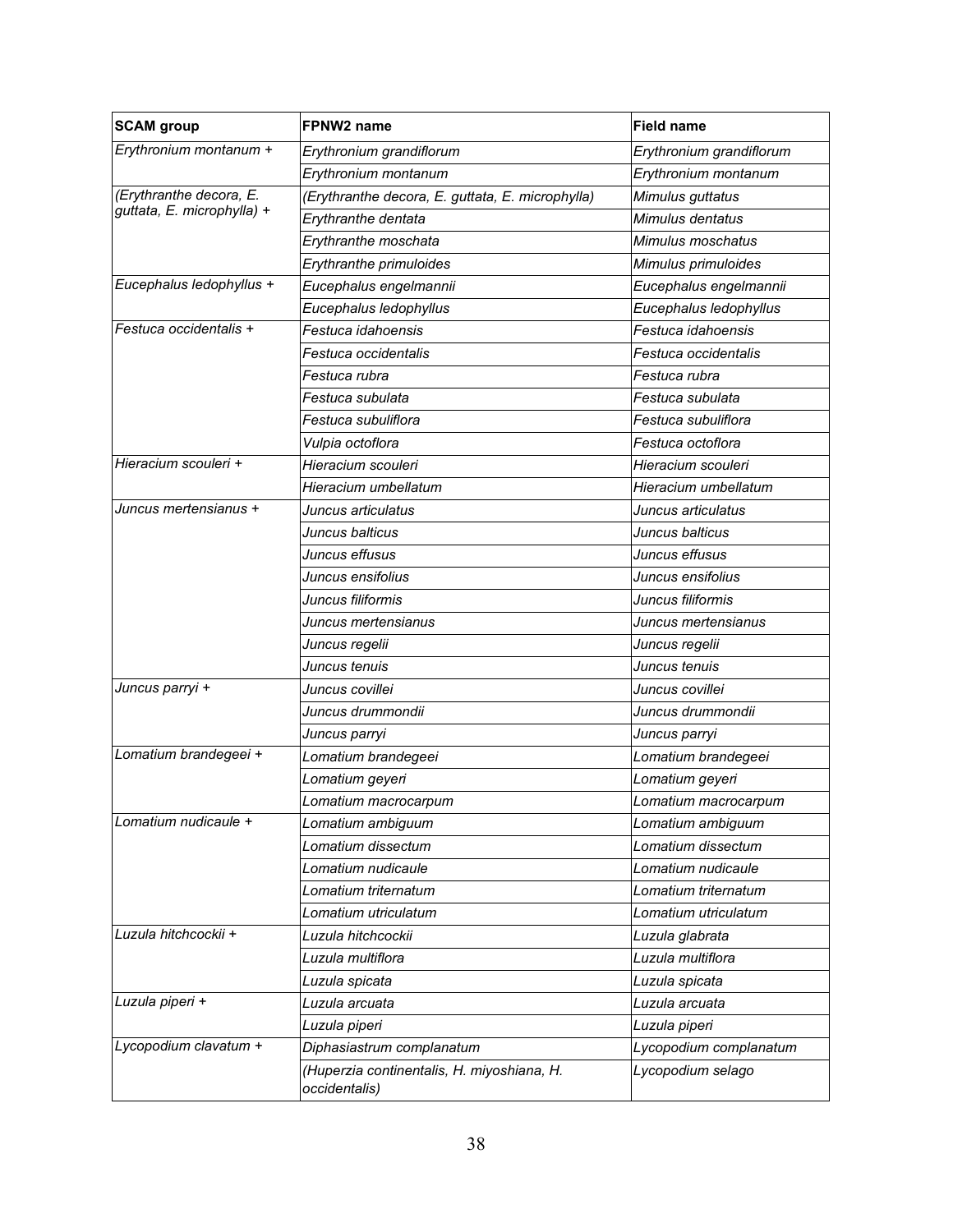| <b>SCAM</b> group       | FPNW2 name                                            | <b>Field name</b>        |
|-------------------------|-------------------------------------------------------|--------------------------|
|                         | Lycopodium clavatum                                   | Lycopodium clavatum      |
|                         | Spinulum annotinum                                    | Lycopodium annotinum     |
| Melica subulata +       | Melica harfordii                                      | Melica harfordii         |
|                         | Melica spectabilis                                    | Melica spectabilis       |
|                         | Melica subulata                                       | Melica subulata          |
| Micranthes odontoloma + | Micranthes Iyallii                                    | Micranthes Iyallii       |
|                         | Micranthes Iyallii                                    | Saxifraga Iyallii        |
|                         | Micranthes nelsoniana                                 | Saxifraga nelsoniana     |
|                         | Micranthes odontoloma                                 | Saxifraga odontoloma     |
|                         | Saxifraga mertensiana                                 | Saxifraga mertensiana    |
| Micranthes tolmiei +    | Micranthes ferruginea                                 | Saxifraga ferruginea     |
|                         | (Micranthes idahoensis, M. occidentalis, M. rufidula) | Saxifraga occidentalis   |
|                         | Micranthes rufidula                                   | Micranthes rufidula      |
|                         | Micranthes tolmiei                                    | Saxifraga tolmiei        |
|                         | Saxifraga austromontana                               | Saxifraga bronchialis    |
|                         | Saxifraga cespitosa                                   | Saxifraga caespitosa     |
|                         | Saxifraga oppositifolia                               | Saxifraga oppositifolia  |
| Pedicularis contorta +  | Pedicularis contorta                                  | Pedicularis contorta     |
|                         | Pedicularis rainierensis                              | Pedicularis rainierensis |
| Penstemon procerus +    | Penstemon confertus                                   | Penstemon confertus      |
|                         | Penstemon davidsonii                                  | Penstemon davidsonii     |
|                         | Penstemon procerus                                    | Penstemon procerus       |
| Penstemon serrulatus +  | Nothochelone nemorosa                                 | Nothochelone nemorosa    |
|                         | Penstemon fruticosus                                  | Penstemon fruticosus     |
|                         | Penstemon ovatus                                      | Penstemon ovatus         |
|                         | Penstemon pruinosus                                   | Penstemon pruinosus      |
|                         | Penstemon serrulatus                                  | Penstemon serrulatus     |
| Poa cusickii +          | <i>Poa</i> sp.                                        | Poa sp.                  |
|                         | Poa alpina                                            | Poa alpina               |
|                         | Poa arctica                                           | Poa arctica              |
|                         | Poa curtifolia                                        | Poa curtifolia           |
|                         | Poa cusickii                                          | Poa cusickii             |
|                         | Poa leptocoma                                         | Poa leptocoma            |
|                         | Poa lettermanii                                       | Poa lettermanii          |
|                         | Poa paucispicula                                      | Poa paucispicula         |
|                         | Poa secunda                                           | Poa secunda              |
|                         | Poa stenantha                                         | Poa stenantha            |
|                         | Poa wheeleri                                          | Poa wheeleri             |
| Polemonium elegans +    | Polemonium elegans                                    | Polemonium elegans       |
|                         | Polemonium viscosum                                   | Polemonium viscosum      |
| Polygonum douglasii +   | Polygonum douglasii                                   | Polygonum douglasii      |
|                         | Polygonum minimum                                     | Polygonum minimum        |
| Polypodium hesperium +  | Polypodium amorphum                                   | Polypodium amorphum      |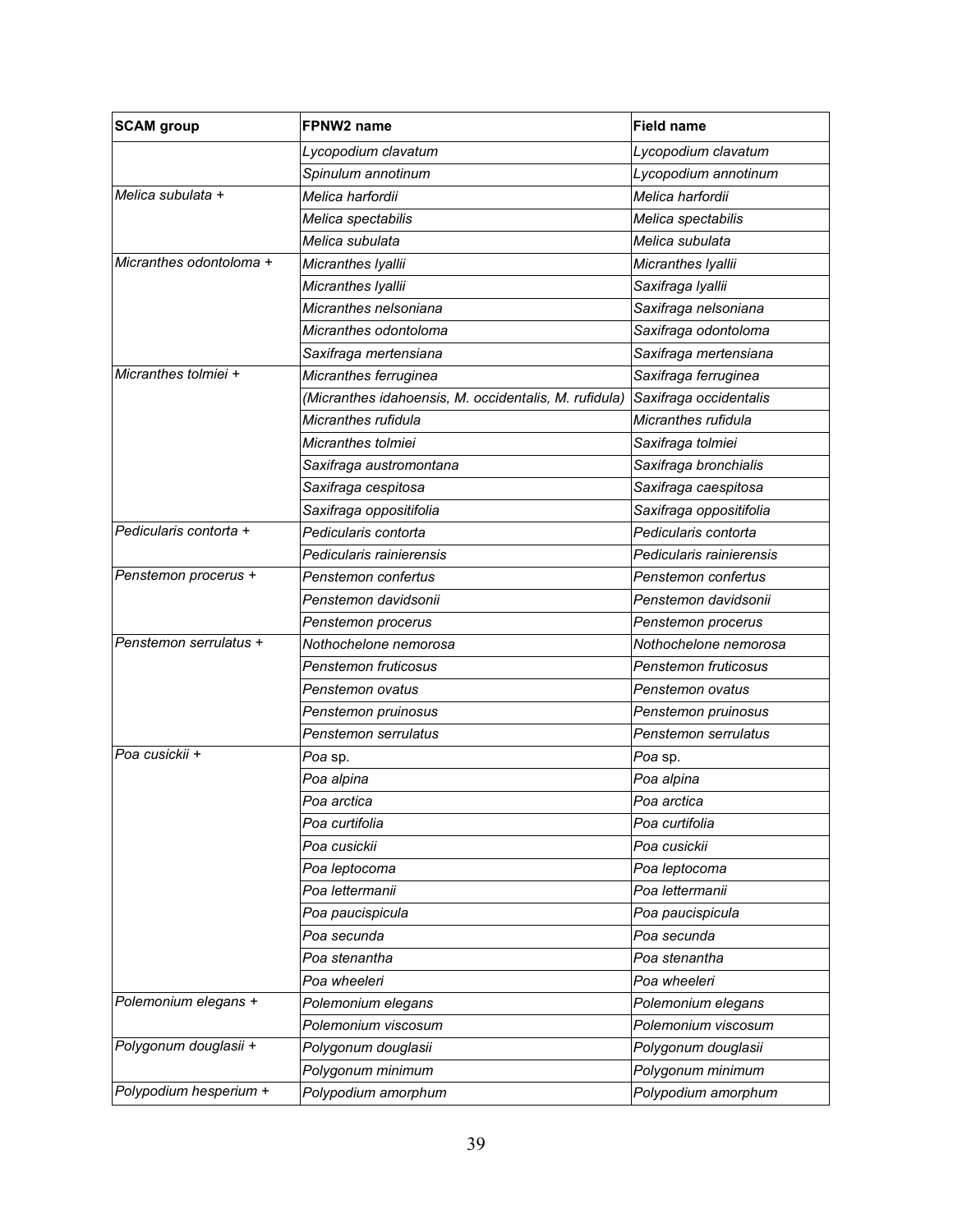| <b>SCAM</b> group          | FPNW2 name                     | <b>Field name</b>         |
|----------------------------|--------------------------------|---------------------------|
|                            | Polypodium hesperium           | Polypodium hesperium      |
| Polystichum imbricans +    | Polystichum imbricans          | Polystichum imbricans     |
|                            | Polystichum kruckebergii       | Polystichum kruckebergii  |
| Potentilla flabellifolia + | Potentilla drummondii          | Potentilla drummondii     |
|                            | Potentilla flabellifolia       | Potentilla flabellifolia  |
|                            | Potentilla glaucophylla        | Potentilla diversifolia   |
|                            | Potentilla villosa             | Potentilla villosa        |
| Pyrola asarifolia +        | Pyrola asarifolia              | Pyrola asarifolia         |
|                            | Pyrola chlorantha              | Pyrola chlorantha         |
|                            | Pyrola minor                   | Pyrola minor              |
| Ranunculus eschscholtzii + | Ranunculus eschscholtzii       | Ranunculus eschscholtzii  |
|                            | Ranunculus occidentalis        | Ranunculus occidentalis   |
| Ranunculus repens +        | Ranunculus acris               | Ranunculus acris          |
|                            | Ranunculus repens              | Ranunculus repens         |
| Ranunculus uncinatus +     | Ranunculus macounii            | Ranunculus macounii       |
|                            | Ranunculus uncinatus           | Ranunculus uncinatus      |
| Ribes acerifolium +        | Ribes acerifolium              | Ribes acerifolium         |
|                            | Ribes sanguineum               | Ribes sanguineum          |
|                            | Ribes viscosissimum            | Ribes viscosissimum       |
|                            | Ribes watsonianum              | Ribes watsonianum         |
| Ribes bracteosum +         | Ribes bracteosum               | Ribes bracteosum          |
|                            | Ribes divaricatum              | Ribes divaricatum         |
|                            | Ribes laxiflorum               | Ribes laxiflorum          |
|                            | Ribes lobbii                   | Ribes lobbii              |
|                            | <b>Ribes triste</b>            | <b>Ribes triste</b>       |
| Rumex acetosella +         | Rumex acetosella               | Rumex acetosella          |
|                            | Rumex crispus                  | Rumex crispus             |
|                            | <b>Rumex obtusifolius</b>      | <b>Rumex obtusifolius</b> |
| Salix commutata +          | Salix barclayi                 | Salix barclayi            |
|                            | Salix commutata                | Salix commutata           |
| Salix nivalis +            | (Salix arctica, S. petrophila) | Salix arctica             |
|                            | Salix cascadensis              | Salix cascadensis         |
|                            | Salix nivalis                  | Salix nivalis             |
| Salix sitchensis +         | Salix hookeriana               | Salix hookeriana          |
|                            | Salix lasiandra                | Salix lucida              |
|                            | Salix sitchensis               | Salix sitchensis          |
| Sedum lanceolatum +        | Rhodiola integrifolia          | Sedum integrifolium       |
|                            | Sedum lanceolatum              | Sedum lanceolatum         |
|                            | Sedum rupicola                 | Sedum rupicola            |
| Selaginella wallacei +     | Selaginella oregana            | Selaginella oregana       |
|                            | Selaginella scopulorum         | Selaginella densa         |
|                            | Selaginella wallacei           | Selaginella wallacei      |
| Senecio triangularis +     | Jacobaea vulgaris              | Senecio jacobaea          |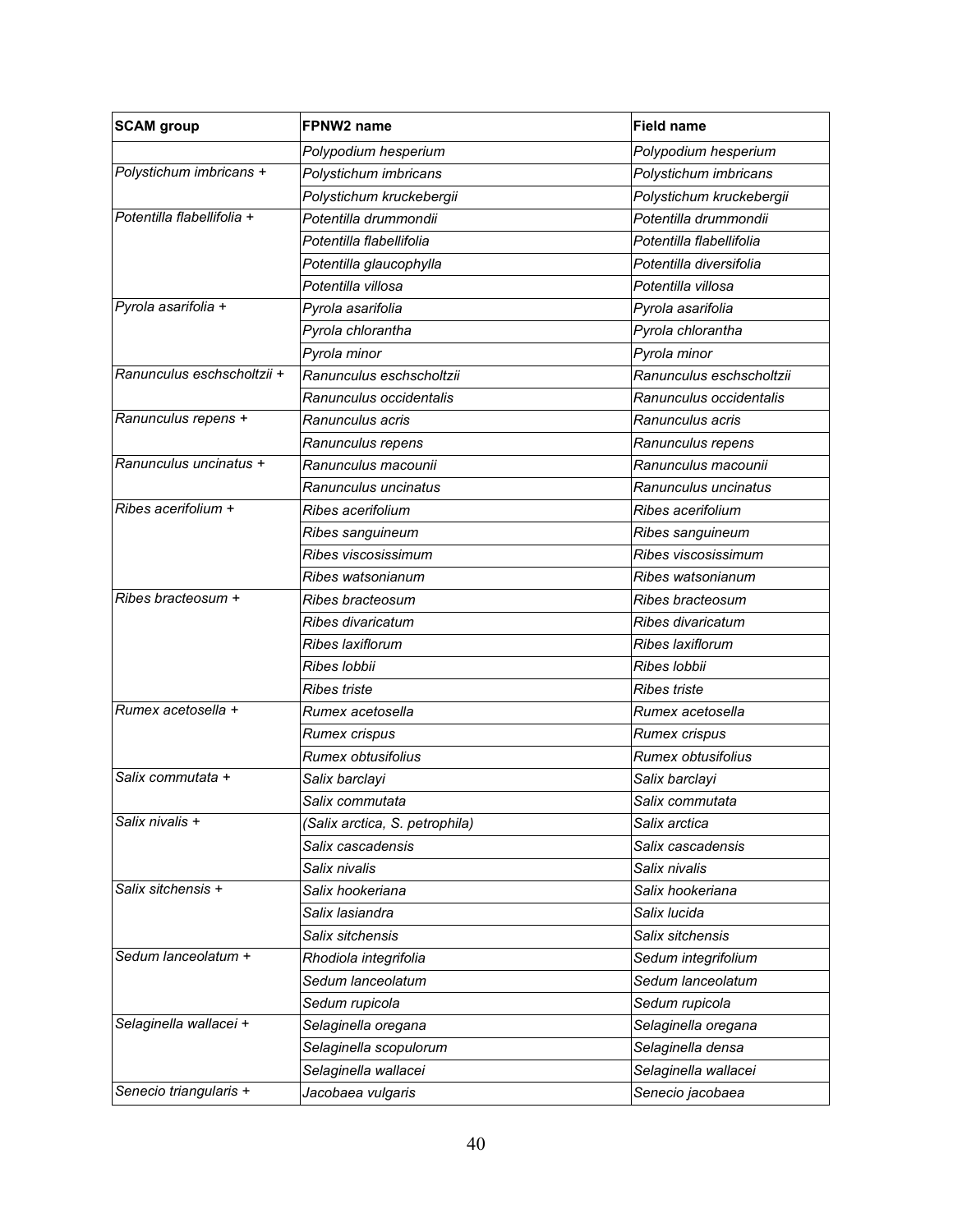| <b>SCAM</b> group        | FPNW2 name             | <b>Field name</b>      |
|--------------------------|------------------------|------------------------|
|                          | Packera flettii        | Senecio flettii        |
|                          | Senecio elmeri         | Senecio elmeri         |
|                          | Senecio neowebsteri    | Senecio neowebsteri    |
|                          | Senecio triangularis   | Senecio triangularis   |
| Trifolium repens +       | Trifolium arvense      | Trifolium arvense      |
|                          | Trifolium dubium       | Trifolium dubium       |
|                          | Trifolium repens       | Trifolium repens       |
| Vaccinium scoparium +    | Vaccinium myrtillus    | Vaccinium myrtillus    |
|                          | Vaccinium scoparium    | Vaccinium scoparium    |
| Veronica cusickii +      | Veronica cusickii      | Veronica cusickii      |
|                          | Veronica wormskjoldii  | Veronica wormskjoldii  |
| Veronica serpyllifolia + | Veronica americana     | Veronica americana     |
|                          | Veronica arvensis      | Veronica arvensis      |
|                          | Veronica officinalis   | Veronica officinalis   |
|                          | Veronica peregrina     | Veronica peregrina     |
|                          | Veronica serpyllifolia | Veronica serpyllifolia |
| Viola glabella +         | Viola glabella         | Viola glabella         |
|                          | Viola langsdorffii     | Viola langsdorfii      |
|                          | Viola palustris        | Viola palustris        |
| Viola orbiculata +       | Viola adunca           | Viola adunca           |
|                          | Viola orbiculata       | Viola orbiculata       |
|                          | Viola purpurea         | Viola purpurea         |